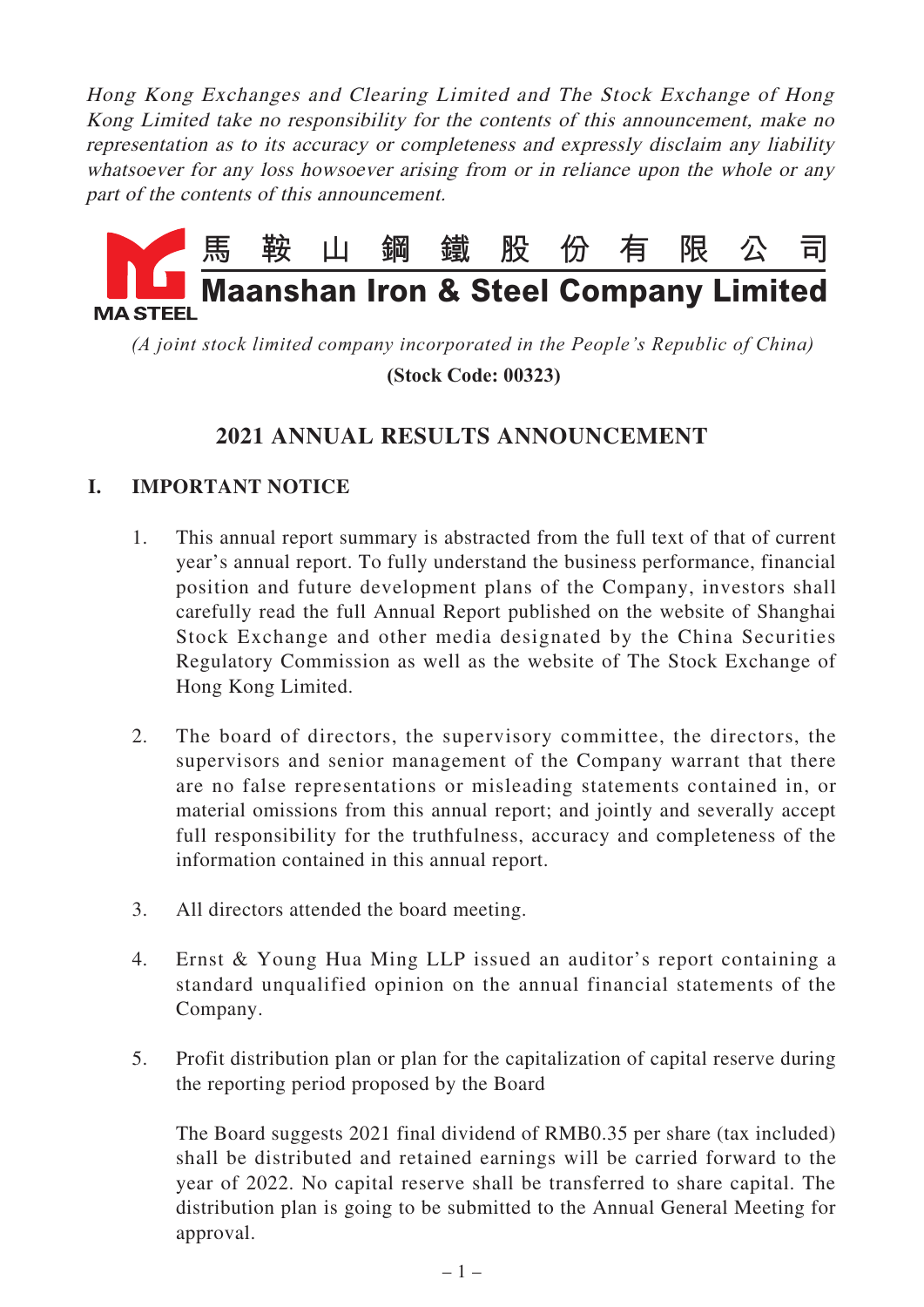# **II. BASIC INFORMATION OF THE COMPANY**

## **1. Company Profile**

| <b>Type of</b><br>shares                                                                                                              | <b>Stock exchange for</b><br>listing of shares                                 | <b>Short name of</b><br>stock                                                                                             | <b>Stock code</b> |  |  |
|---------------------------------------------------------------------------------------------------------------------------------------|--------------------------------------------------------------------------------|---------------------------------------------------------------------------------------------------------------------------|-------------------|--|--|
| A Shares<br>H Shares                                                                                                                  | The Shanghai Stock Exchange<br>The Stock Exchange of<br>Hong Kong Limited      | <b>Magang Stock</b><br>Maanshan Iron<br>& Steel                                                                           | 600808<br>00323   |  |  |
| Contact<br>person and Secretary of the Board of Directors<br>methods<br>and Joint Company Secretary<br><b>Joint Company Secretary</b> |                                                                                |                                                                                                                           |                   |  |  |
| Name<br>Office<br>address                                                                                                             | He Hongyun<br>No. 8 Jiu Hua Xi Road, Maanshan City,<br>Anhui Province, the PRC | Rebecca Chiu<br>Room $1204-06$ , $12/F$ , The Hong Kong<br>Chinese Bank Building, 61 Des<br>Voeux Road Central, Hong Kong |                   |  |  |
| Telephone<br>Email                                                                                                                    | 86-555-2888158/2875251<br>mggf@baowugroup.com                                  | (852)2155 2649<br>rebeccachiu@chiuandco.com                                                                               |                   |  |  |

# **2. Introduction of the Company's Major Businesses during the Reporting Period**

As one of the largest iron and steel producers and sellers in China, the Company's major businesses are production and sales of iron and steel products; the main production processes include iron making, steel making, steel rolling, etc.. Major products of the Company are steel, which can be roughly divided into three types, i.e. plates, long products and wheels and axles.

- Plates: Major products include thin plates and plates of moderate thickness. The thin plates are divided into hot and cold-rolled thin plates, galvanized plates and coilcoating plates.
- Long products: Major products include section steel and wire rod.
- Wheels and axles: Major products include train wheels, axles and rings.

During the reporting period, the major businesses, main products and their usages, operation modes, major driving factors of performance of the Company did not experience substantial changes.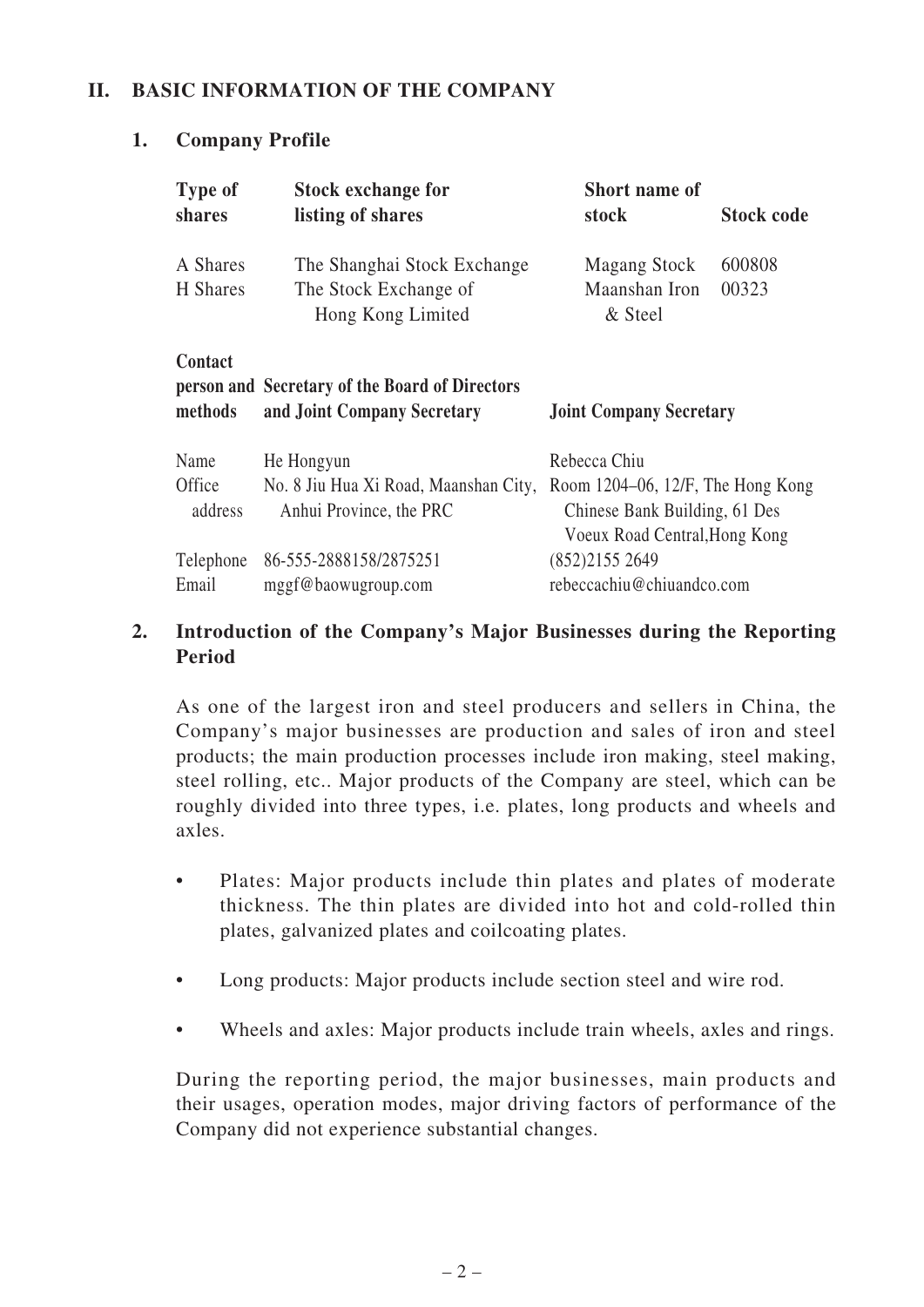# **3. Major Accounting Data and Financial Indicators of the Company**

# **3.1 Major Accounting Data and Financial Indicators for the Past Three Years**

# Unit: million RMB

| Increase/decrease |           |                  |           |  |
|-------------------|-----------|------------------|-----------|--|
|                   |           | compared to      |           |  |
| 2021              | 2020      | previous year    | 2019      |  |
|                   |           | $(\%)$           |           |  |
| 91,207.74         | 80,711.14 | 13.01            | 86,322.04 |  |
| 113,851.19        | 81,614.15 | 39.50            | 78,262.85 |  |
|                   |           |                  |           |  |
| 5,332.25          | 1,982.64  | 168.95           | 1,128.15  |  |
|                   |           |                  |           |  |
|                   |           |                  |           |  |
|                   |           |                  |           |  |
| 5,413.29          | 1,485.65  | 264.37           | 1,635.50  |  |
|                   |           |                  |           |  |
| 32,752.86         | 28,386.12 | 15.38            | 26,933.16 |  |
|                   |           |                  |           |  |
| 16,774.48         | 2,770.51  | 505.46           | 7,865.96  |  |
|                   |           |                  |           |  |
| 0.692             | 0.258     | 168.22           | 0.147     |  |
|                   |           |                  |           |  |
| 0.692             | 0.258     | 168.22           | 0.147     |  |
|                   |           | Increased by     |           |  |
|                   |           | 10.27 percentage |           |  |
| 17.44             | 7.17      | points           | 4.09      |  |
|                   |           |                  |           |  |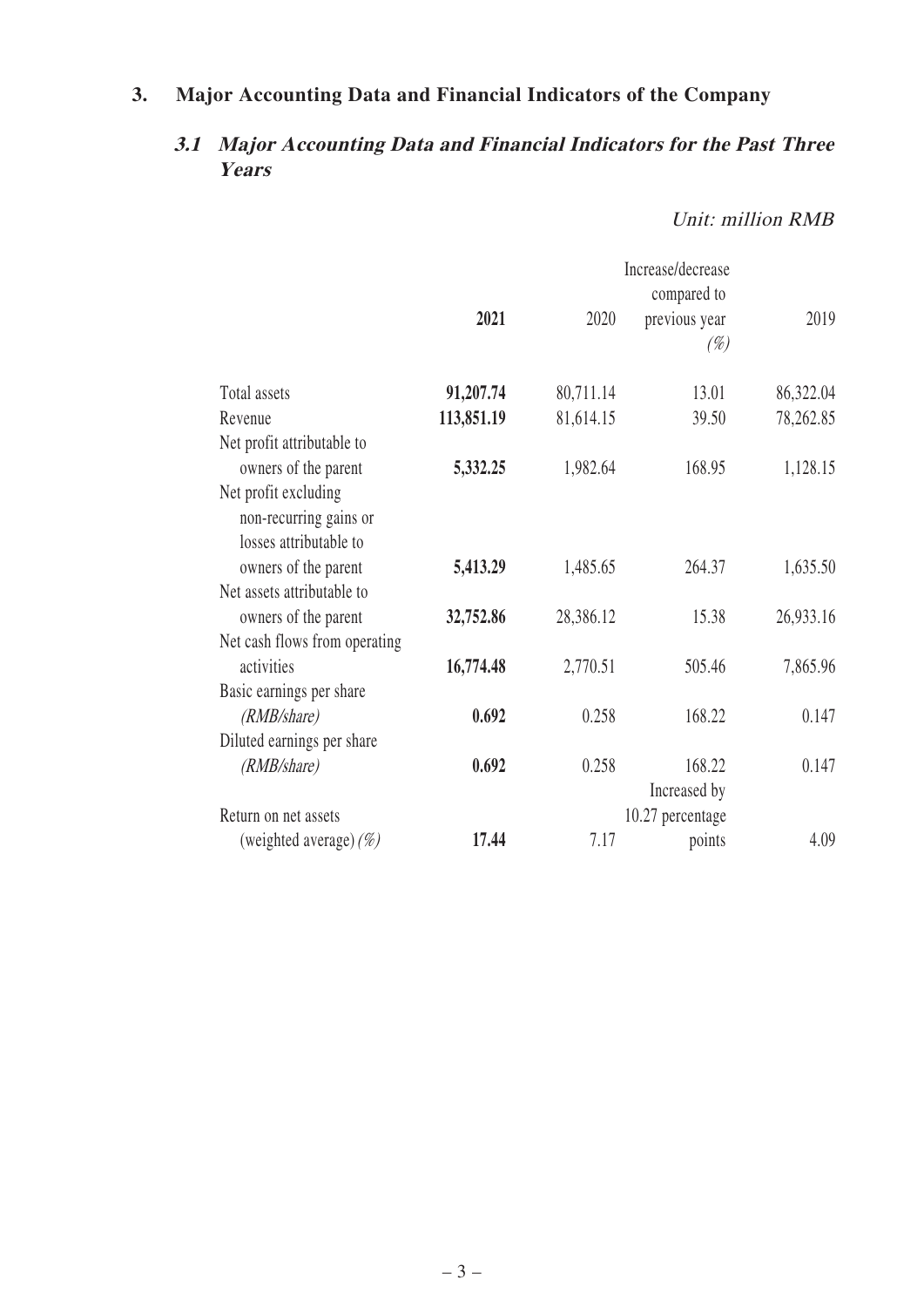# **3.2 Major Accounting Data by Quarter during the Reporting Period**

Unit: million RMB

|                                                    | 1st Quarter<br>$(Jan-Mar)$ | 2nd Quarter<br>$(Apr-Jun)$ | 3rd Quarter<br>$(Jul-Sep)$ | <b>4th Quarter</b><br>$(Oct-Dec)$ |
|----------------------------------------------------|----------------------------|----------------------------|----------------------------|-----------------------------------|
| Revenue                                            | 23,885                     | 32,978                     | 28,952                     | 28,036                            |
| Net profit attributable to<br>owners of the parent | 1,511                      | 3,133                      | 1,883                      | $-1,195$                          |
| Net profit excluding<br>non-recurring gains or     |                            |                            |                            |                                   |
| losses attributable to                             |                            |                            |                            |                                   |
| owners of the parent                               | 1,436                      | 3,316                      | 1,936                      | $-1,275$                          |
| Net cash flows from operating                      |                            |                            |                            |                                   |
| activities                                         | 2,194                      | 9,087                      | -248                       | 5,741                             |

# **4. Share Capital and Shareholders**

# **4.1 Numbers of Shareholders and Shareholding of the Top Ten Shareholders**

Unit: Share

| Total number of shareholders as at the end of the        |         |
|----------------------------------------------------------|---------|
| reporting period <i>(unit)</i>                           | 170,942 |
| Total number of shareholders as at the end of last month |         |
| prior to the report date <i>(unit)</i>                   | 172,460 |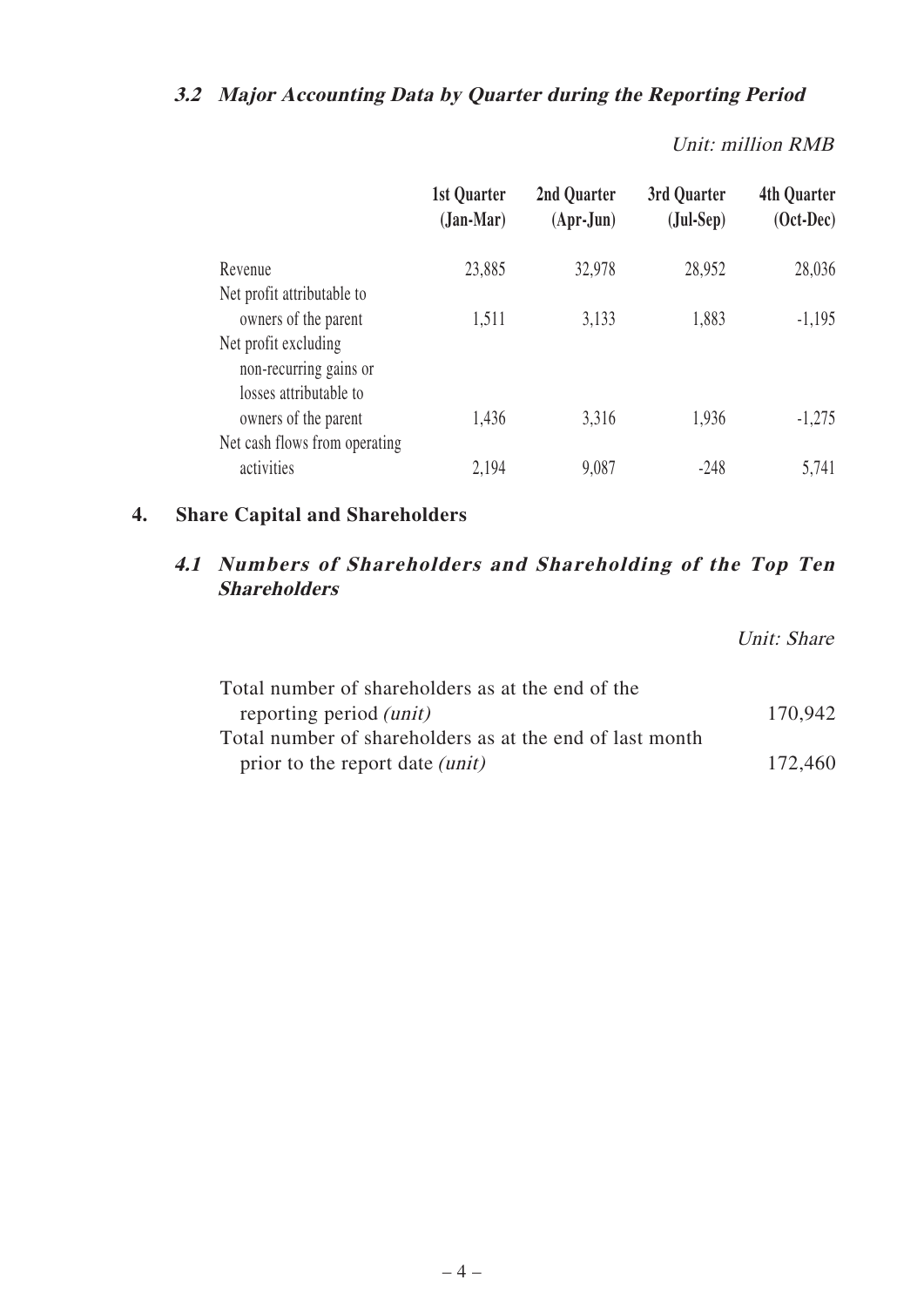#### **Shareholding of the top ten shareholders**

|                                                                                                                                       |                          | Pledged or Frozen Situations |            |               |               |                |                            |
|---------------------------------------------------------------------------------------------------------------------------------------|--------------------------|------------------------------|------------|---------------|---------------|----------------|----------------------------|
|                                                                                                                                       |                          |                              |            | No. of Shares |               |                |                            |
|                                                                                                                                       | Increase/                |                              |            | under         |               |                |                            |
|                                                                                                                                       | Decrease during          | No. of Shares at             |            | Restricted    |               |                |                            |
|                                                                                                                                       | the reporting            | the end of the               | Percentage | Condition for | Share         |                | Shareholder                |
| Name of Shareholder (Full Name)                                                                                                       | period                   | reporting period             | (%)        | Sales         | <b>Status</b> | Number Nature  |                            |
| Magang (Group) Holding<br>Company Limited                                                                                             | $\overline{\phantom{a}}$ | 3,506,467,456                | 45.535     |               | None          | $\overline{a}$ | State-owned<br>shareholder |
| <b>HKSCC Nominees Limited</b>                                                                                                         | 1,237,500                | 1,718,328,550                | 22.314     |               | Unknown       | Unknown        | Unknown                    |
| Hong Kong Securities Clearing Company<br>Limited                                                                                      | 35,320,432               | 177,475,432                  | 2.305      |               | Unknown       | Unknown        | Unknown                    |
| Magang Group Investment Limited                                                                                                       |                          | 158,282,159                  | 2.055      |               | None          | $\overline{a}$ | State-owned<br>shareholder |
| Central Huijin Investment Ltd.                                                                                                        | $-2,982,700$             | 139,172,300                  | 1.807      |               | Unknown       | Unknown        | State-owned<br>shareholder |
| Industrial and Commercial Bank of<br>China Limited - HFT Reform Driven<br>Flexible Configuration Hybrid<br>Securities Investment Fund | Unknown                  | 49,984,400                   | 0.649      |               | Unknown       | Unknown        | Unknown                    |
| Zhang Wu                                                                                                                              | $-1,800,000$             | 23,000,000                   | 0.299      |               | Unknown       | Unknown        | Unknown                    |
| Beijing Guoxing Real Estate Management<br>$Co$ ., Ltd.                                                                                | Unknown                  | 20,067,507                   | 0.261      |               | Unknown       | Unknown        | Unknown                    |
| Agricultural Bank of China Limited-CSI<br>500 ETF                                                                                     | Unknown                  | 13,393,696                   | 0.174      |               | Unknown       | Unknown        | Unknown                    |
| China Construction Bank Corporation-<br>Huashang Golden Age Growth Hybrid<br>Securities Investment Fund                               | Unknown                  | 11,231,500                   | 0.146      |               | Unknown       | Unknown        | Unknown                    |

Notes on the above shareholders' connected relation of concerted actionol magang Group Investment Limited, and they are persons acting in concert. Magang (Group) Holding Company As at the end of the reporting period, Magang (Group) Holding Company Limited is the controlling shareholder Limited has no connected relation with any of the other foregoing shareholders, nor is a person acting in concerted action. However, it is not in the knowledge of the Company whether there is any connected relation among other foregoing shareholders and whether they are persons acting in concert.

Note: As at the end of the reporting period, HKSCC Nominees Limited held 1,718,328,550 H Shares of the Company, which were held on behalf of its customers, including 640,600,000 H Shares of the Company held on behalf of Baosteel Hong Kong Investment Company Limited ("**Baosteel Hong Kong Investment**"). As of the issue date of this report, Baosteel Hong Kong Investment held 597,500,000 H Shares of the Company.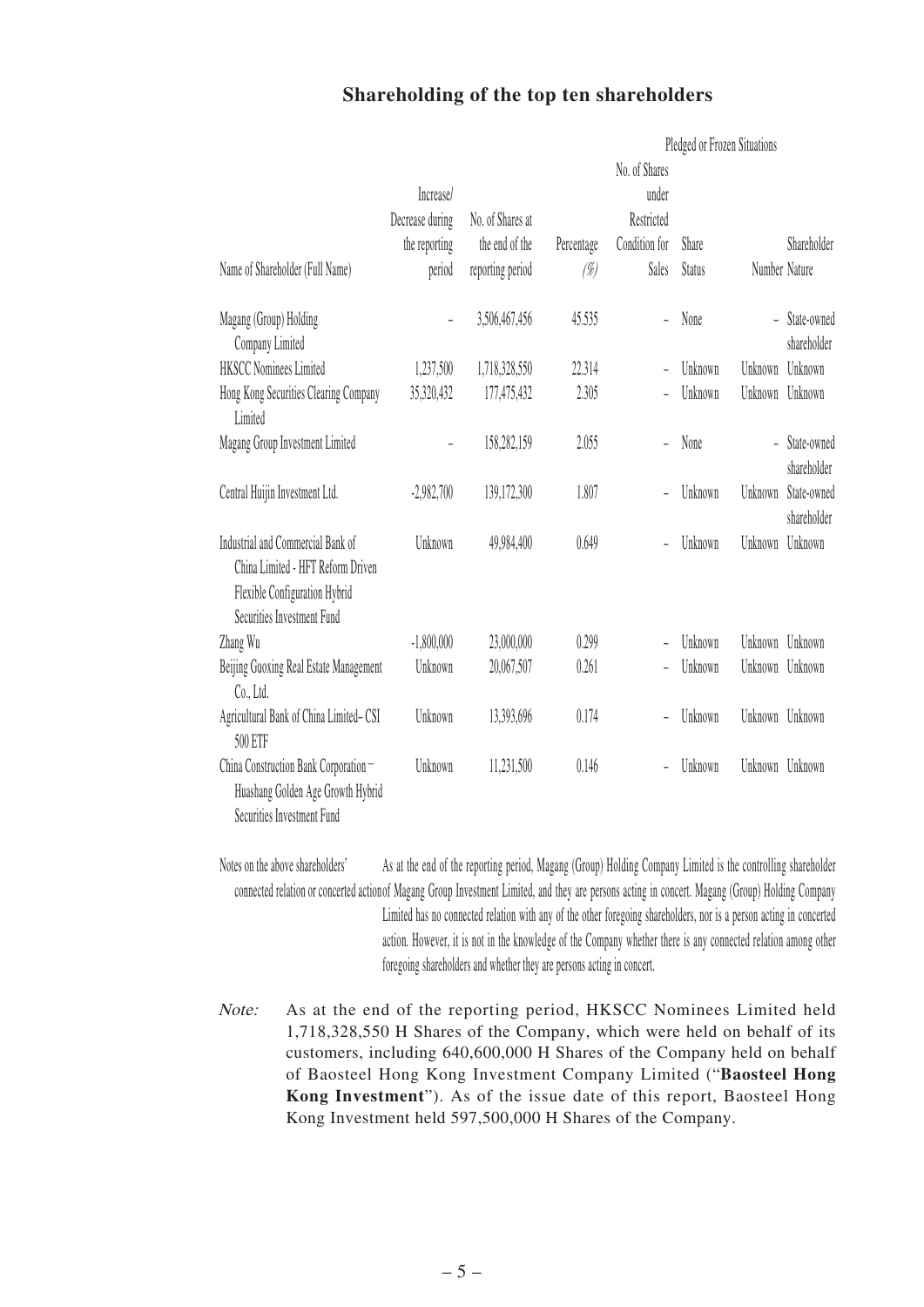# **4.2 Block Diagram of Property Rights and Control Relationships between the Company and Controlling Shareholder**



# **4.3 Block Diagram of Property Rights and Control Relationships between the Company and Actual Controllers**

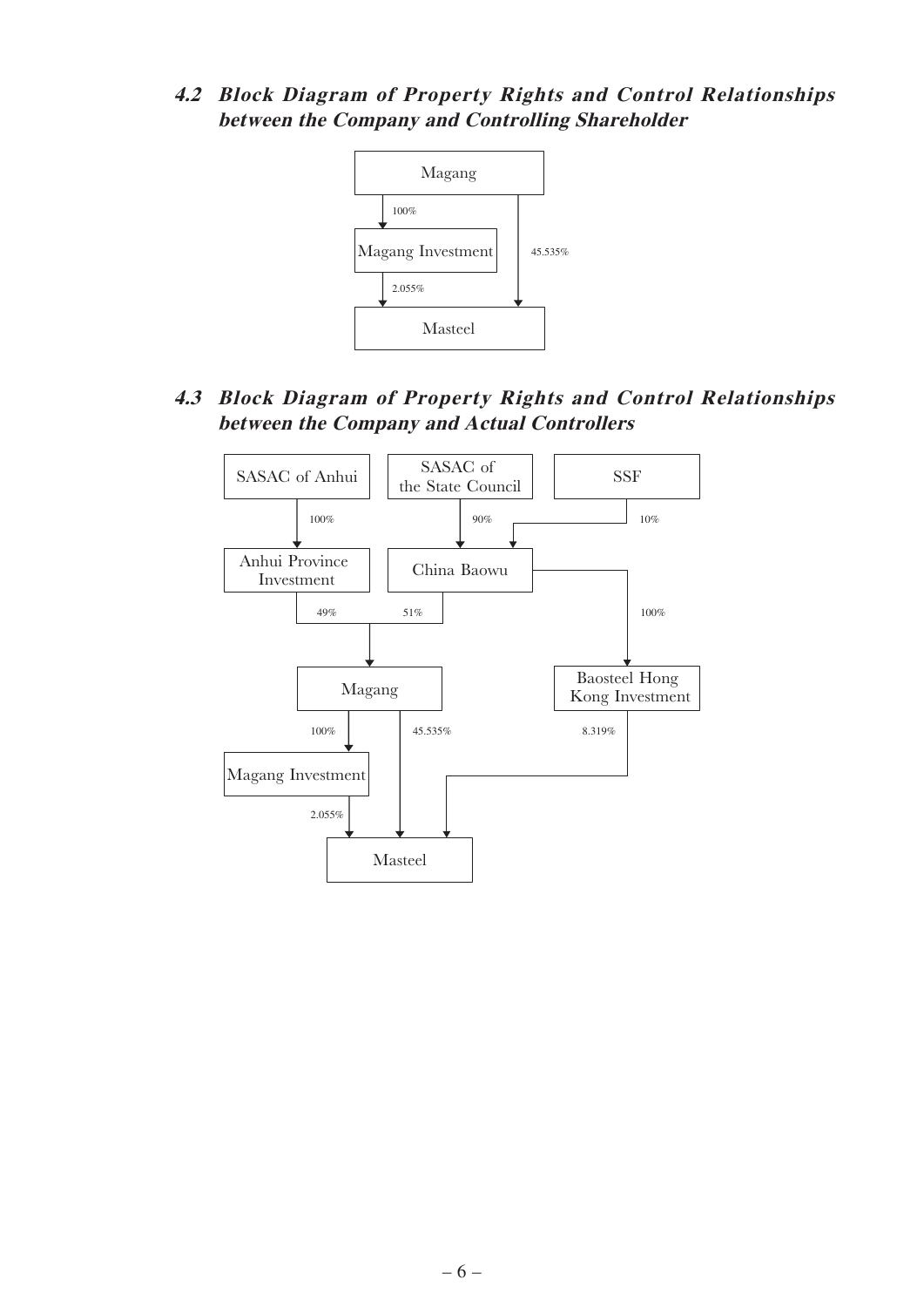#### **III. MANAGEMENT DISCUSSION AND ANALYSIS**

#### **1. Steel industry during the reporting period**

In 2021, the continued recovery of the national economy in China created a favorable environment for the development of the steel industry. A great number of measures has been advanced in the steel industry in respect of the supply-side structural reform, staggered production during the heating season, the guarantee of iron ore resource supply, operation monitoring and the guarantee of supply and price stability, steel industry regulation and management, the integrated development of industrial Internet and smart manufacturing, thus laying a solid foundation for the sound development of the industry. Amid the adverse effects brought about by drastic fluctuations in the prices of iron ore, coke and other raw materials and fuels, as well as the sharp rise in environmental protection costs, steel enterprises took proactive steps to meet the changes in market, firmly implemented the national industrial policies, and actively maintained the balance between supply and demand. In general, better performance has been achieved in the steel industry.

Wide gyration in steel prices. The average value of the composite steel price index for the Chinese domestic market in 2021 was 143.1 points, with a year-on-year increase of 37.8 points or 35.9%. The price index ranged from a low of 122.2 points to a high of 174.8 points, with an annual price index volatility of 36.7%, the highest in the last five years. Steel prices showed a wide range of fluctuations. The annual average price indexes for long products and plates were at 146.9 and 142.7 points, respectively, representing a year-on-year increase of 37.4 and 39.3 percentage points, or 34.1% and 38.0% respectively.

Generally stable operation in the industry with a dynamic equilibrium of supply and demand. In 2021, China produced 869 million tonnes of pig iron, representing a year-on-year decrease of 4.30%; 1.033 billion tonnes of crude steel, representing a year-on-year decrease of 3.0%; and 1.337 billion tonnes of steel, representing a year-on-year increase of 0.60%. Steel inventories reached a high in early March and then gradually declined, ending the year at the same level as the corresponding period of last year.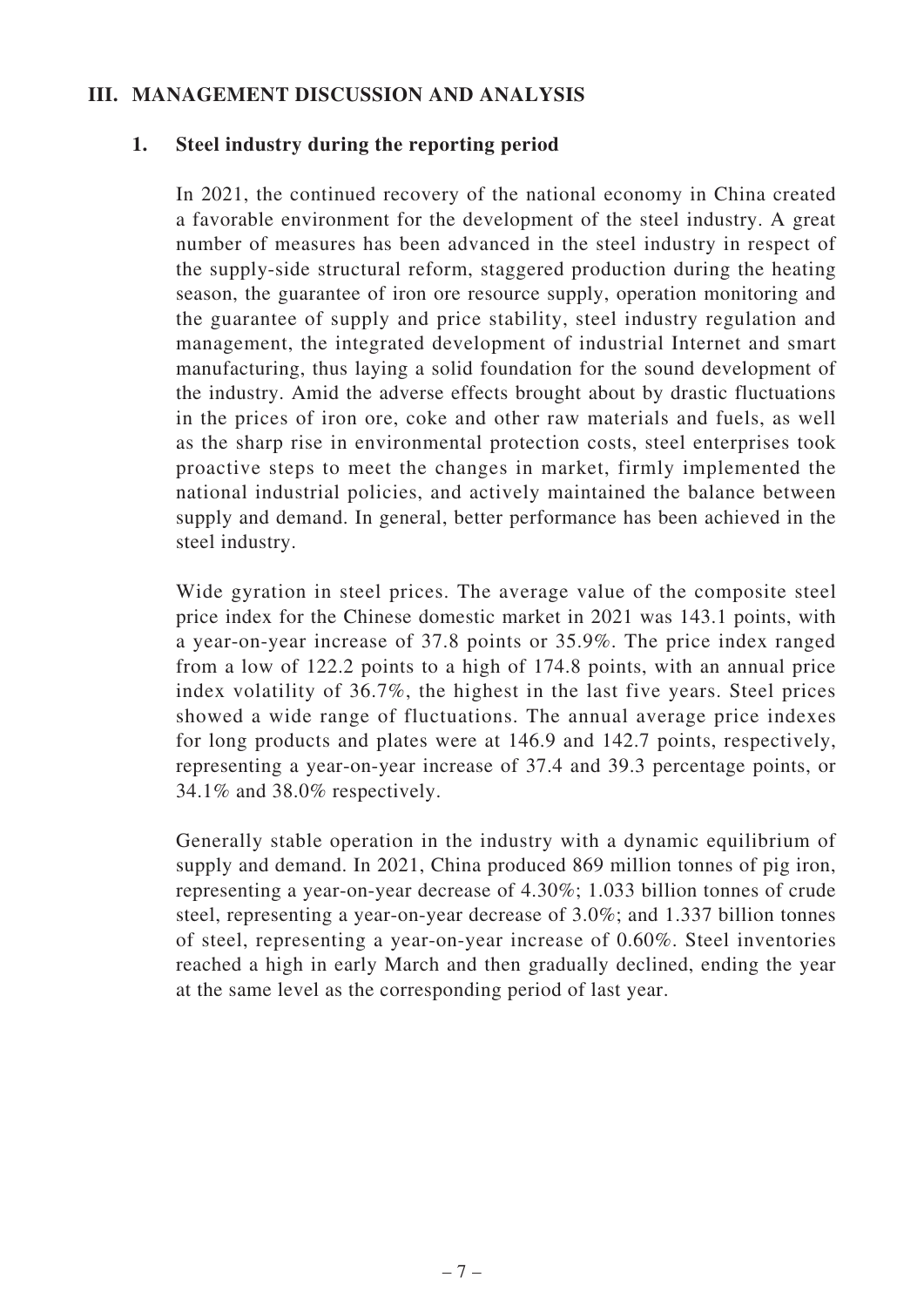Import and export mix was optimized with export tax rebate adjusted by the state. Pulled by demand in the international market, China's steel exports rose rapidly in March and April. With the adjustment of the national policy on the import and export of steel products, the export volume of steel decreased month by month since July. During the year, China exported a cumulative total of 66.895 million tonnes of steel, representing a year-on-year increase of 13.223 million tonnes or 24.6%, and imported a cumulative total of 14.268 million tonnes of steel, representing a year-on-year decrease of 5.963 million tonnes or 29.5%. Since August, steel export prices had been higher than import prices for four consecutive months, indicating that China's steel import and export mix continues to be optimized.

Significant fluctuations in raw material prices. In 2021, the price of imported iron ore fluctuated drastically, peaking at USD233.1 per tonne, and the average customs import price for the year was USD164.3 per tonne, representing a year-on-year increase of 49.3%; the prices of raw materials and fuels such as coking coal, metallurgical coke and steel scrap also rose sharply.

At the same time, the development of China's steel industry has entered a new stage, from incremental development to the optimization of existing capacity, with an obvious increase in strategic reorganization and tactical alliances between enterprises. Faced with the fundamental task of raising the basic capabilities of the industry and upgrading the industrial chain across the board, the steel industry needs to take green development and smart manufacturing as the main themes,and focus on eliminating the three major pain points, i.e. controlling capacity expansion, promoting industrial concentration and ensuring resource security, so as to achieve the transformation of the drivers of growth with structural adjustment, green and low-carbon, and digital empowerment.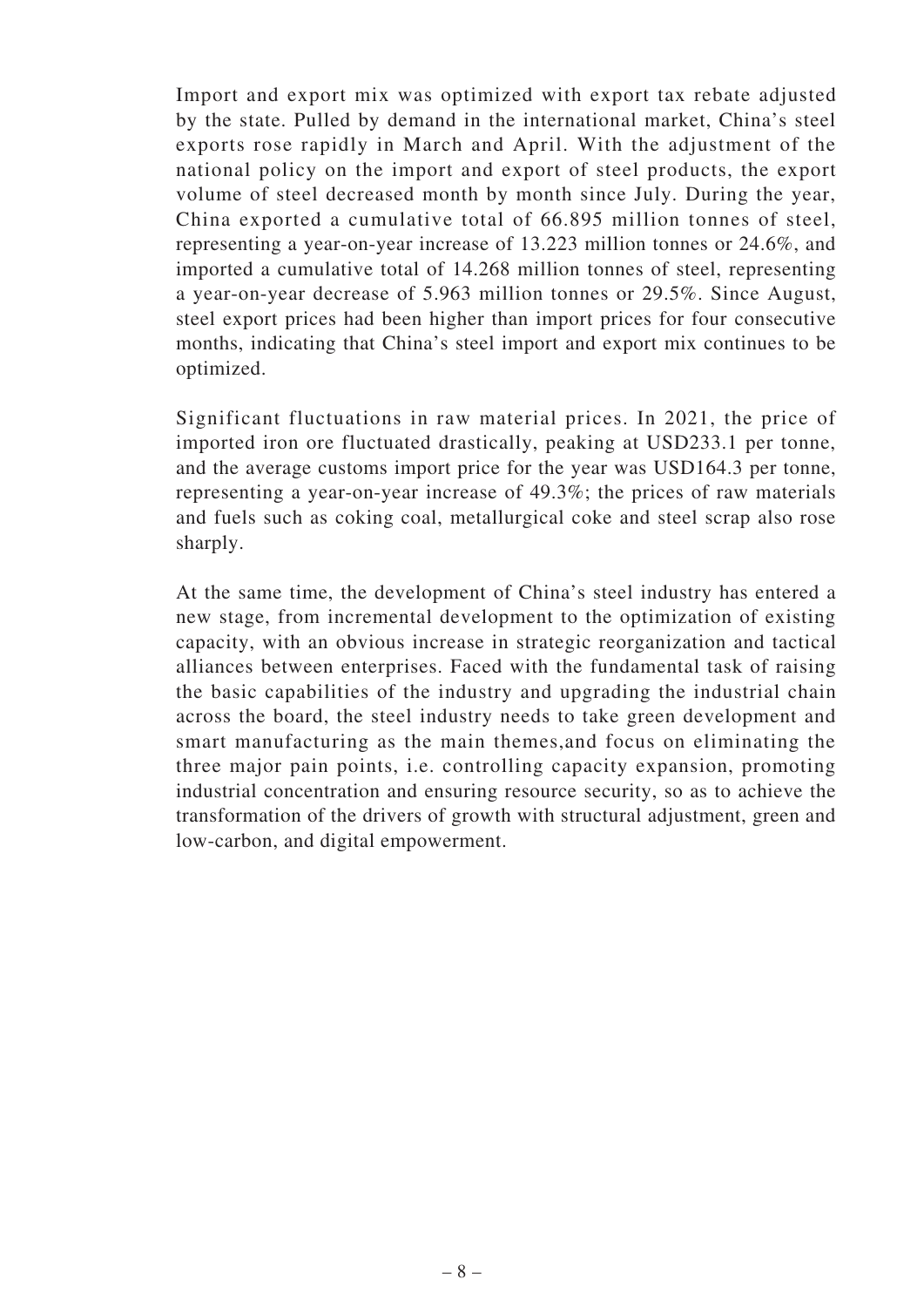#### **2. Major Business Performance during the Reporting Period**

In 2021, in the face of the complex and severe situation at home and abroad and various risks and challenges, China coordinated pandemic prevention and control and economic and social development, and achieved a good start to the 14th Five-Year Plan, with GDP growth of 8.1%. In the face of the the rapidly changing in the steel industry, the Company pursued the business strategy of "two fast, two don'ts, three reductions, one increase and one secure" to realize lean and efficient operations and strive to take the lead. The focus of production organization began to shift from creating the ultimate capacity efficiency to focusing on product structure optimization, economic operation and progress of key indicators in the second half of the year, and the production and operation performance was better.

During the reporting period, the Group produced 18.23 million tonnes of pig iron, representing a year-on-year decrease of 1.70%, mainly due to the Company's overhaul of a 4,000-cubic meter blast furnace from 15 September to 9 December 2021; 20.97 million tonnes of crude steel, which is flat to last year, among which the electric furnace steel production was 1.33 million tonnes, i.e., 6.3% of total crude steel; and 20.45 million tonnes of steel, representing a year-on-year increase of 3.04%, a record high for the Group, mainly due to the Company's efforts in purchasing extra billet for rolling and improving the capacity utilization of steel rolling lines.

The Group's revenue amounted to RMB113,851 million and the net profit attributable to shareholders of the parent company amounted to RMB5,332 million, representing a year-on-year increase of 39.50% and 168.95%, respectively, as calculated in accordance with the PRC Accounting Standards for Business Enterprises. Basic earnings per share amounted to RMB0.692, representing a year-on-year increase of 168.22%. As at the end of the reporting period, the Group's total assets amounted to RMB91,208 million, representing a year-on-year increase of 13.01% and the net assets attributable to owners of the parent amounted to RMB32,753 million, representing a year-on-year increase of 15.38%.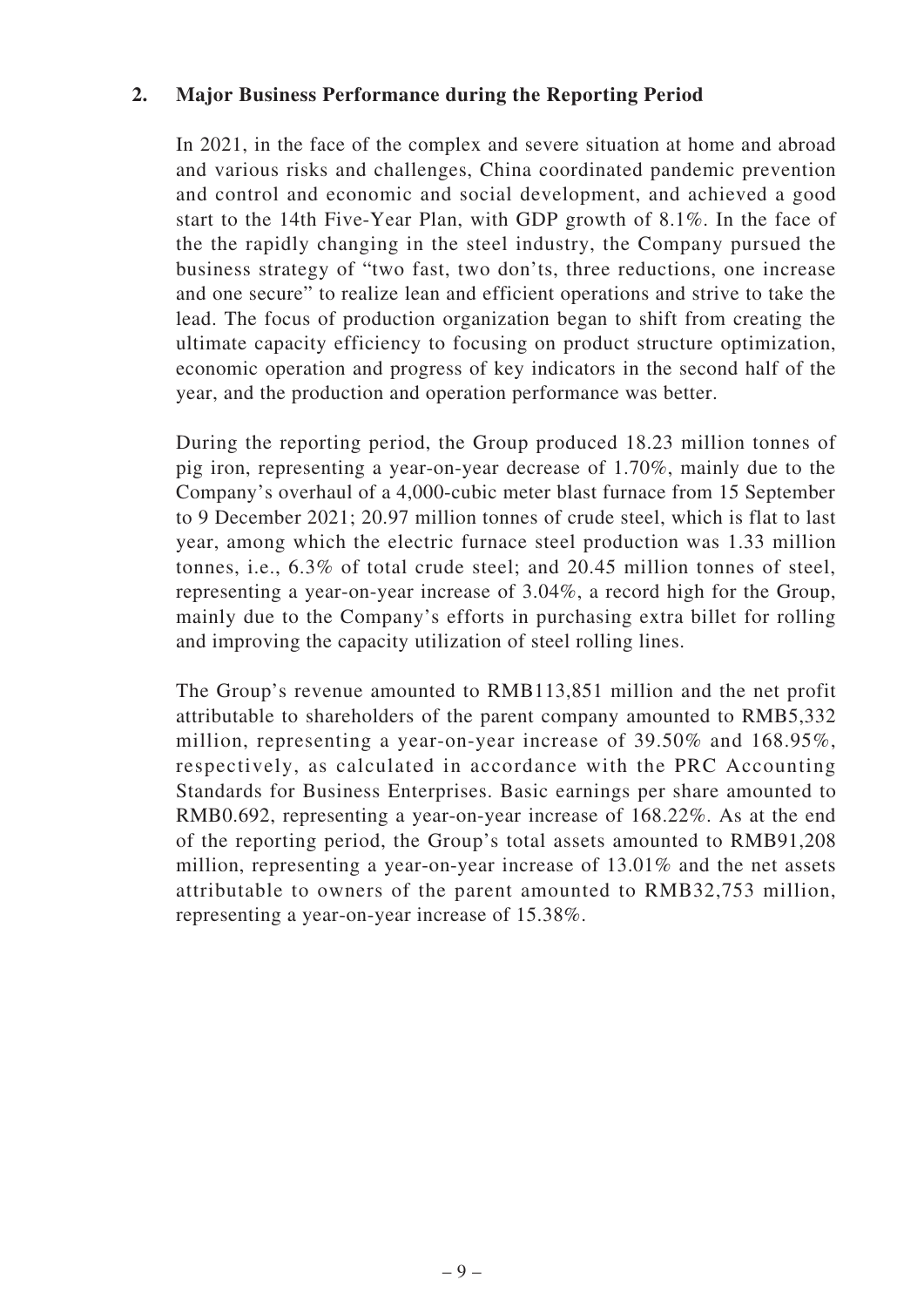The main work included:

First, new breakthroughs were achieved in strategic transformation. In accordance with strategic positioning and planning requirements, the Company focused on its primary responsibilities and core businesses, with key projects launched hierarchically and accelerated across the board. The Company planned and implemented a group of gap-filling projects in the northern area, represented by the overhaul of blast furnace A, and a group of product and production line planning projects in the southern area, represented by the new special steel project. The projects such as new CCPP generation set, 2E silo, belt roaster, the coke oven in the southern area and the overhaul of blast furnace A were completed and put into production. The construction of the new special steel project officially started and the section steel transformation project was carried out in an orderly manner.

Second, new breakthroughs were achieved in lean operations. By adhering to the goal of "simplicity, extreme, high efficiency, low cost and high quality" and using the "Strive for Excellence Award" incentive mechanism as a driving force, the efficiency of production lines was significantly improved by optimizing the dynamic balance of internal resources and purchasing extra billet for rolling. The daily production record of production lines was broken 172 times and the monthly production record was broken 53 times throughout the year. Significant higher efficiency was achieved by operating in both markets. The Company ensured a safe and stable supply of resources. The market share of key products steadily increased. The annual sales of unique, strategic and leading products amounted to 3.77 million tonnes, representing a year-on-year increase of 32%. 800,000 tonnes of steel were exported, representing a year-on-year increase of 38%. The automobile plates passed the global certification by a Japanese joint venture brand for the first time. A substantial breakthrough was made in the application of the domestically-produced wheels on hi-speed rail, and the domestically-produced D2 wheels for the 350km Fuxing bullet trains were used in 2 trains with 128 pieces in batches. The equipment system and public auxiliary systems provided effective support. The precision management function of 17 production lines achieved the improvement rate of 82%. The Company deepened economical operation of energy systems, and significantly improved the energy utilization efficiency.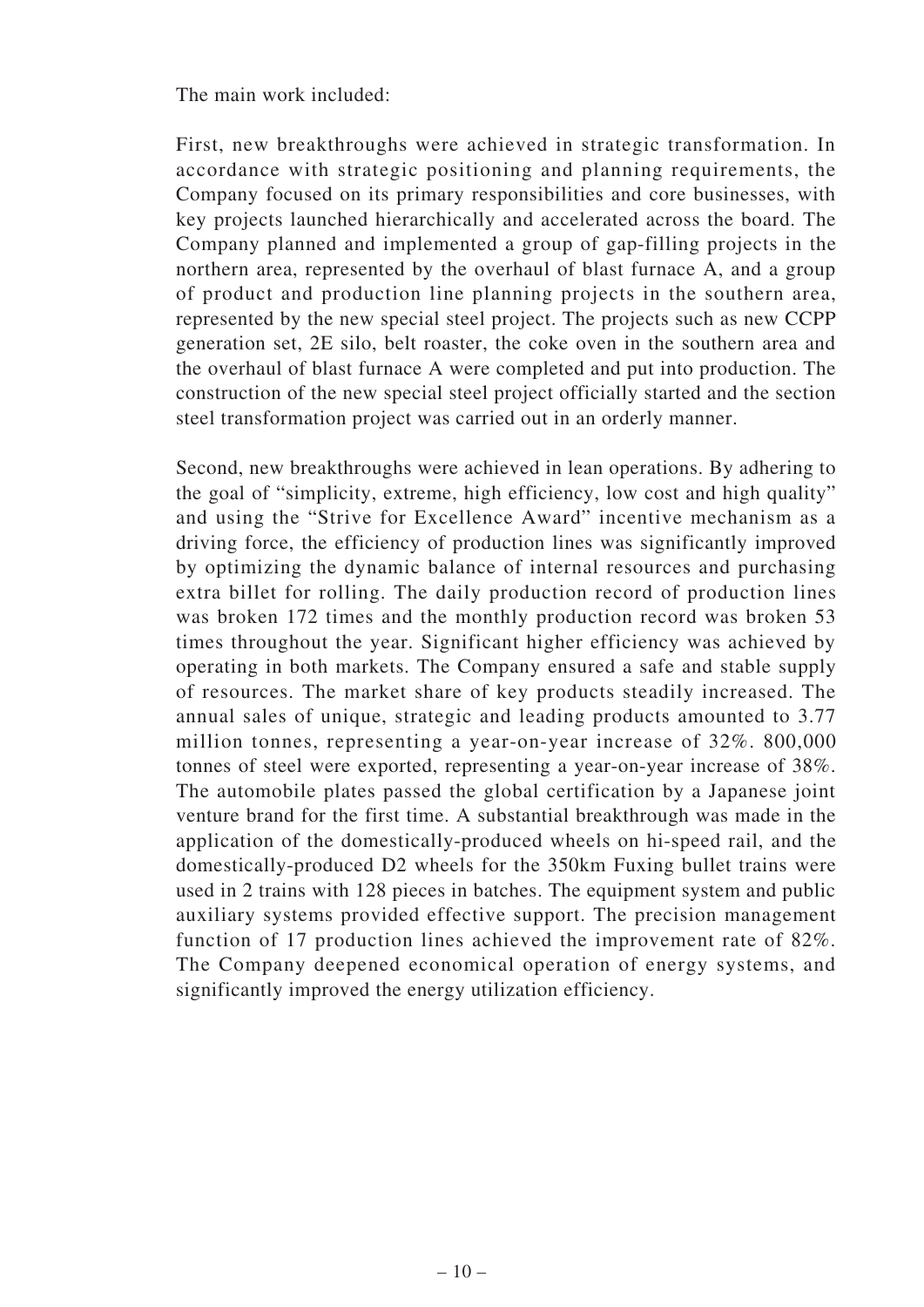Third, new breakthroughs were achieved in the empowerment of green development and smart manufacturing. The Company adhered to the philosophy that green development and smart manufacturing are the core competitiveness, firmly followed the principle that lucid waters and lush mountains are invaluable assets as well as the Yangtze River protection strategy, the Company vigorously promoted the implementation of the "two better and one integration" as well as "ultra-low emission of waste gas, zero emission of waste water, no shipping out of solid wastes, cleanliness, greening, beautifying and culture", actively promoted the building of a new factory appearance in the southern area,by accelerating the improvement of the factory appearance and the special improvement of logistics and vehicles. By implementing the closed management of Santai West Road, the number of vehicles passing through the area was reduced by 5,764 vehicles. Magang was awarded the Peak Carbon Dioxide Emissions and Carbon Neutrality Research Award of Anhui Province. The Company built the information integration system and successfully launched it, and continued to build the demonstration base for smart manufacturing. The "ALL IN ONE" Smart Factory of the Cold Rolling Plant was recognized as a "smart factory" in Anhui Province.

Fourth, new breakthroughs were achieved in scientific and technological research. Greater efforts were devoted to make innovations in technologies. Nine company-level projects under the principle of "selecting the best candidates to undertake key research projects" were carried out and the construction of Magang R&D Center started. The Company's R&D investment rate reached 3.96%, representing a year-on-year increase of 1.74 percentage points. The Company developed 1.4 million tonnes of new products, the best level ever. One achievement won the second prize of the National Scientific and Technological Progress Award and 12 achievements won the metallurgical and provincial scientific and technological progress awards. The Company had 456 new granted patents. The building of a well-trained workforce has been accelerated. Two people were selected as Baowu Scientists and one person was included in the eighth batch of Academic and Technological Pacesetters of Anhui Province. The Company engaged 77 chief principals and 16 skilled technicians.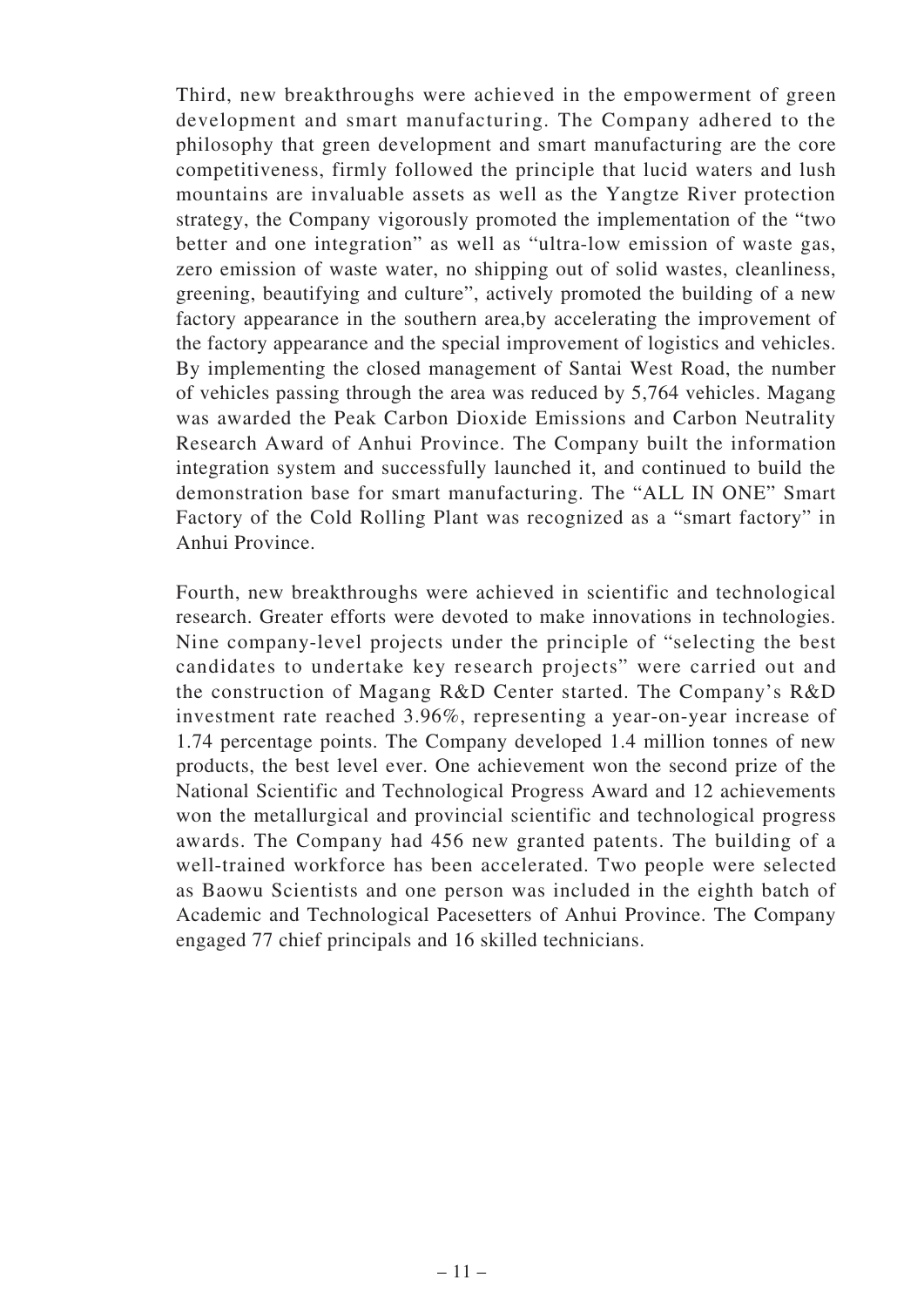Fifth, new breakthroughs were achieved in reform and management. Systematic steps were adopted to advance the professional integration. The management on the procurement of manufactured products, water treatment, smart operation and maintenance, and gas business were outsourced, and the integration of the "management, use, maintenance and repair" businesses was completed for bridge cranes, roll shops and railway lines. The Company actively explored the mode of "one headquarters with multiple bases". A substantial breakthrough was made in the integrated control of Changjiang Steel. Human resources management was continuously optimised. The per capita steel production reached 1,213 tonnes, and the proportion of management posts decreased from 10.4% to 6.4%. The three-year action plan for the collaborative management change was rapidly advanced, and the number of collaborative suppliers decreased by 14%. The capacity of the system was significantly improved. The Company has been exploring ways to establish an inter-departmental multi-disciplinary working group, and vigorously pursuing the centralized consistent system and horizontal collaboration in order to solve problems quickly and efficiently. The Company has established and improved the incentive mechanism of the "Strive for Excellence Award". The tenure system and contractual management of the operation and management team was implemented. The Company accelerated the promotion of restricted share incentive to stimulate the enterprising spirit. The Company actively responded to the severe workplace safety situation, pursued the "three managements and three necessities", strengthened the safety management concept of "violation of rules is a crime", and consolidated the workplace safety responsibilities of all staff. Special rectification was launched to intensify the efforts to identify and solve potential safety hazards, and continuously enhance the capacity of the safety management system.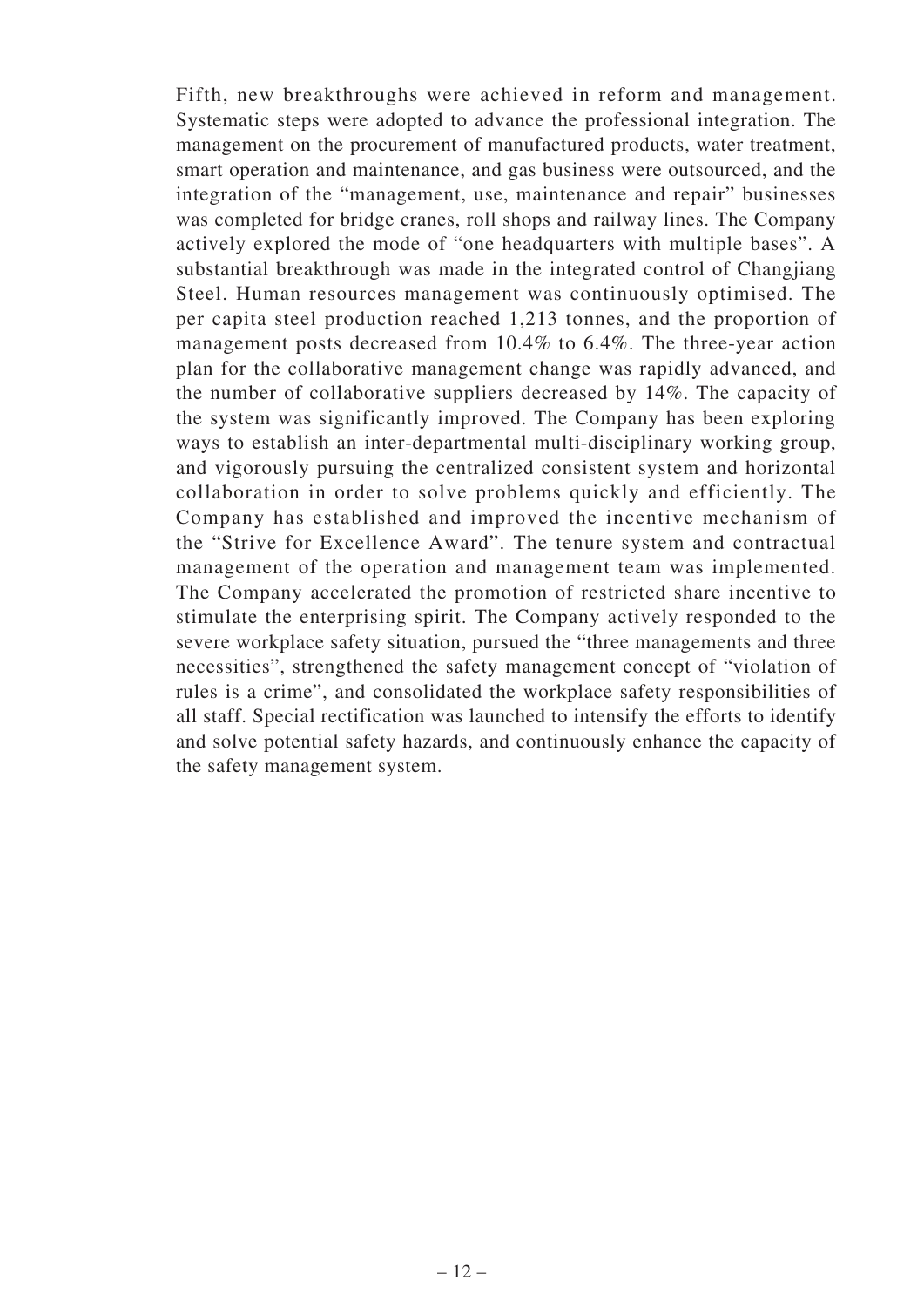Sixth, new breakthroughs were achieved in common development and shared growth. The Company adheres to the principle of sharing the fruits of corporate development with all stakeholders, actively fulfilling its social responsibilities and achieving a win-win situation with all parties. Inheriting the advanced corporate culture from Baowu, the Company carried forward the spirit of "the blossoming city in Jiangnan" in the new era to promote overall improvement in respect of manufacturing standards, environmental quality, staff quality, mental outlook, solidarity and industry-city integration, and expanded the penetration, influence and radiation of Baowu culture in the Anhui region. 235 labor competitions were carried out in seven categories, including the activity of "creating the first class with lean and efficient operations, improving the indicators and creating benefits", and the "Lean-On-Site Day" activity was promoted on a regular basis. The Company received more than 100,000 entries made in the activity "I offer a plan for the enterprise" on the Magang Jingyitong platform. The Company participated in the 25th National Invention Exhibition and the Appraisal and Selection of China Baowu Excellent Post Innovation Achievement, and won gold and silver awards for many times. The empowerment of its workforce was actively promoted. The Company published lean case studies on a regular basis, steadily advanced the training for all front-line staff, and implemented the management capability systematic improvement project for foremen. In the case of economic benefits growth, the per capita income of employees on the job increased significantly, and the sense of gain was significantly enhanced.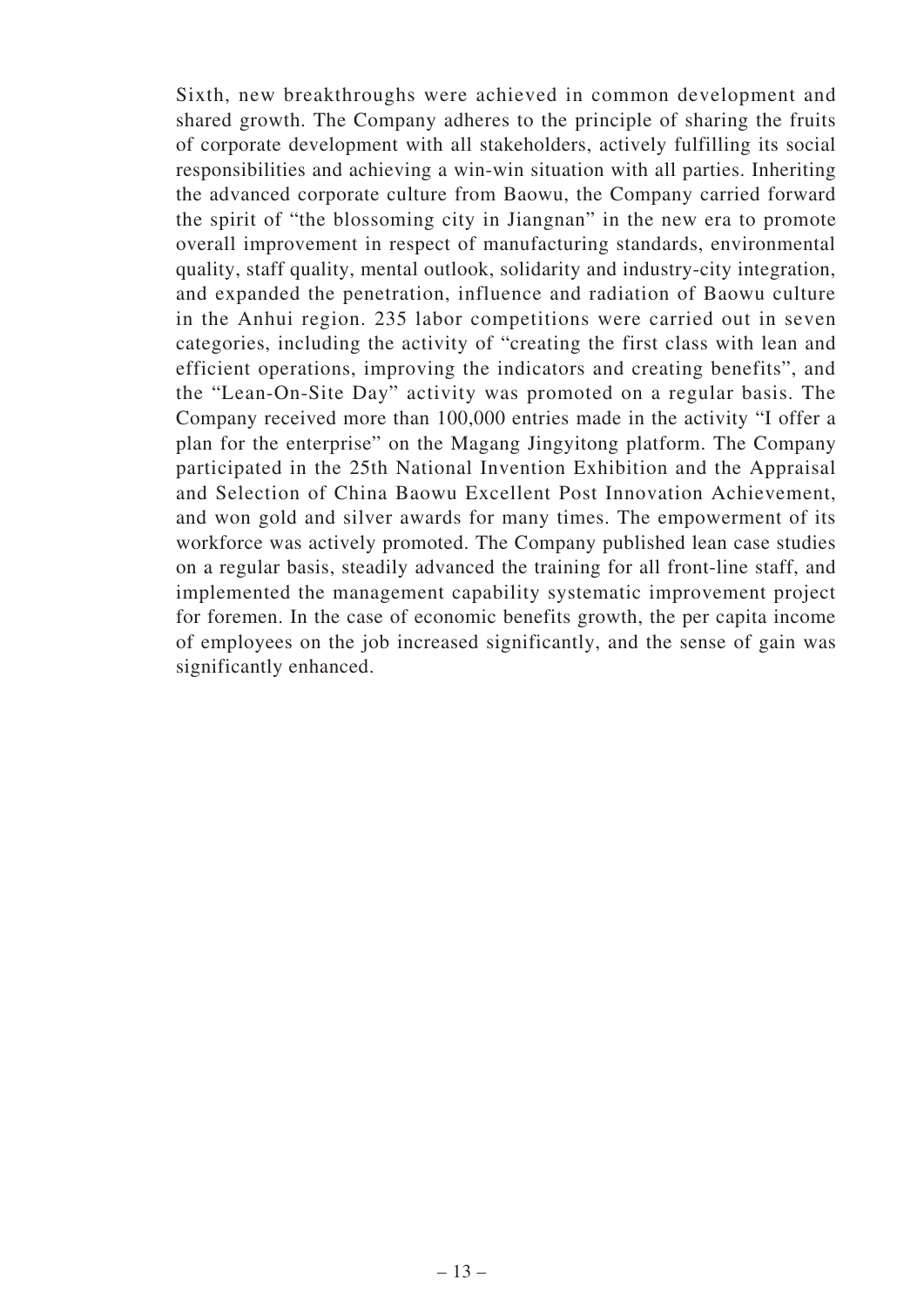# **3. Analysis of Principal Operation**

Analysis of the change in accounts of the income statement and statement of cash flows

# Unit: RMB

|                                          | Amount of         |                              |           |  |  |  |
|------------------------------------------|-------------------|------------------------------|-----------|--|--|--|
|                                          |                   | Amount of the same period of |           |  |  |  |
| <b>Accounts</b>                          | the current year  | last year                    | Change    |  |  |  |
|                                          |                   |                              | $(\%)$    |  |  |  |
| Revenue                                  | 113,851,189,379   | 81, 614, 151, 183            | 39.50     |  |  |  |
| Cost of sales                            | 98,929,683,370    | 74,382,338,196               | 33.00     |  |  |  |
| Selling expenses                         | 300,098,085       | 262,916,411                  | 14.14     |  |  |  |
| General and administrative expenses      | 1,388,782,842     | 1,516,627,132                | $-8.43$   |  |  |  |
| Financial expenses                       | 631,748,011       | 553,576,584                  | 14.12     |  |  |  |
| R&D expenses                             | 4,506,577,893     | 1,813,176,837                | 148.55    |  |  |  |
| Assets impairment losses                 | 1,337,467,241     | 770,780,451                  | 73.52     |  |  |  |
| Credit impairment losses                 | $-3,489,661$      | 48,276,000                   | $-107.23$ |  |  |  |
| gain/(Loss) on changes in fair value     | 84,773,531        | $-72,693,896$                | N/A       |  |  |  |
| Investment income                        | 834,975,866       | 533,664,650                  | 56.46     |  |  |  |
| Gain from disposal of assets             | 223,736,352       | 589,074,956                  | $-62.02$  |  |  |  |
| Operating profit                         | 7,367,922,604     | 2,866,954,813                | 156.99    |  |  |  |
| Non-operating income                     | 38,728,760        | 402,577,021                  | $-90.38$  |  |  |  |
| Non-operating expenses                   | 390, 322, 193     | 188,665,317                  | 106.89    |  |  |  |
| Profit before tax                        | 7,016,329,171     | 3,080,866,517                | 127.74    |  |  |  |
| Income tax                               | 1,022,354,526     | 502,887,410                  | 103.30    |  |  |  |
| Net profit                               | 5,993,974,645     | 2,577,979,107                | 132.51    |  |  |  |
| Net profit attributable to owners of     |                   |                              |           |  |  |  |
| the parent                               | 5,332,253,043     | 1,982,638,821                | 168.95    |  |  |  |
| Net cash flows from operating activities | 16,774,476,432    | 2,770,514,645                | 505.46    |  |  |  |
| Net cash flows from investing activities | $-10,721,689,492$ | $-6,081,913,170$             | N/A       |  |  |  |
| Net cash flows from financing activities | -4,900,326,529    | -708,738,972                 | N/A       |  |  |  |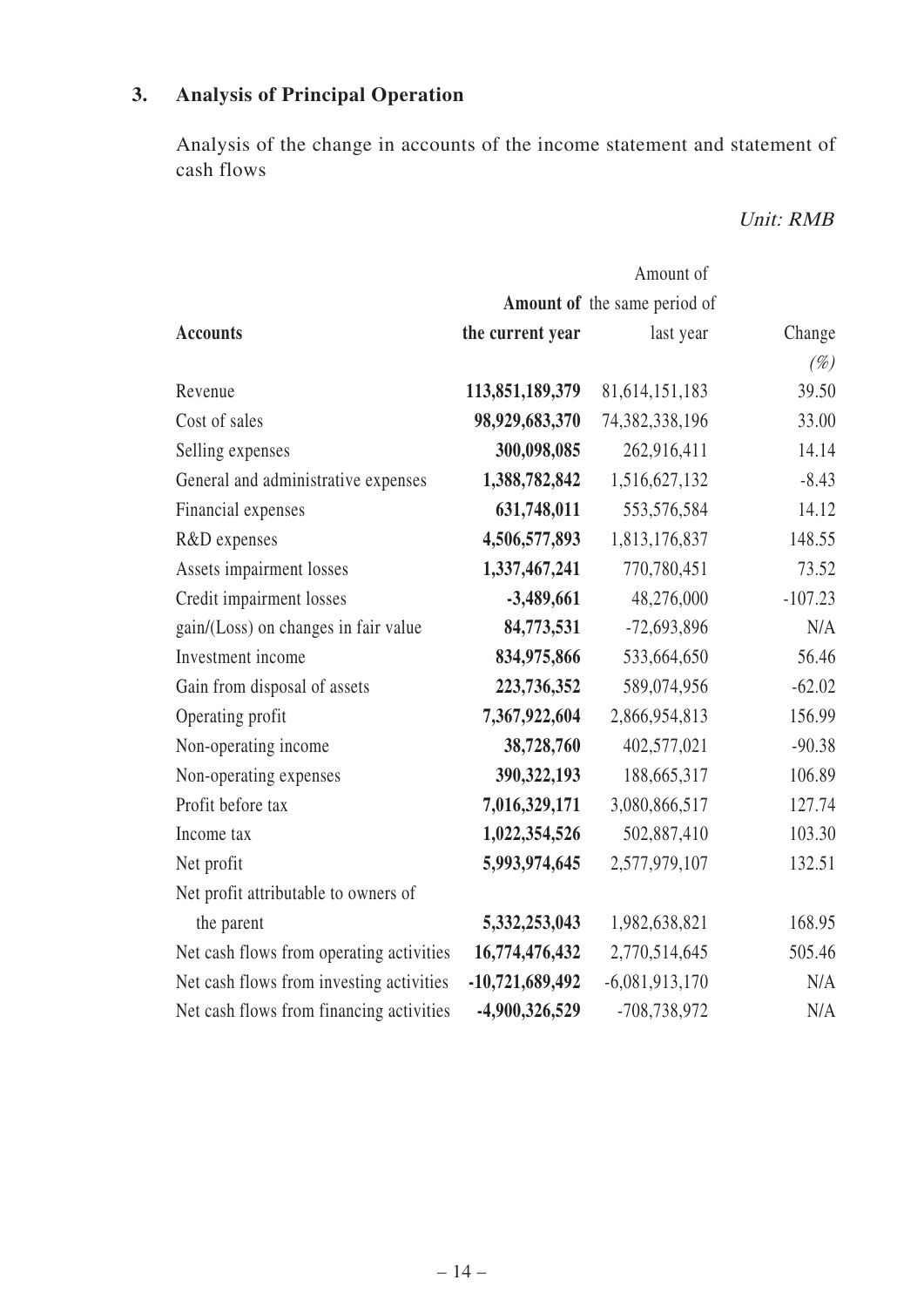Revenue increased by 39.50% compared with the previous year, mainly due to the year-on-year increase in steel prices, higher gross profit and higher sales volume of steel products.

Cost of sales increased by 33.00% compared with the previous year, mainly due to the rising prices of raw materials such as iron ore, coal and coke as well as the year-on-year increase in the sales volume of steel.

R&D expenses increased by 148.55% compared with the previous year, mainly due to the Company's further increased investment in scientific research, expanded product development categories and accelerated product upgrading in order to enhance its overall R&D capability and enhance its competitiveness in the high-end product market for the current year.

Asset impairment losses increased by 73.52% compared with the previous year, mainly due to the year-on-year increase in the provision for decline in value of inventories after the Company's calculation based on steel market prices for the current year.

Credit impairment losses were a gain of RMB3 million compared to a loss of RMB48 million in the previous year, mainly due to the reversal of impairment loss on accounts receivable by subsidiaries in the current year compared to the provision in the previous year.

Gain on changes in fair value for the current year was RMB85 million compared with loss on changes in fair value of RMB73 million last year, mainly due to the gain resulting from the change in fair value of forward foreign exchange contracts held by the Company this year.

Investment income increased by 56.46% compared with the previous year, mainly due to the year-on-year increase in profit of associates and joint ventures this year.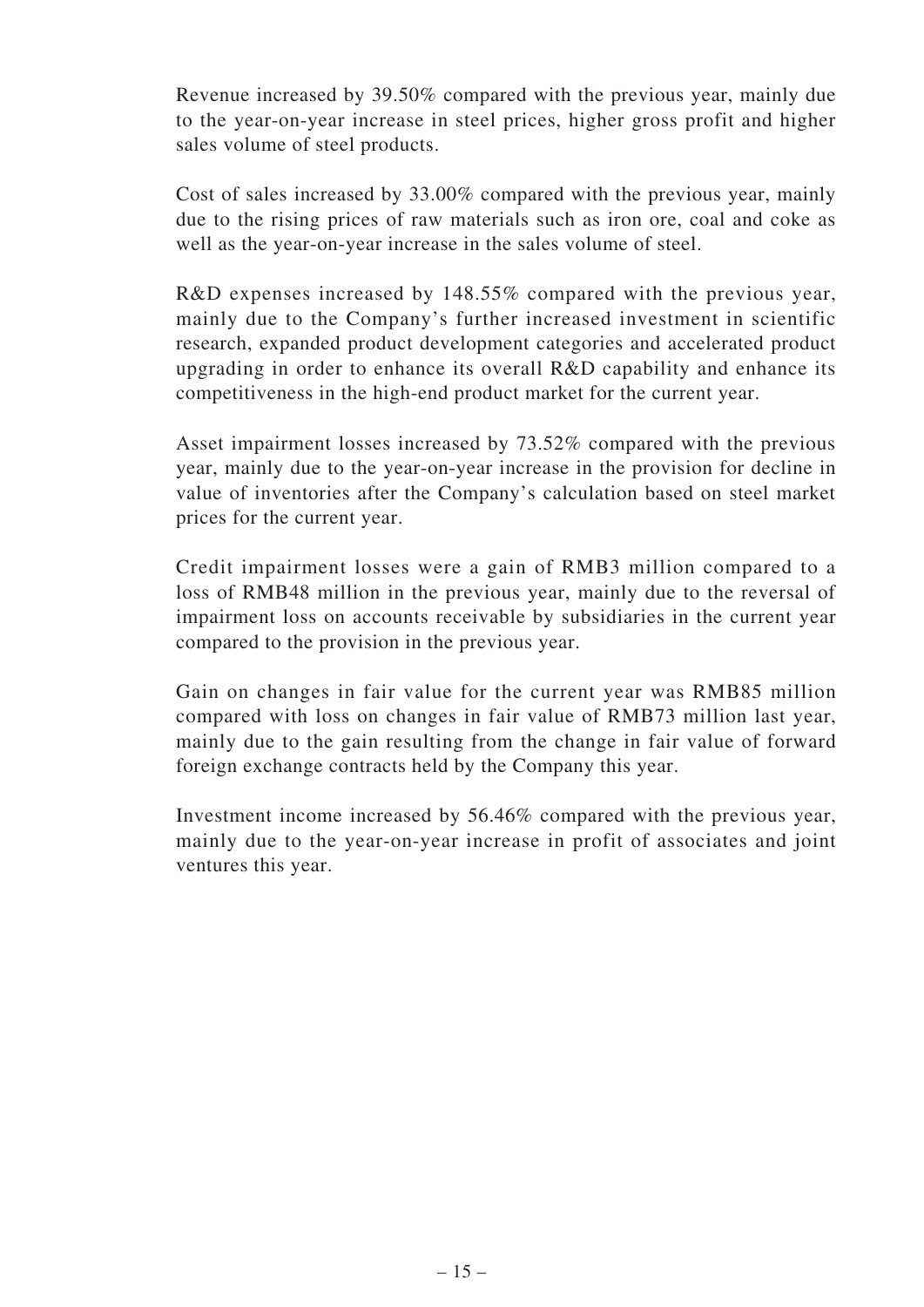Gain on disposal of assets decreased by 62.02% compared with the previous year, mainly due to the completion of the disposal of relevant assets of Hefei Steel in the previous year and the receipt of government compensation for the related land resumption.

Operating profit, profit before tax, net profit and net profit attributable to owners of the parent increased by 156.99%, 127.74%, 132.51% and 168.95%, respectively, as compared with last year, mainly due to the increase in gross profit of steel products of the Company during the year as compared with last year.

Non-operating income decreased by 90.38% compared with the previous year, mainly due to the receipt of two employee relocation grants by the Company in the previous year.

Non-operating expenses increased by 106.89% compared with the previous year, mainly due to the increase in the number of old assets scrapped during the year as compared to the previous year due to the Company's production and operation needs.

Income tax expense increased by 103.30% compared with the previous year, mainly due to the increase in the total profit of the Group and the increase in enterprise income tax provision for the current year.

The change in net cash flow from operating activities was mainly due to the increase in inflow of deposits received by the Finance Company in the current year as compared to the previous year and the increase in cash received from the sale of steel products due to the increase in volume and price of steel products as compared to the previous year.

The change in net cash flow from investing activities was mainly due to the increase in the purchase of financial products such as interbank certificates of deposit, financial management and trusts by the Finance Company in the current year as compared to the previous year.

The change in net cash flow from financing activities was mainly due to the planned reduction in the scale of interest-bearing liabilities and the reduction in gearing ratio in accordance with the Company's business strategy.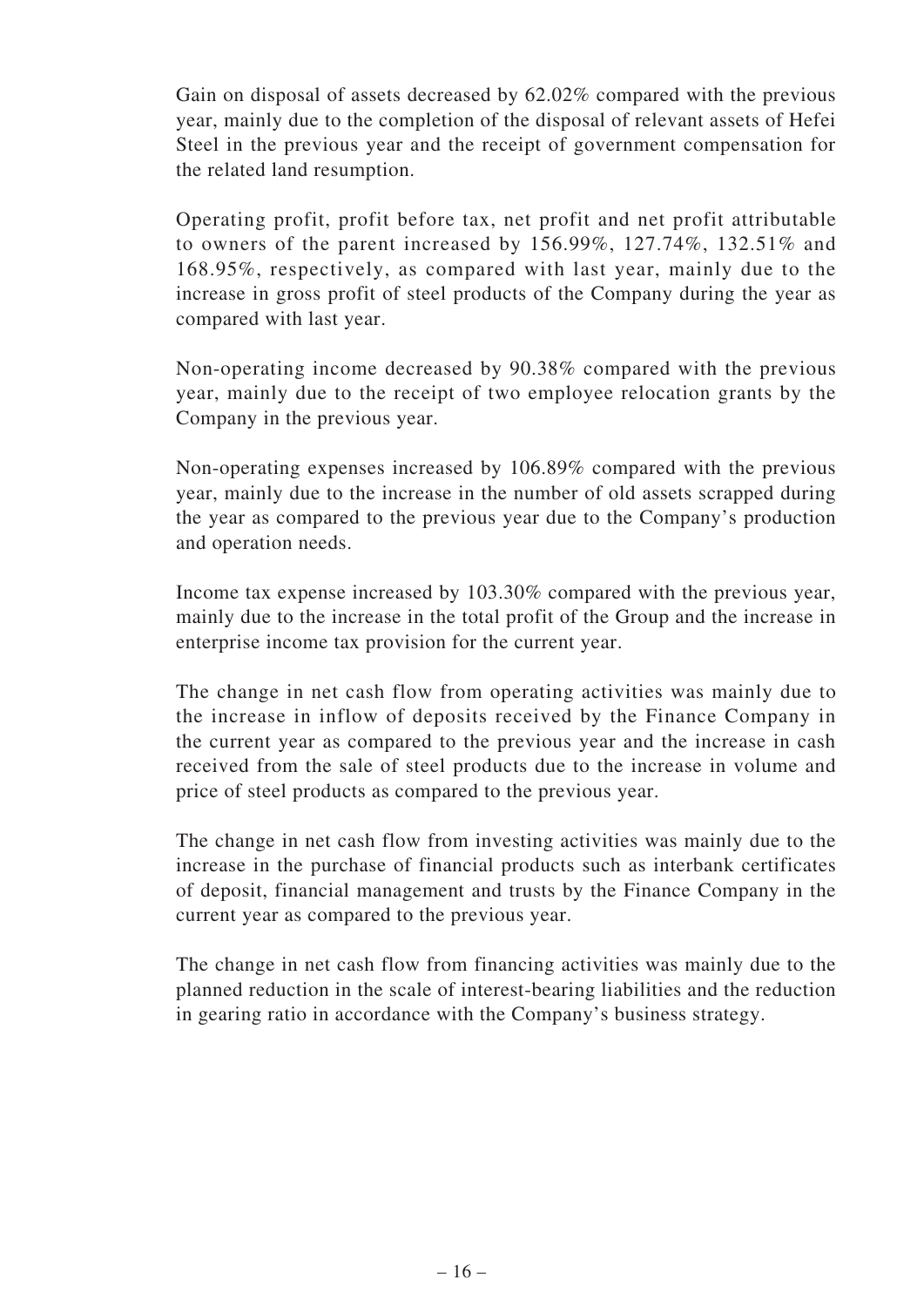# **3.1 Analysis of Revenue and Cost of Sales**

# (1) Analysis of Principal Operation by Industry, Products and Regions

# Unit: million RMB

|                 |         |               | Principal operation by industry |                                                                               |                                                                                     |                                                                                    |
|-----------------|---------|---------------|---------------------------------|-------------------------------------------------------------------------------|-------------------------------------------------------------------------------------|------------------------------------------------------------------------------------|
| <b>Industry</b> | Revenue | Cost of sales | Gross<br>margin<br>$(\%)$       | Increase/<br>(decrease)<br>of revenue<br>compared<br>with last year<br>$(\%)$ | Increase/<br>(decrease) of<br>cost of sales<br>compared<br>with last year<br>$(\%)$ | Increase/<br>(decrease) of<br>gross margin<br>compared<br>with last year<br>$(\%)$ |
| Iron and Steel  | 104,308 | 90,923        | 12.83                           | 39.32                                                                         | 32.47                                                                               | Increased by<br>4.5 percentage<br>points                                           |
|                 |         |               | Principal operation by product  |                                                                               |                                                                                     |                                                                                    |
| Product         | Revenue | Cost of sales | Gross<br>margin                 | Increase/<br>(decrease)<br>of revenue<br>compared<br>with last year           | Increase/<br>(decrease) of<br>cost of sales<br>compared<br>with last year           | Increase/<br>(decrease) of<br>gross margin<br>compared<br>with last year           |
|                 |         |               | $(\%)$                          | (%)                                                                           | $(\%)$                                                                              | $(\%)$                                                                             |
| Long products   | 46,604  | 42,555        | 8.69                            | 36.81                                                                         | 35.13                                                                               | Increased by<br>1.41 percentage<br>points                                          |
| Steel plates    | 52,260  | 43,589        | 16.59                           | 45.41                                                                         | 33.58                                                                               | Increased by<br>7.39 percentage<br>points                                          |
| Wheel and axles | 2,155   | 1,819         | 15.60                           | 4.83                                                                          | 5.41                                                                                | Decreased by<br>0.46 percentage<br>points                                          |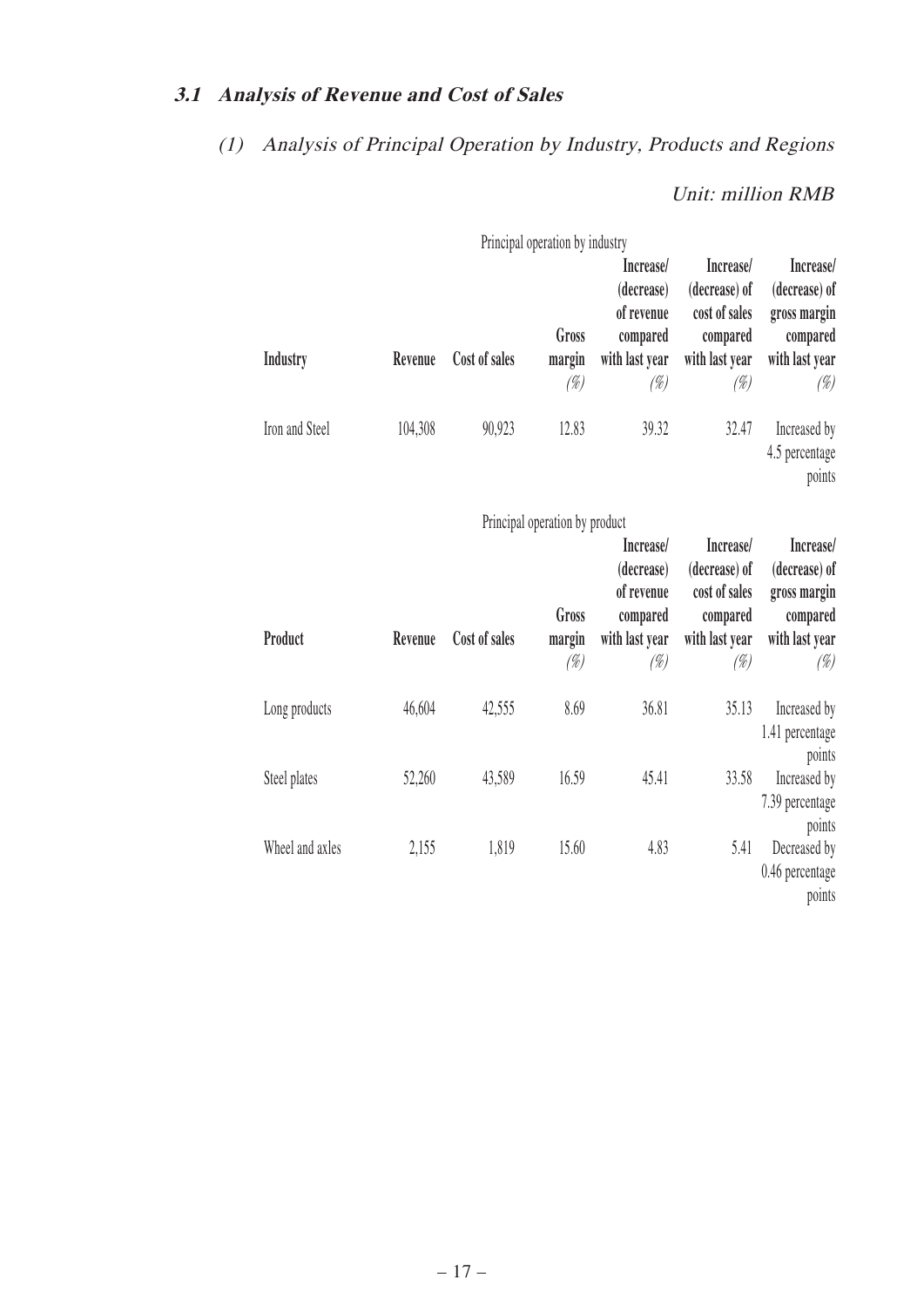|                           |         |                                      | Revenue by region         |                                                                               |                                                                                     |                                                                                    |
|---------------------------|---------|--------------------------------------|---------------------------|-------------------------------------------------------------------------------|-------------------------------------------------------------------------------------|------------------------------------------------------------------------------------|
| Region                    | Revenue | Cost of sales                        | Gross<br>margin<br>$(\%)$ | Increase/<br>(decrease)<br>of revenue<br>compared<br>with last year<br>$(\%)$ | Increase/<br>(decrease) of<br>cost of sales<br>compared<br>with last year<br>$(\%)$ | Increase/<br>(decrease) of<br>gross margin<br>compared<br>with last year<br>$(\%)$ |
| Anhui                     | 46,977  | 40,771                               | 13.21                     | 24.0                                                                          | 18.7                                                                                | Increased by<br>3.90 percentage<br>points                                          |
| Shanghai                  | 21,548  | 18,520                               | 14.05                     | 73.0                                                                          | 63.5                                                                                | Increased by<br>5.02 percentage<br>points                                          |
| Jiangsu                   | 18,680  | 16,184                               | 13.36                     | 51.5                                                                          | 43.8                                                                                | Increased by<br>4.63 percentage<br>points                                          |
| Zhejiang                  | 8,687   | 7,645                                | 11.99                     | 71.7                                                                          | 65.3                                                                                | Increased by<br>3.40 percentage<br>points                                          |
| Hubei                     | 4,077   | 3,597                                | 11.77                     | 42.0                                                                          | 37.1                                                                                | Increased by<br>3.15 percentage<br>points                                          |
| Guangdong                 | 2,770   | 2,401                                | 13.32                     | 34.5                                                                          | 27.3                                                                                | Increased by<br>4.87 percentage<br>points                                          |
| Other regions<br>in China | 7,034   | 6,204                                | 11.80                     | 24.0                                                                          | 18.9                                                                                | Increased by<br>3.81 percentage<br>points                                          |
| Overseas and<br>Hong Kong | 4,078   | 3,608                                | 11.53                     | 23.8                                                                          | 16.3                                                                                | Increased by<br>5.64 percentage<br>points                                          |
|                           |         | Principal operation by sales pattern |                           |                                                                               |                                                                                     |                                                                                    |
|                           |         |                                      |                           | Increase/<br>(decrease)<br>of revenue                                         | Increase/<br>(decrease) of<br>cost of sales                                         | Increase/<br>(decrease) of<br>gross margin                                         |
| Sales pattern             | Revenue | Cost of sales                        | Gross<br>margin<br>$(\%)$ | compared<br>with last year<br>$(\%)$                                          | compared<br>with last year<br>$(\%)$                                                | compared<br>with last year<br>(%)                                                  |
| Direct supply             | 64,676  | 55,622                               | 14.00                     | 75.03                                                                         | 65.85                                                                               | Increased by<br>4.77 percentage<br>points                                          |
| Distributors              | 36,343  | 32,341                               | 11.01                     | 3.51                                                                          | 0.09                                                                                | Increased by<br>3.04 percentage<br>points                                          |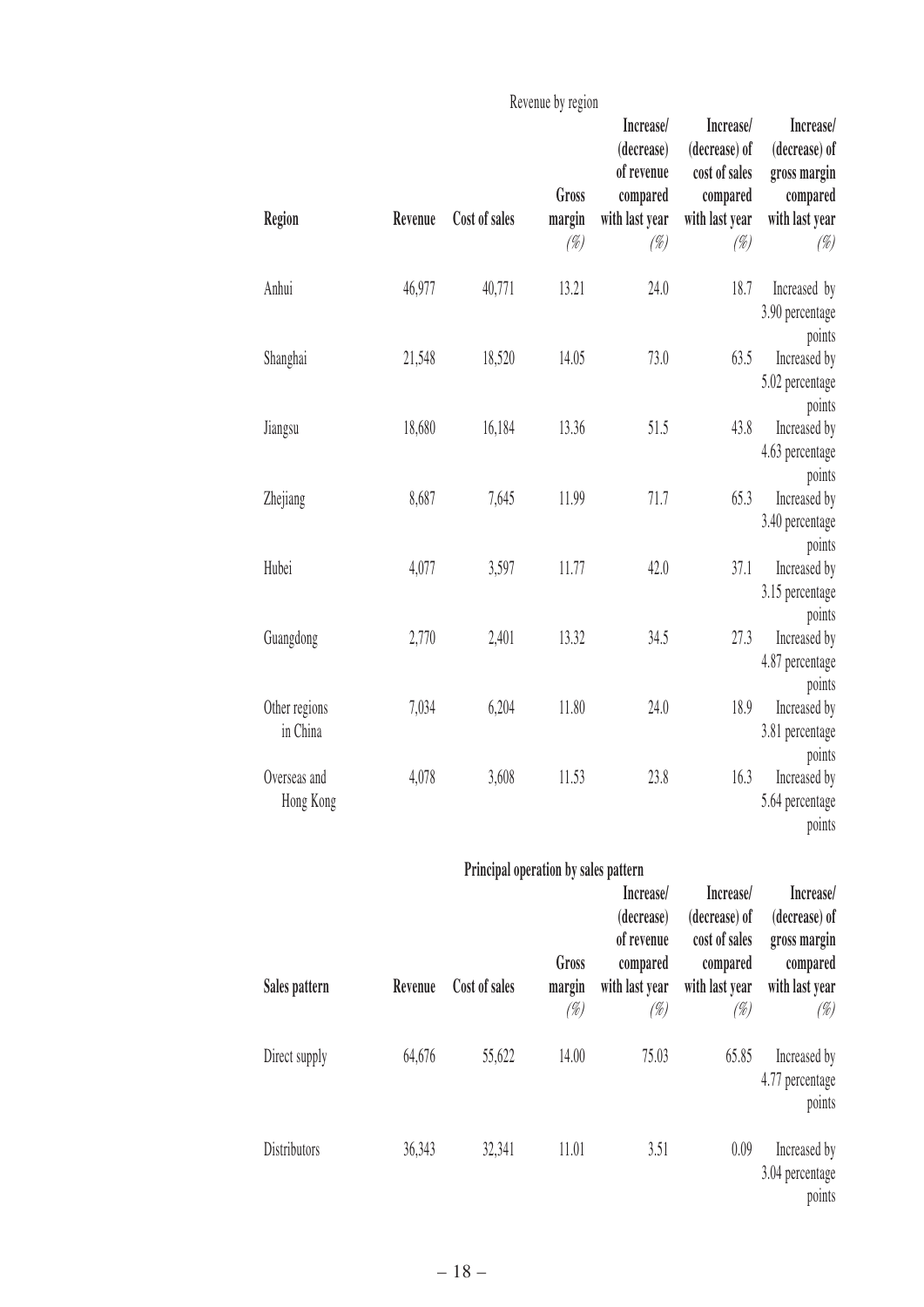During the reporting period, the Group's revenue from principal operation was RMB111,050 million, of which the iron & steel revenue was RMB104,308 million, accounting for 94% of the principal operation revenue with no significant change in the proportion.

#### (2) Analysis of Production and Sales Volumes

| Key<br>products    | Unit                   | Production<br>volume | <b>Sales</b><br>volume | Inventory<br>volume | Year-on-year<br>increase/<br>(decrease) of<br>production<br>volume<br>(%) | Year-on-year<br>increase/<br>(decrease) of<br>sales volume<br>(%) | Year-on-year<br>increase/<br>(decrease) of<br>inventory<br>volume<br>$(\%)$ |
|--------------------|------------------------|----------------------|------------------------|---------------------|---------------------------------------------------------------------------|-------------------------------------------------------------------|-----------------------------------------------------------------------------|
| Long<br>products   | ten thousand<br>tonnes | 1,011.9              | 1,017.5                | 10.0                | $-2.03$                                                                   | $-1.61$                                                           | $-35.90$                                                                    |
| Steel plates       | ten thousand<br>tonnes | 1,012.2              | 1,013.6                | 4.1                 | 8.70                                                                      | 8.92                                                              | $-25.45$                                                                    |
| Wheel and<br>axles | ten thousand<br>tonnes | 21.0                 | 21.0                   | 1.7                 | $-1.87$                                                                   | 1.45                                                              |                                                                             |

(3) Analysis of Costs

Unit: million RMB

| Cost components   | <b>Amount</b> in<br>2021 | Percentage of<br>total costs in<br>2021<br>$(\%)$ | <b>Amounts</b> in<br>2020 | Percentage of<br>total costs in<br>2020<br>(%) | Change in<br>amount in<br>2021 against<br>amount in<br>2020<br>(%) |
|-------------------|--------------------------|---------------------------------------------------|---------------------------|------------------------------------------------|--------------------------------------------------------------------|
| Raw materials and |                          |                                                   |                           |                                                |                                                                    |
| fuels             | 83,303                   | 84.20                                             | 59,520                    | 80.02                                          | 39.96                                                              |
| Salary            | 4,020                    | 4.06                                              | 3,436                     | 4.62                                           | 17.00                                                              |
| Depreciation and  |                          |                                                   |                           |                                                |                                                                    |
| amortization      | 2,527                    | 2.56                                              | 2,813                     | 3.78                                           | $-10.17$                                                           |
| Fuels and power   | 4,913                    | 4.97                                              | 3,796                     | 5.10                                           | 29.43                                                              |
| Others            | 4,167                    | 4.21                                              | 4,817                     | 6.48                                           | $-13.49$                                                           |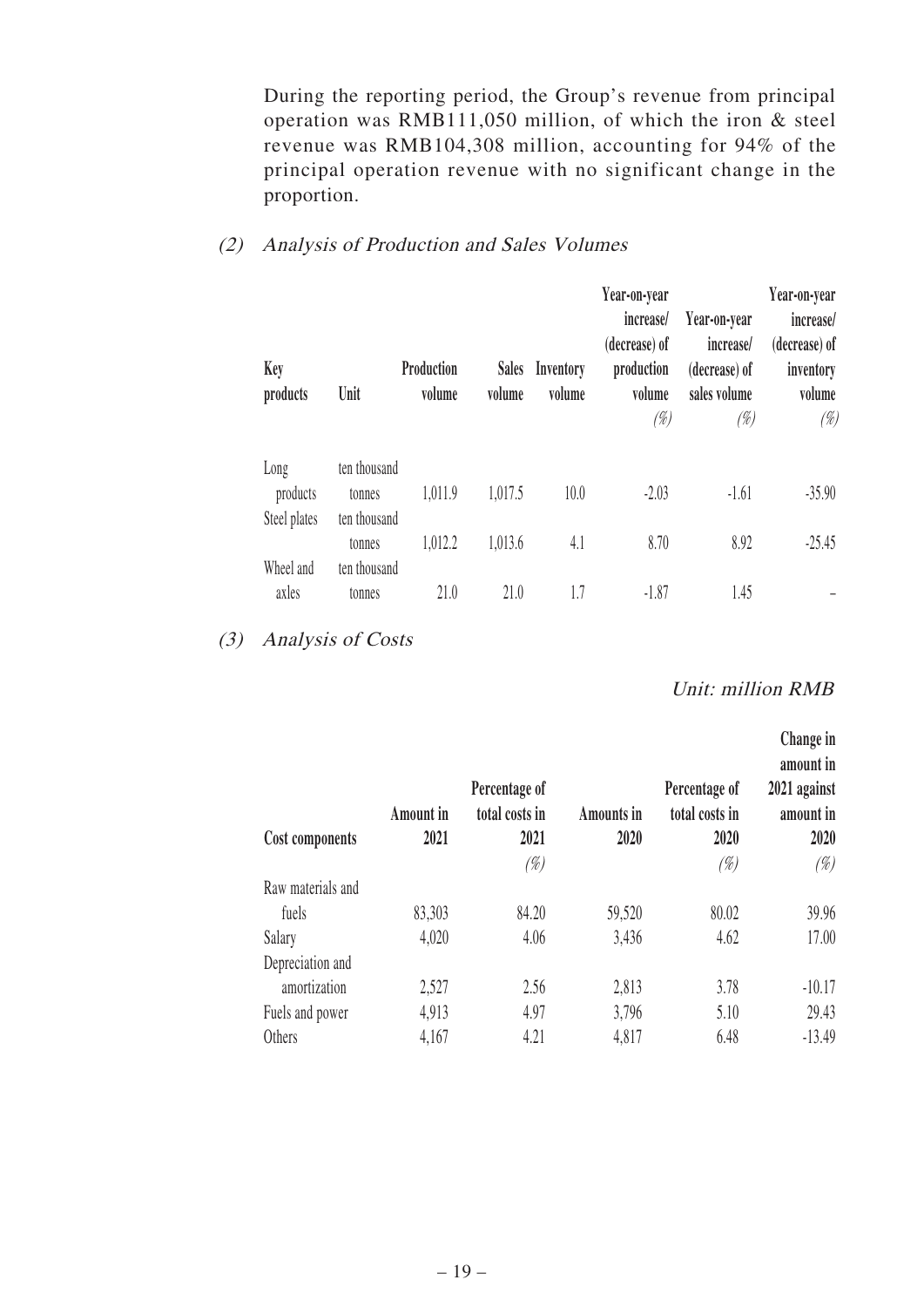#### (4) Analysis of Major Customers and Major Suppliers

During the reporting period, the largest customer was Anhui Magang Chemicals & Energy Technology Co., Ltd., with sales of RMB1,758 million, accounting for 1.54% of total annual sales. Sales to the top five customers amounted to RMB6,478 million, accounting for 5.69% of total annual sales, less than 30%; among the sales to the top five customers, sales to related party amounted to RMB1,758 million, accounting for 1.54% of total annual sales. The largest supplier was Ouye Lianjin, with purchases of RMB9,557 million, accounting for 10.06% of the total annual purchases. The purchases by the top five suppliers amounted to RMB33,419 million, accounting for 35.20% of the total annual purchases; among the purchases by the top five suppliers, purchases by related parties amounted to RMB21.5 billion, accounting for 22.64% of the total annual purchases.

Among the major customers, Magang is the controlling shareholder of Chemical Energy Company. Among the major suppliers, Baosteel Resources International Company Limited and Ouye Lianjin are controlling subsidiaries of Baowu Group and Anhui Masteel Mining Resources Co., Ltd. is a controlling subsidiary of Magang. Saved as the above, there was no directors or supervisors or their connected persons or any shareholders (to the best knowledge of the board of directors, holding 5% or above of the shares in the Company) having any beneficial interests in the top five suppliers or customers of the Group in 2021.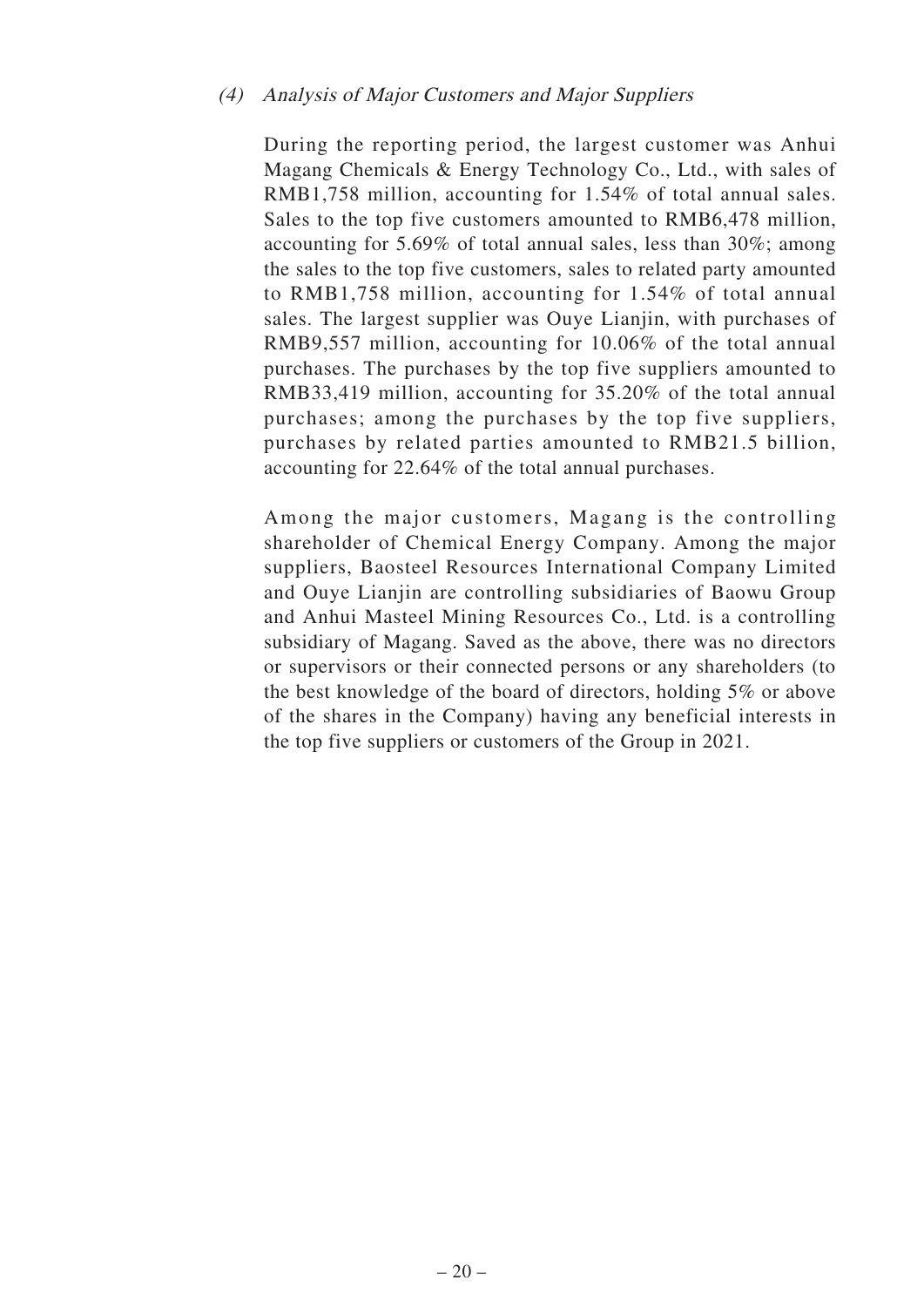# **3.2 Expenses**

During the reporting period, the Group's selling expense increased by 14.14% year on year, administrative expenses decreased by 8.43% year on year, and finance costs increased by 14.12% year on year. The changes are insignificant. R&D expenses increased by 148.55% year on year. For the main reasons, please refer to the section headed "Analysis of the change in accounts of the income statement and statement of cash flows" in the above.

# **3.3 Research and Development (R&D) Expenses**

R&D expenses details

Unit: RMB100 million

| 45.07 |
|-------|
|       |
| 45.07 |
| 3.96  |
| 2,244 |
|       |
| 11.52 |
|       |
|       |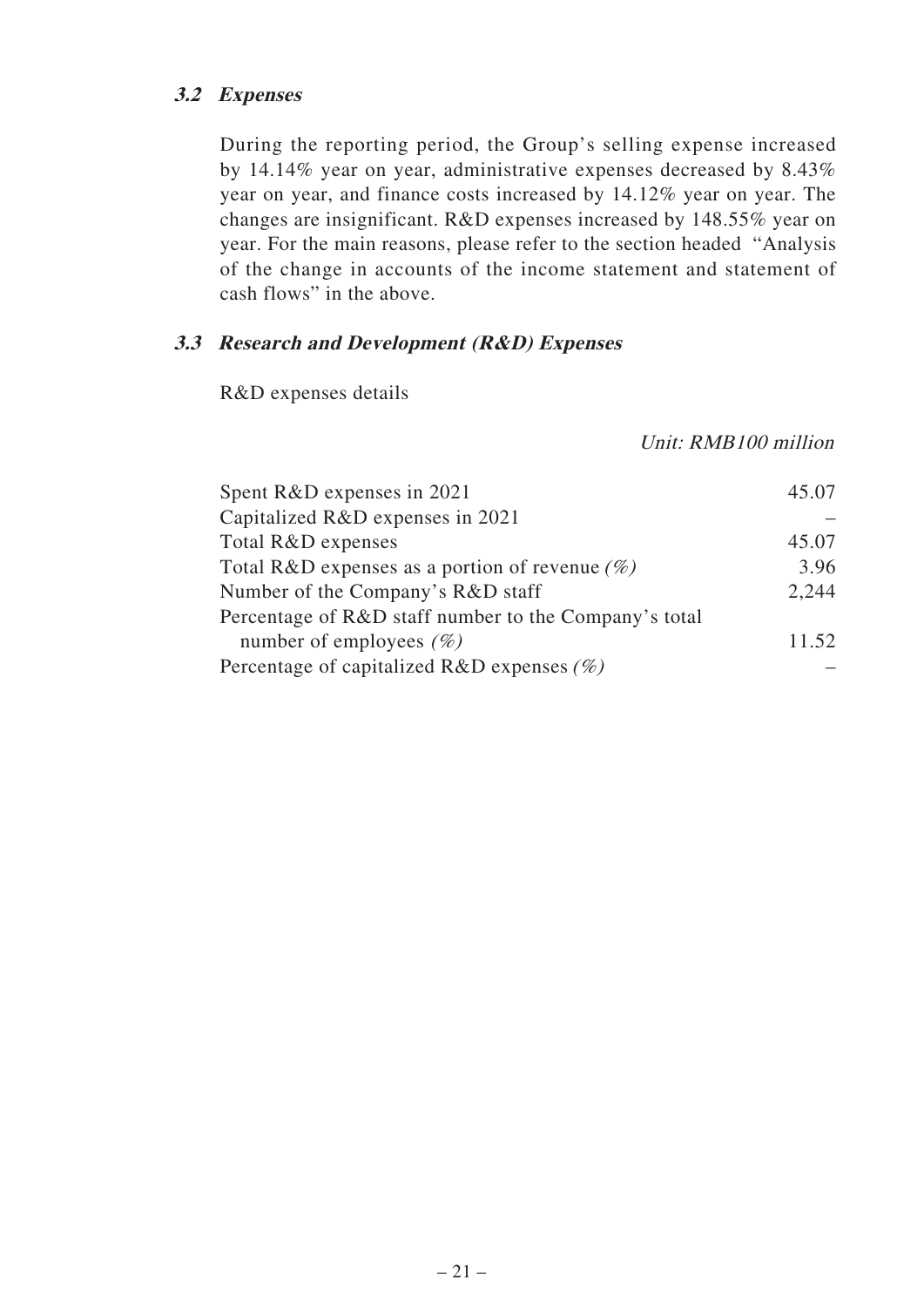# **4. Analysis of Assets and Liabilities**

# **4.1 Assets and Liabilities**

Unit: RMB

|                          | <b>Closing</b> | Percentage of<br>closing<br>balance of | Closing        | Percentage of<br>closing<br>balance of |              |
|--------------------------|----------------|----------------------------------------|----------------|----------------------------------------|--------------|
|                          | balance of     | 2021                                   | balance of     | 2020                                   | Year-on-year |
| <b>Project Name</b>      | 2021           | in total assets                        | 2020           | in total assets                        | change       |
|                          |                | $(\%)$                                 |                | $(\%)$                                 | $(\%)$       |
| Cash and bank balances   | 6,667,853,614  | 7.31                                   | 5,346,108,774  | 6.62                                   | 24.72        |
| Notes receivables        | 466,956,969    | 0.51                                   |                |                                        | N/A          |
| Financial assets         |                |                                        |                |                                        |              |
| held for trading         | 5,732,467,255  | 6.29                                   | 2,028,957,057  | 2.51                                   | 182.53       |
| Financing receivables    | 4,795,905,782  | 5.26                                   | 7,072,160,166  | 8.76                                   | $-32.19$     |
| Prepayments              | 1,534,440,838  | 1.68                                   | 755,340,403    | 0.94                                   | 103.15       |
| Inventories              | 12,463,004,529 | 13.66                                  | 10,900,294,231 | 13.51                                  | 14.34        |
| Financial assets         |                |                                        |                |                                        |              |
| purchased under          |                |                                        |                |                                        |              |
| resale agreements        | 784,602,397    | 0.86                                   | 1,346,725,440  | 1.67                                   | $-41.74$     |
| Long term equity         |                |                                        |                |                                        |              |
| investments              | 5,158,883,895  | 5.66                                   | 3,694,172,463  | 4.58                                   | 39.65        |
| Property, plant and      |                |                                        |                |                                        |              |
| equipment                | 28,605,250,896 | 31.36                                  | 29,564,588,450 | 36.63                                  | $-3.24$      |
| Construction in progress | 10,999,333,300 | 12.06                                  | 6,980,279,959  | 8.65                                   | 57.58        |
| Customer deposits        | 9,253,057,291  | 10.15                                  | 6,620,132,197  | 8.20                                   | 39.77        |
| Repurchase agreements    | 925,465,952    | 1.01                                   | 198,480,944    | 0.25                                   | 366.27       |
| Short-term loans         | 8,952,209,045  | 9.82                                   | 12,584,935,187 | 15.59                                  | $-28.87$     |
| Trade payables           | 10,437,709,731 | 11.44                                  | 7,612,476,174  | 9.43                                   | 37.11        |
| Contract liabilities     | 5,741,241,284  | 6.29                                   | 4,377,105,559  | 5.42                                   | 31.17        |
| Taxes payable            | 1,073,613,979  | 1.18                                   | 569,759,727    | 0.71                                   | 88.43        |
| Non-current liabilities  |                |                                        |                |                                        |              |
| due within one year      | 1,358,293,333  | 1.49                                   | 2,572,092,845  | 3.19                                   | $-47.19$     |
| Long-term loans          | 5,452,250,052  | 5.98                                   | 3,536,364,338  | 4.38                                   | 54.18        |
| Retained earnings        | 11,661,535,210 | 12.79                                  | 7,374,557,923  | 9.14                                   | 58.13        |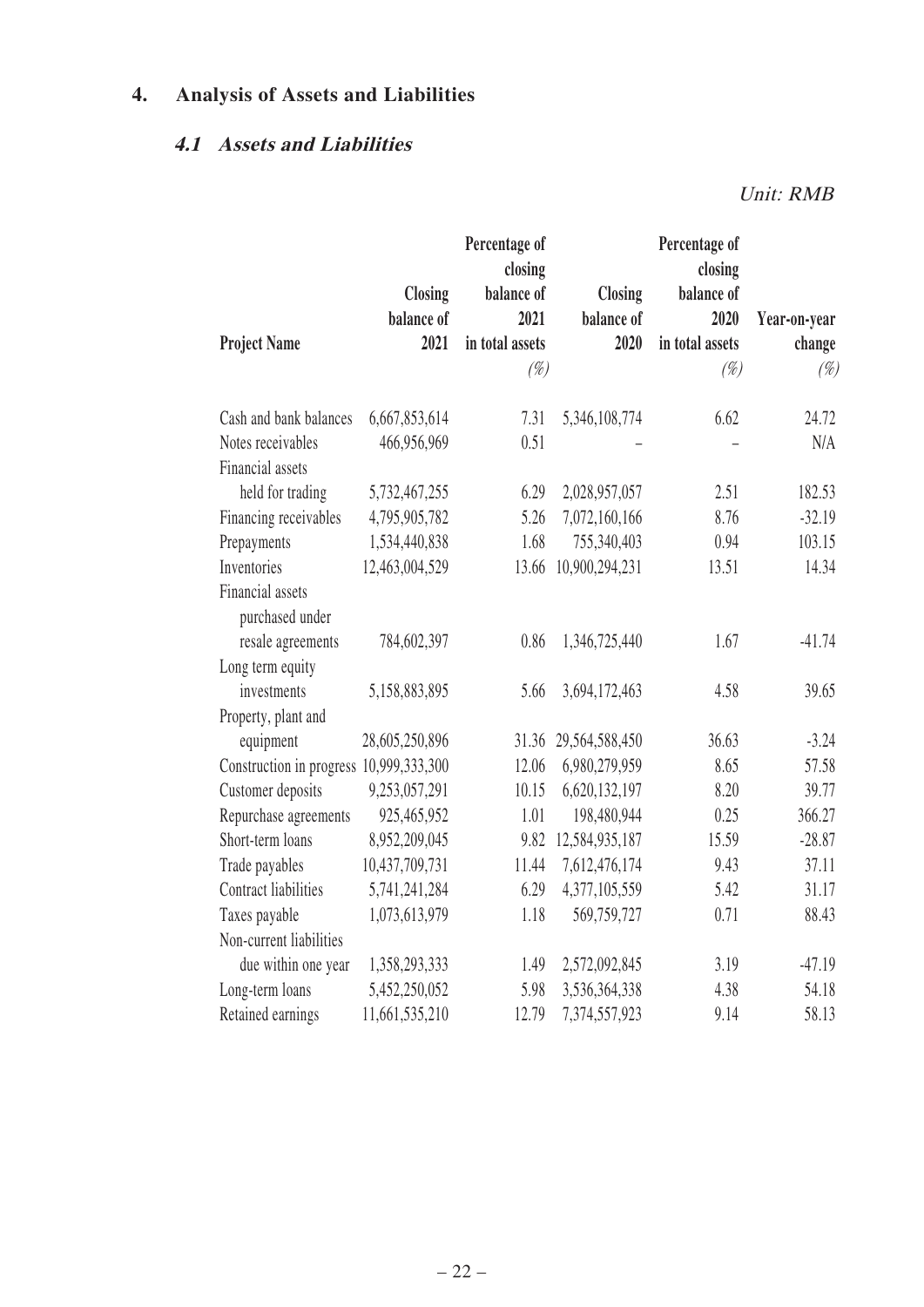Financial assets held for trading increased by 182.53% compared with the end of the previous year, mainly due to a larger increase in the amount of interbank certificates of deposit purchased by the Finance Company this year compared with the previous year.

Notes receivable amounted to RMB467 million, compared with nil at the end of the previous year, mainly due to the inclusion of notes with recourse in this account this year.

Financing receivables decreased by 32.19% compared with the end of the previous year, mainly due to the increase in the amount of endorsement of notes transfer, resulting in the decrease of notes held by the Company compared with the end of previous year.

Prepayments increased by 103.15% compared with the end of the previous year, mainly due to the increase in prepayments for coal and coke goods made by the Company at the end of this year.

Financial assets purchased under resale agreements decreased by 41.74% compared with the end of the previous year, mainly due to the decrease of bonds reverse repurchase business of Finance Company this year.

Long-term equity investments increased by 39.65% compared with the end of the previous year, mainly due to the new investments in Baowu Water and Ouye Industrial Products, the change of Masteel Gas from the cost method to the equity method of accounting and the increase in investment income from associates and joint ventures during the year.

Construction in progress increased by 57.58% compared with the end of the previous year, mainly due to the increase of investments in projects, such as the environmental protection upgrade and transformations with smart technologies for the raw material yards of the headquarters, the 7-meter coke oven system project of the coking plant, the smart manufacturing project during the year.

Customer deposits increased by 39.77% compared with the end of the previous year, mainly due to the decrease of cash and bank balances of the Group and its member units absorbed by the Finance Company this year.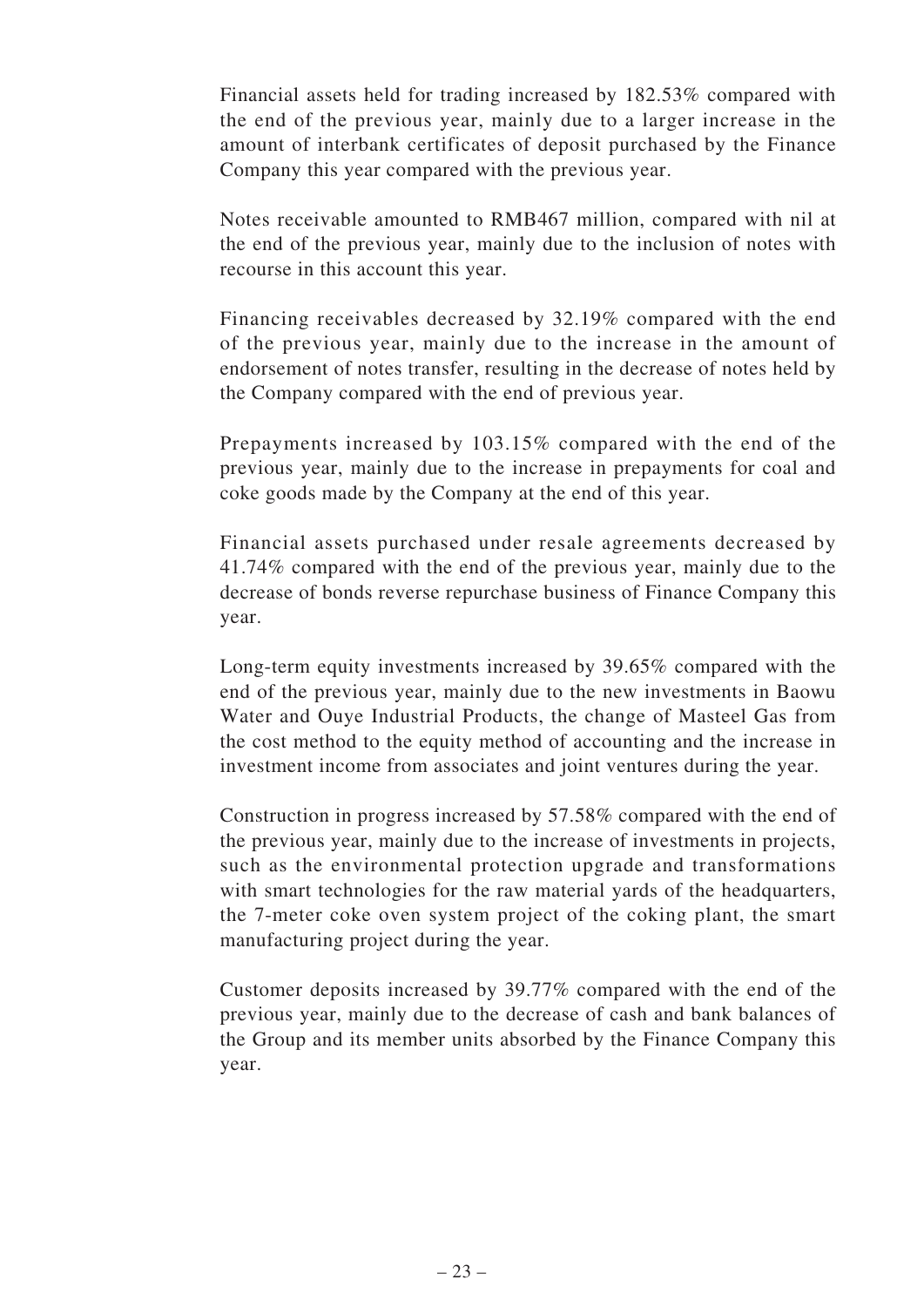Repurchase agreements increased by 366.27% compared with the end of the previous year, mainly due to the increase in the amount of funds pledged by the Finance Company to other financial institutions this year.

Accounts payable increased by 37.11% compared with the end of the previous year, mainly due to the increase in payments for purchases as a result of the increase in the prices of bulk raw materials and fuels this year.

Contract liabilities increased by 31.17% compared with the end of the previous year, mainly due to the increase in prepayments for steel materials made by customers as a result of the increase in steel prices this year.

Taxes payable increased by 88.43% compared with the end of the previous year, mainly due to the increase in unpaid value added tax and value added tax surcharge at the end of this year compared with the end of the previous year.

Non-current liabilities due within one year decreased by 47.19% compared with the end of the previous year, mainly due to the repayment of long-term loans due within one year during the year.

Short-term borrowings decreased by 28.87% and long-term borrowings increased by 54.18% compared with the end of the previous year, mainly due to the planned reduction in the scale of interest-bearing liabilities and simultaneous optimization of the financing structure of long-term and short-term borrowings.

Retained earnings increased by 58.13% compared with the end of the previous year, mainly due to the Company's profits for the current year.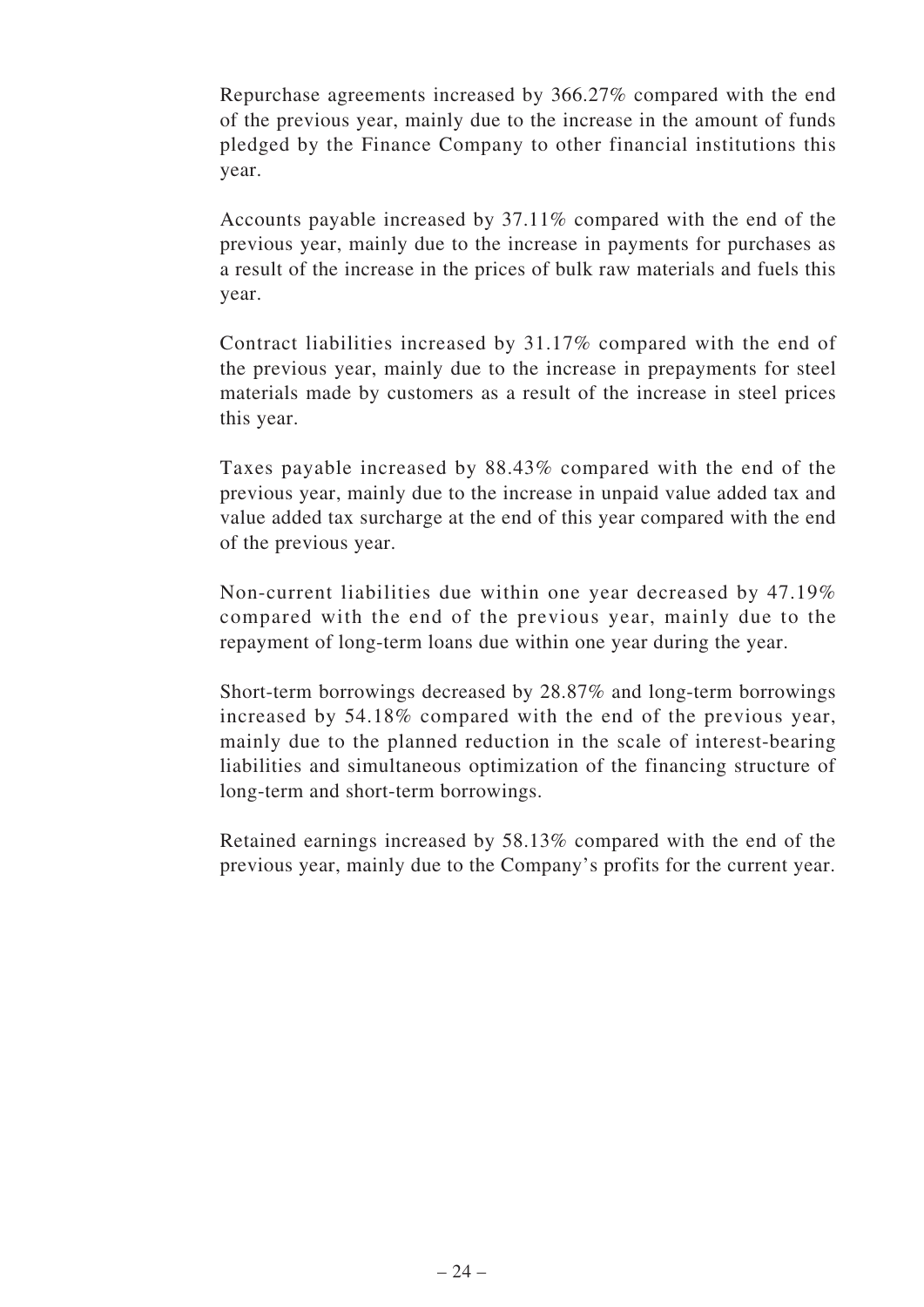## **5. Analysis of Operational Information**

During the reporting period, the production capacity and utilization rates were as follows:

|                     |                                                        | <b>Utilization</b><br>rate of |
|---------------------|--------------------------------------------------------|-------------------------------|
| <b>Product type</b> | <b>Production</b><br>capacity<br><i>(ten thousand)</i> | production<br>capacity        |
|                     | <i>tonnes</i> )                                        | $(\%)$                        |
| Pig iron            | 1,775                                                  | 102.70                        |
| Crude steel         | 2,140                                                  | 97.99                         |
| Steel products      | 2,050                                                  | 99.76                         |

# **5.1 Manufacturing and Sales of Steel Products Based on Processing Techniques**

Unit: million RMB

|                   |                                             | <b>Production volume</b> |                               | Sales volume    |                     | Revenue             |        | Cost of sales       |       | Gross margin     |
|-------------------|---------------------------------------------|--------------------------|-------------------------------|-----------------|---------------------|---------------------|--------|---------------------|-------|------------------|
| <b>Types</b>      | This Year                                   | <i>(tonnes)</i>          | Last Year This Year           | <i>(tonnes)</i> | Last Year This Year | Last Year This Year |        | Last Year This Year |       | (%)<br>Last Year |
| Cold-rolled steel |                                             |                          | 5,376,855 4,505,303 5,380,043 | 4,512,677       | 31,249              | 20,504              | 25,953 | 19,492              | 16.95 | 4.94             |
| Hot-rolled steel  | 14,863,782 15,136,165 14,931,102 15,134,075 |                          |                               |                 | 67,615              | 49,500              | 60,191 | 44,632              | 10.98 | 9.83             |
| Wheel and axles   | 210,390                                     | 213,667                  | 210,235                       | 206,884         | 2,155               | 2,056               | 1,819  | 1,726               | 15.60 | 16.07            |

# **5.2 Manufacturing and Sales of Steel Products Based on Forms of Finished Goods**

Unit: million RMB

|                 |            | <b>Production volume</b> |                                             | Sales volume |                     | Revenue |                     | Cost of sales       |       | Gross margin |
|-----------------|------------|--------------------------|---------------------------------------------|--------------|---------------------|---------|---------------------|---------------------|-------|--------------|
| <i>(tonnes)</i> |            |                          | <i>(tonnes)</i>                             |              |                     |         |                     |                     | (%)   |              |
| <b>Types</b>    | This Year  |                          | Last Year This Year                         |              | Last Year This Year |         | Last Year This Year | Last Year This Year |       | Last Year    |
|                 |            |                          |                                             |              |                     |         |                     |                     |       |              |
| Long products   |            |                          | 10,118,679 10,329,257 10,175,291 10,340,973 |              | 46,604              | 34,065  | 42,555              | 31,493              | 8.69  | 7.55         |
| Steel plates    | 10,121,958 |                          | 9,312,211 10,135,854                        | 9,305,779    | 52,260              | 35,939  | 43,589              | 32,631              | 16.59 | 9.21         |
| Wheel and axles | 210,390    | 213,667                  | 210,235                                     | 206,884      | 2,155               | 2,056   | 1,819               | 1,726               | 15.60 | 16.07        |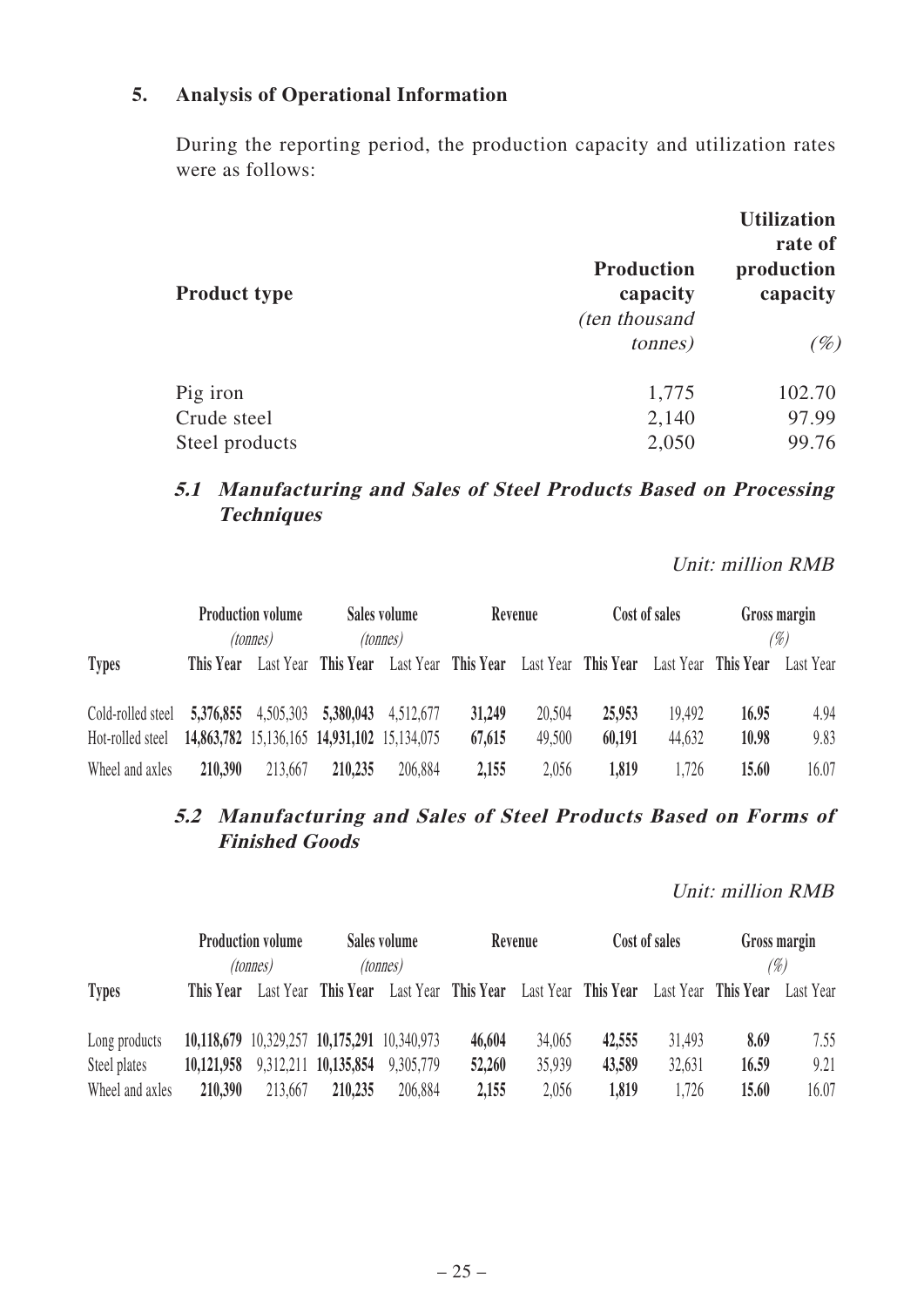## **5.3 Sales of Steel Products Based on Sales Channels**

Unit: RMB100 million

|                                | Revenue   |           | Percentage in total revenue $(\%)$ |           |  |
|--------------------------------|-----------|-----------|------------------------------------|-----------|--|
| <b>Based on sales channels</b> | This Year | Last Year | This Year                          | Last Year |  |
| Offline sales                  | 960.2     | 689.7     | 84.34                              | 84.51     |  |
| Online sales                   | 50.4      | 34.4      | 4.43                               | 4.21      |  |

# **5.4 Supply of Iron Ore**

#### Unit: RMB100 million

| <b>Supply source of</b> | Supply volume (tonnes) |            | <b>Expense amount</b> |           |  |
|-------------------------|------------------------|------------|-----------------------|-----------|--|
| iron ore                | <b>This Year</b>       | Last Year  | This Year             | Last Year |  |
| Domestic source         | 6,597,340              | 7,012,172  | 83.87                 | 64.12     |  |
| Overseas import         | 20,610,573             | 20,420,675 | 244.83                | 140.25    |  |
| Total                   | 27, 207, 913           | 27,432,847 | 328.70                | 204.37    |  |

# **5.5 Supply of Scrap Steel**

#### Unit: RMB100 million

| Supply source of     | Supply volume <i>(tonnes)</i> |           | <b>Expense amount</b> |           |  |
|----------------------|-------------------------------|-----------|-----------------------|-----------|--|
| scrap steel          | This Year                     | Last Year | This Year             | Last Year |  |
| Domestic procurement | 2,760,015                     | 2,675,733 | 88.56                 | 73.83     |  |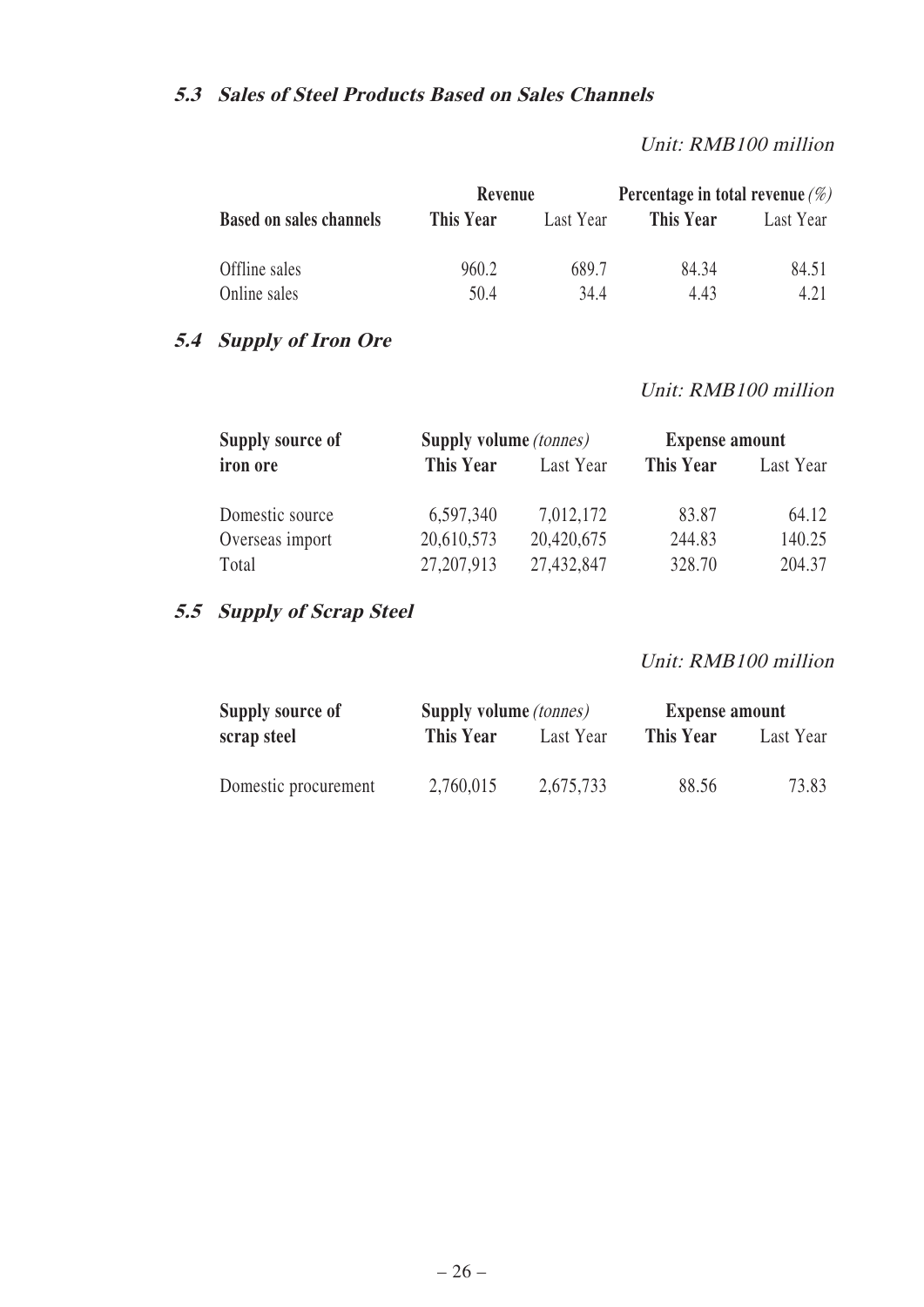## **6. Investment Analysis**

# **6.1 General Analysis of External Equity Investments**

Unit: million RMB

| The Company's investment amount as at the end of |           |
|--------------------------------------------------|-----------|
| the reporting period                             | 14,115.94 |
| Changes in investment amount                     | 1,755.92  |
| The Company's investment amount as at the end of |           |
| the previous year                                | 12,360.02 |
| Increase/decrease in investment amount $(\%)$    | 14.21     |

During the reporting period, the Company did not carry out any significant equity investments.

# **6.2 Significant Non-equity Investment**

Unit: million RMB

|                                                                         |                                      | <b>New Investment</b>                 |                                   |
|-------------------------------------------------------------------------|--------------------------------------|---------------------------------------|-----------------------------------|
| <b>Project Name</b>                                                     | <b>Budgeted</b><br><b>Investment</b> | during the<br><b>Reporting Period</b> | <b>Project</b><br><b>Progress</b> |
| Product quality projects<br>Energy-saving and<br>environment protection | 18,340                               | 2,759                                 | $25\%$                            |
| projects                                                                | 8,781                                | 1,887                                 | 58%                               |
| Modification                                                            | 4,980                                | 1,533                                 | 52%                               |
| Other projects                                                          | N/A                                  | 870                                   | N/A                               |
| Total                                                                   |                                      | 7,049                                 |                                   |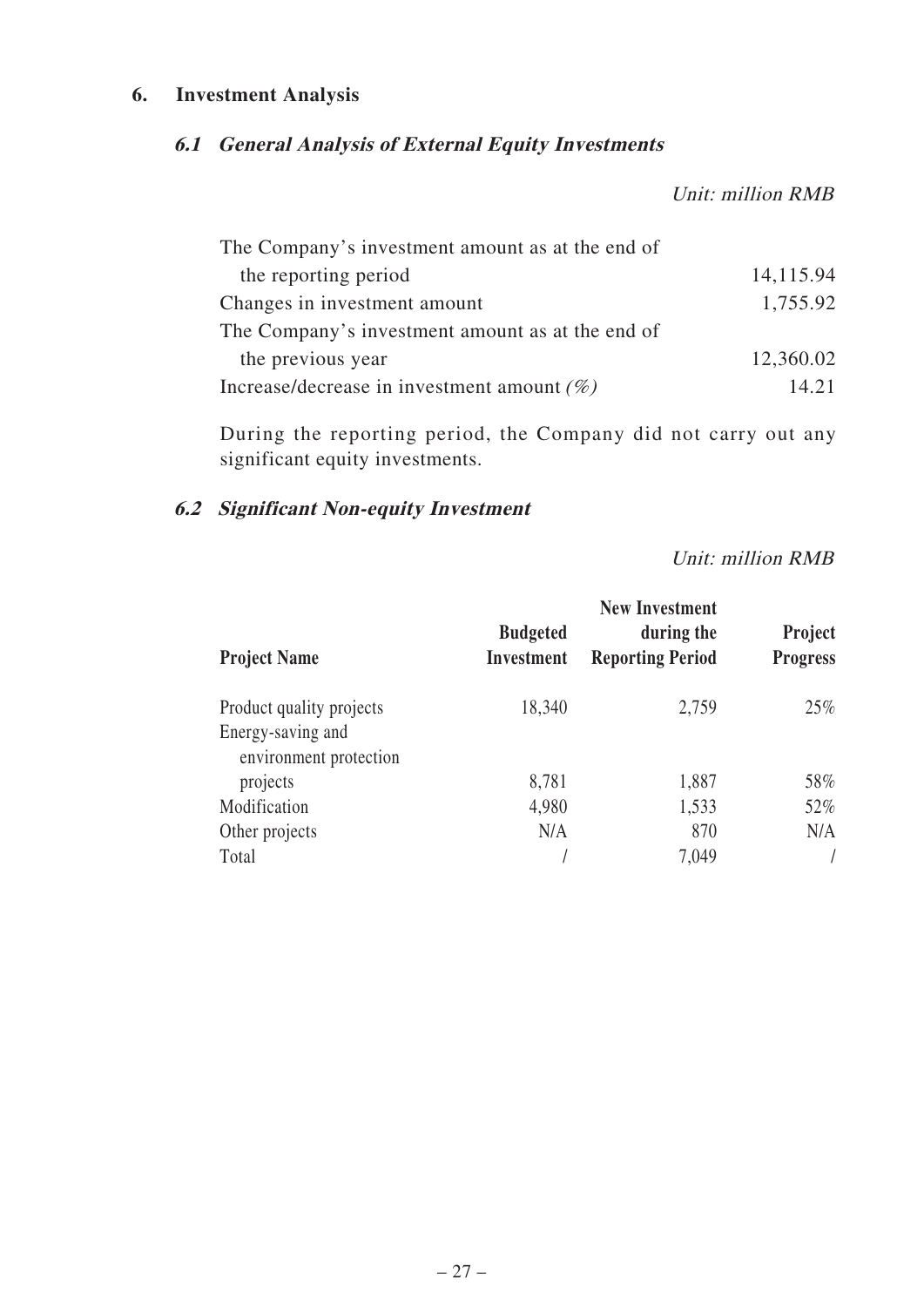#### **7. Outlook for Future Development**

#### **7.1 Industry Landscape and Trend**

Looking ahead to 2022, the Covid-19 pandemic is still ongoing. The world economic recovery lacks drive, and commodity prices remain high and are prone to fluctuation. All of these are making our external environment increasingly volatile, grave and uncertain. In pursing economic development, China is under the triple pressures of demand contraction, supply shocks and weakening expectations. In the face of the new downward pressure, China will pursue supply-side structural reform as the main task, coordinate epidemic prevention and control with economic and social development, ensure both development and security, continue to ensure security in six key areas and stability on six key fronts, continue to improve people's lives, intensify efforts to maintain stable macroeconomic performance, and keep major economic indicators within an appropriate range.

At the policy level, the Central Economic Work Conference stressed that "we must make economic stability our top priority and pursue progress while ensuring stability", "proactively introduce pro-stability policies in all aspects, and these policies should produce effects early on", "cross- and counter-cyclical adjustments with macro policies should be organically integrated", "make proactive investments in infrastructure as appropriate", and "boost the core competitiveness of manufacturing". The CPC Central Committee issued the Working Guidance for Carbon Dioxide Peaking and Carbon Neutrality in Full and Faithful Implementation of the New Development Philosophy. The National Development and Reform Commission and the Ministry of Industry and Information Technology issued the Implementation Plan for Boosting Industrial Economy and Promoting High-Quality Industrial Development. In accordance with the requirements of high-quality development, the steel industry has diligently acted on the requirements of dual-controls over energy intensity and total energy consumption, steadily promoted the carbon peaking and carbon neutrality, deepened reform, strengthened management, continuously improved the quality of operation, further enhanced its ability and resilience to cope with challenges, and maintained a stronger foundation for the healthy development of the industry. As a result, the business environment of the steel industry will continue to be optimized this year.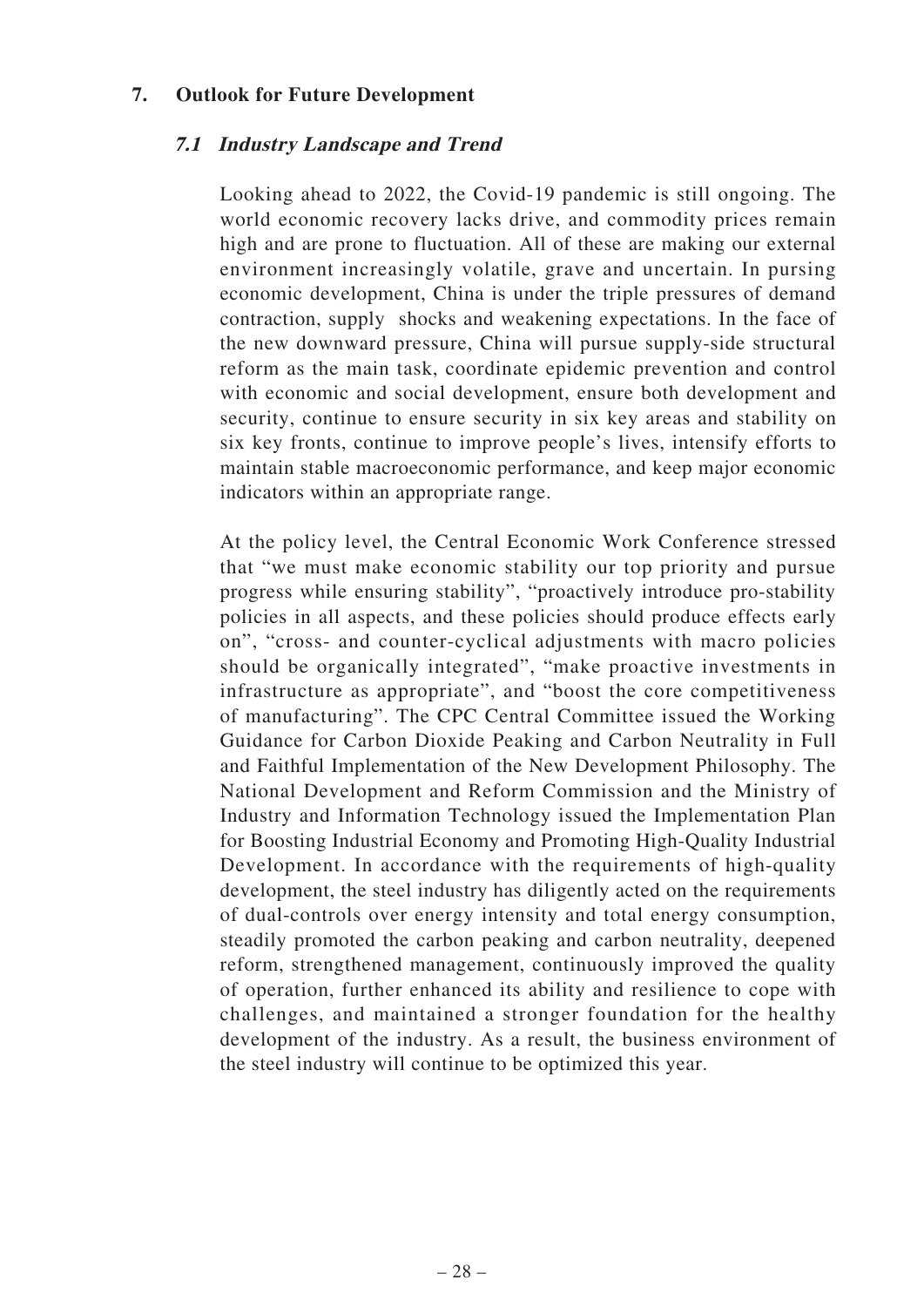From the perspective of market demand, the real estate industry is under downward pressure due to policy factors such as "no speculation in housing" and "three red lines", and the demand for steel in the housing construction sector has temporarily dropped significantly, resulting in a decline in the overall consumption of steel in China. At the same time, China will continue to pursue a proactive fiscal policy and a prudent monetary policy, and the trend of sustained economic recovery and development will not change. Proactive investments will be made in infrastructure as appropriate. As a result, investment in infrastructure facilities will rebound markedly. Guided by the policy of accelerating the construction of a manufacturing powerhouse, the manufacturing industry will maintain a prosperous trend and provide effective support for the overall stability of steel demand. Overall, the demand for steel in the industries such as energy, machinery, automobiles, shipbuilding, home appliances, railways, bicycles and motorbikes is expected to maintain growth, while the demand for steel in the industries such as construction, container, hardware products and steel-wood furniture will decline. According to the forecast of the Metallurgical Planning Institute, China's total steel demand will remain stable or decline slightly in 2022.

## **7.2 Corporate Development Strategy**

The Company will thoroughly implement the important remarks made by General Secretary Xi Jinping during his visit to China Baowu Magang Group, adhering to the principle of making economic stability its top priority and pursuing progress while ensuring stability, and consolidating stability with progress. In particular, the Company will focus on "two increases, one control and three improvements"( $\overline{m}$ 增一 控三提高), maintain the policy of "aiming at higher standards, striving to take the lead, being lean and efficient and strive for excellence", prioritize capability upgrading to withstand market fluctuations, aim at winning more customers to ensure its business performance, firmly secure the top position among the Baowu family, and be guided by the reinforcement of business thinking and the pursuit of ultimate efficiency, so as to accelerate the implementation of the strategic planning projects under the 14th Five-Year Plan, speed up the improvement of key indicators including ROE, and make further progress in high-quality development.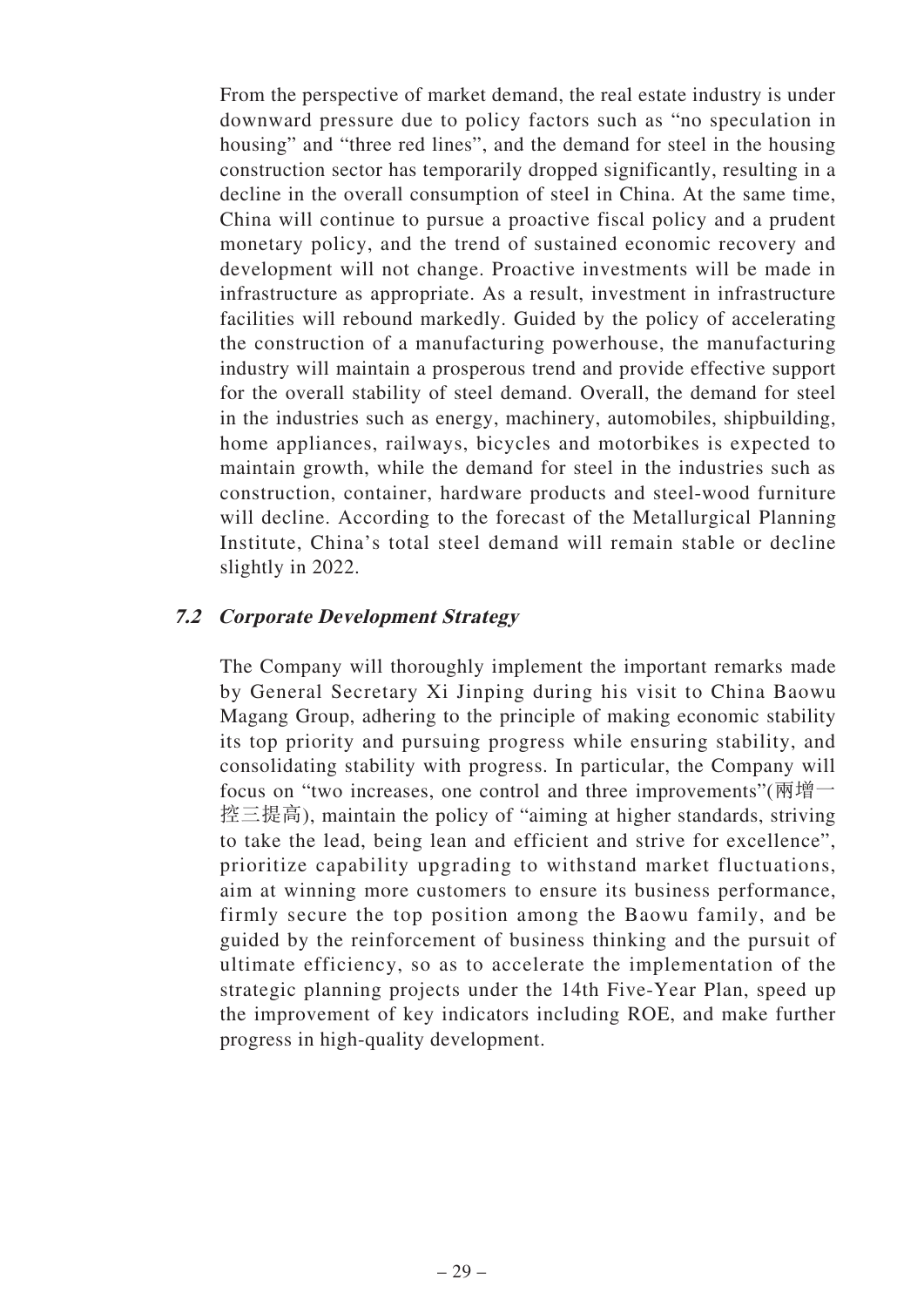## **7.3 Business Plan**

In 2022, the Group plans to produce 18.53 million tonnes of pig iron, 20.97 million tonnes of crude steel and 20.9 million tonnes of steel, and to fully complete the transformation of ultra-low emission to become a Grade A enterprise in environmental protection. Accordingly, the Company will adopt the following key measures:

# (1) Highlighting the red line awareness to build an intrinsically safe enterprise

The Company will implement the safety management concept of "violation of rules is a crime", resolutely eliminate habitual violations, and resolutely investigate and deal with unsafe behaviours, thereby firmly reversing the passive situation of its workplace safety. The Company will enforce the workplace safety responsibility system for all staff, strengthen the control and assessment of the workplace safety process to further enhance the capability of the safety system. The Company will improve the real name system and blacklist management, strengthen the safety management under the "management, use, maintenance and repair" model, and continue to deepen the construction of safe and standardized construction sites to ensure that the key areas are safe and controllable. The Company will strengthen the training of managerial staff in the ability to perform their duties in a safe manner, and establish a system of points for staff safety violations to enhance the safety literacy of all staff. The Company will accelerate the dirty, dangerous and difficult positions to be unmanned and replaced by robots, and continuously improve the level of intrinsic safety.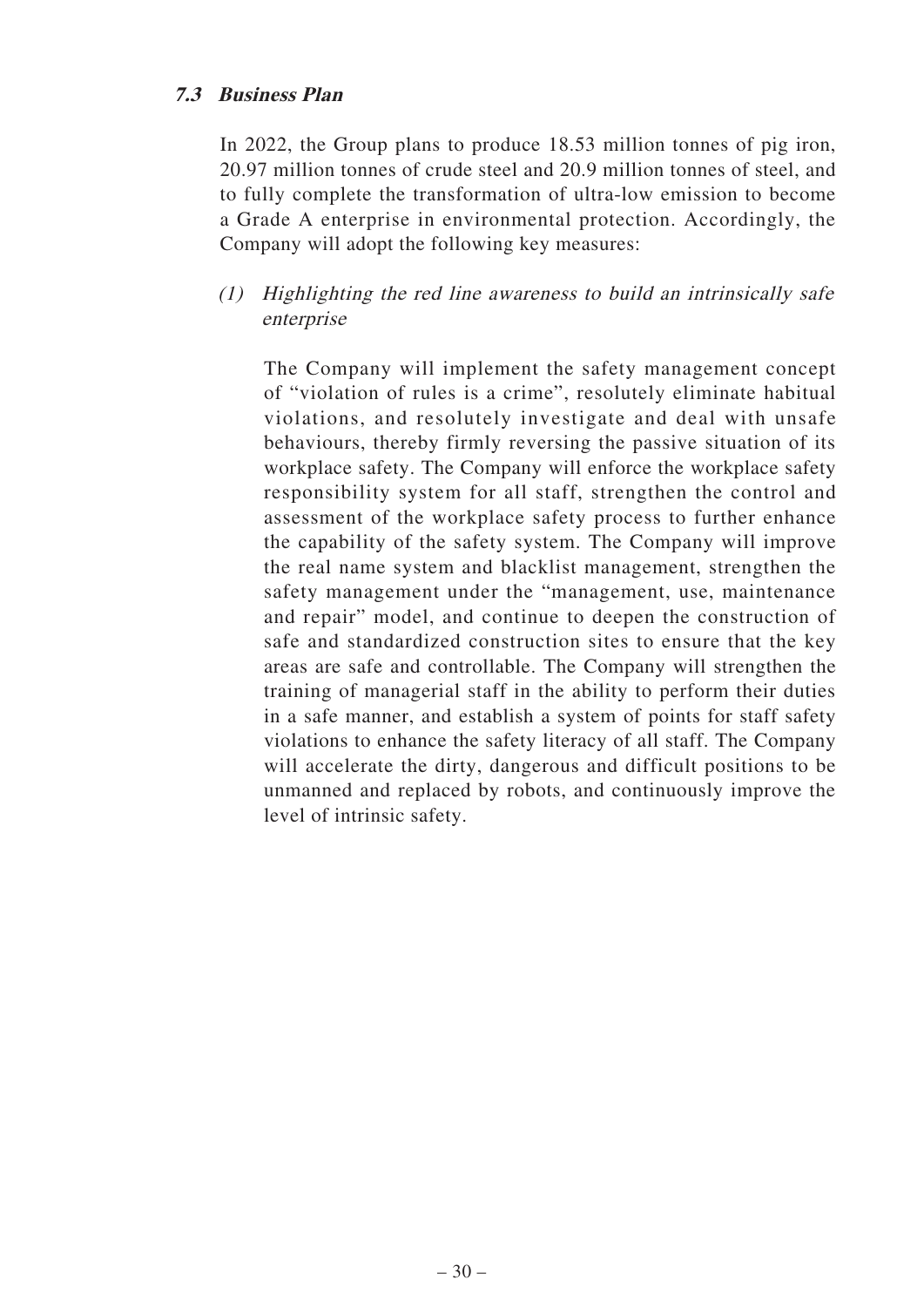# (2) Highlighting the empowerment by science and technology to promote green, low carbon and high-quality development

First, boosting green development. The Company will implement the "higher than standards, better than urban districts and integrated into cities" and "ultra-low emission of waste gas, zero emission of waste water, no shipping out of solid wastes, cleanliness, greening, beautifying and culture", and strive to continuously lead the green development. The Company will accelerate the upgrading to achieve ultra-low emissions, apply an ultra-low emissions Grade A enterprise and create the AAA-level scenic spots, deepen energy efficiency benchmarking, optimize the energy structure, and significantly increase green power generation.

Second, making great efforts to upgrade the quality of its sophisticated products. The Company will apply for the title of national high-tech enterprise and the Quality Award of Anhui Provincial Government. The Company will implement the three-year action plan for profitability improvement of new products, which will focus on the research and development and market development of products such as hat shape steel, 450 MPa H-beam for railway vehicles. The Company will continue to research on the solution to the bottleneck of technologies, actively foster "specialized, sophisticated, new and unique" single champion products for wheels, and achieve mass production and supply of high-speed railway wheel and axle products. The Company will accelerate the construction of R&D centers. The Company will vigorously promote the policy of "selecting the best candidates to undertake key research projects".

Third, promoting the empowerment by digital and smart technologies. Focusing on the "cross-industry, cross-base, and cross-space" integration and deepening the "four principles for intelligent production" to ensure that the Smart Index remains at its ranking. The Industrial Brain — Smart Steel-making project is being implemented with great care. The Company will accelerate the Phase II construction of the intelligent control centers of Long Products Division and Changjiang Steel as well as the special steel intelligent control center to achieve full coverage of centralized intelligent control of key production lines and processes.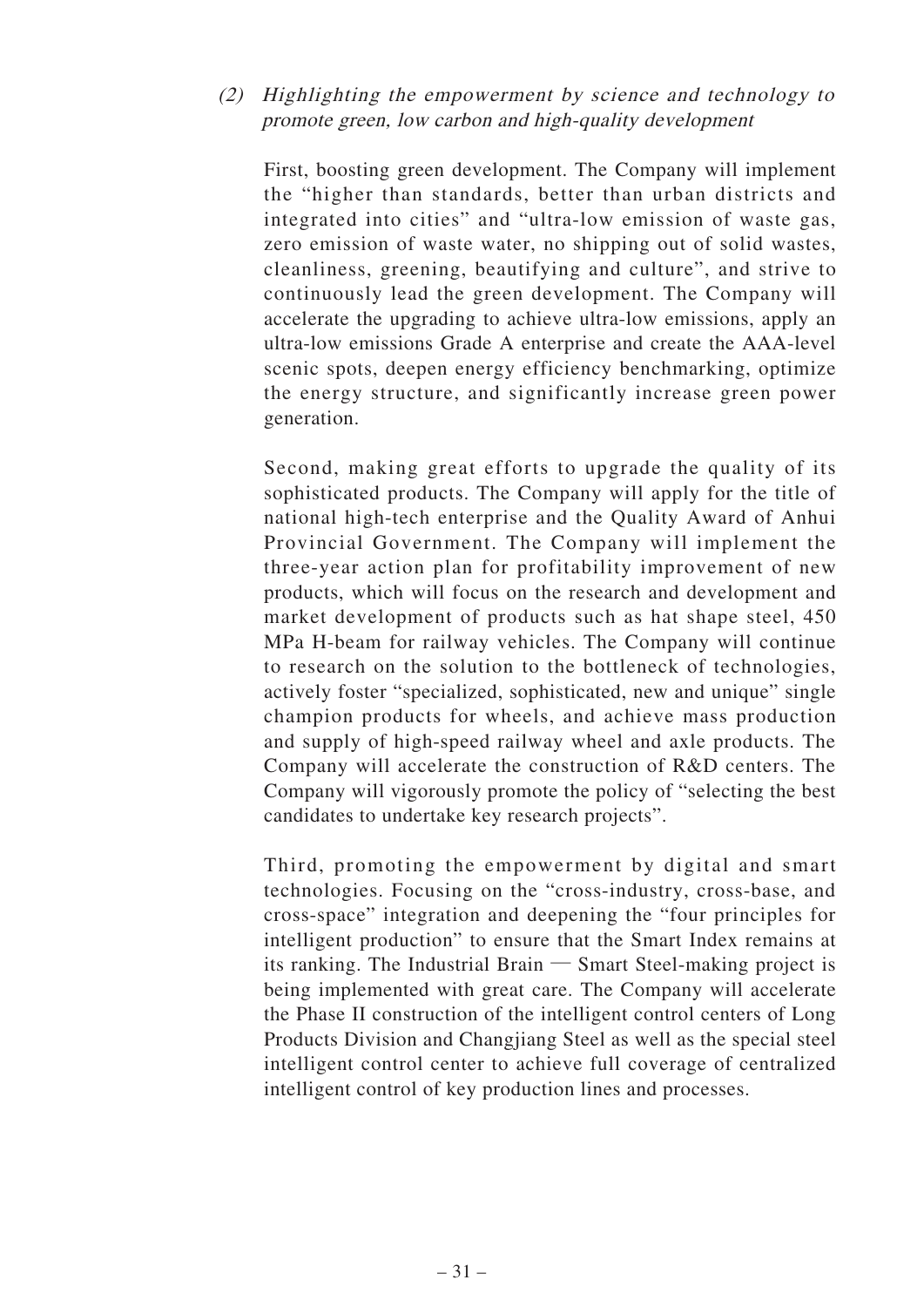# (3) Highlighting ultimate efficiency to continuously improve its lean manufacturing capabilities

First, raising main technical and economic indicators across the board. The Company will improve the benchmarking system and deepen the benchmarking process across the board. The improvement rate of main technical and economic indicators will be improved by over 80%.

Second, pursuing ultimate efficiency of key production lines. The Company will improve the linkage mechanism and early warning system of the pre-iron-making system, optimize the coal blending and ore blending structure, and continue to promote the long-term stability and economic operation of the blast furnace at a high level. The Company will dynamically balance post-steel making resources, improve the operational efficiency of advantageous units and key production lines on the basis of stability and balance, and the production of the cold rolling plant will strive to exceed 6 million tonnes, the production of the special steel company will exceed 1.2 million tonnes and the production of heavy H-beam will exceed 800,000 tonnes in 2022.

Third, improving the ability to seize the market opportunity. The Company will strengthen market research to create a safe, stable, efficient and sustainable supply chain, with the cumulative procurement cost of bulk raw materials and fuels better than the industry average. In addition, the Company will deepen product structure adjustment, strengthen marketing model innovation, fully utilize the function of SBU promotion team to create greater value for customers with differentiated products and services, enhance market control and influence in regional and segment markets, and support sales prices to outperform the market.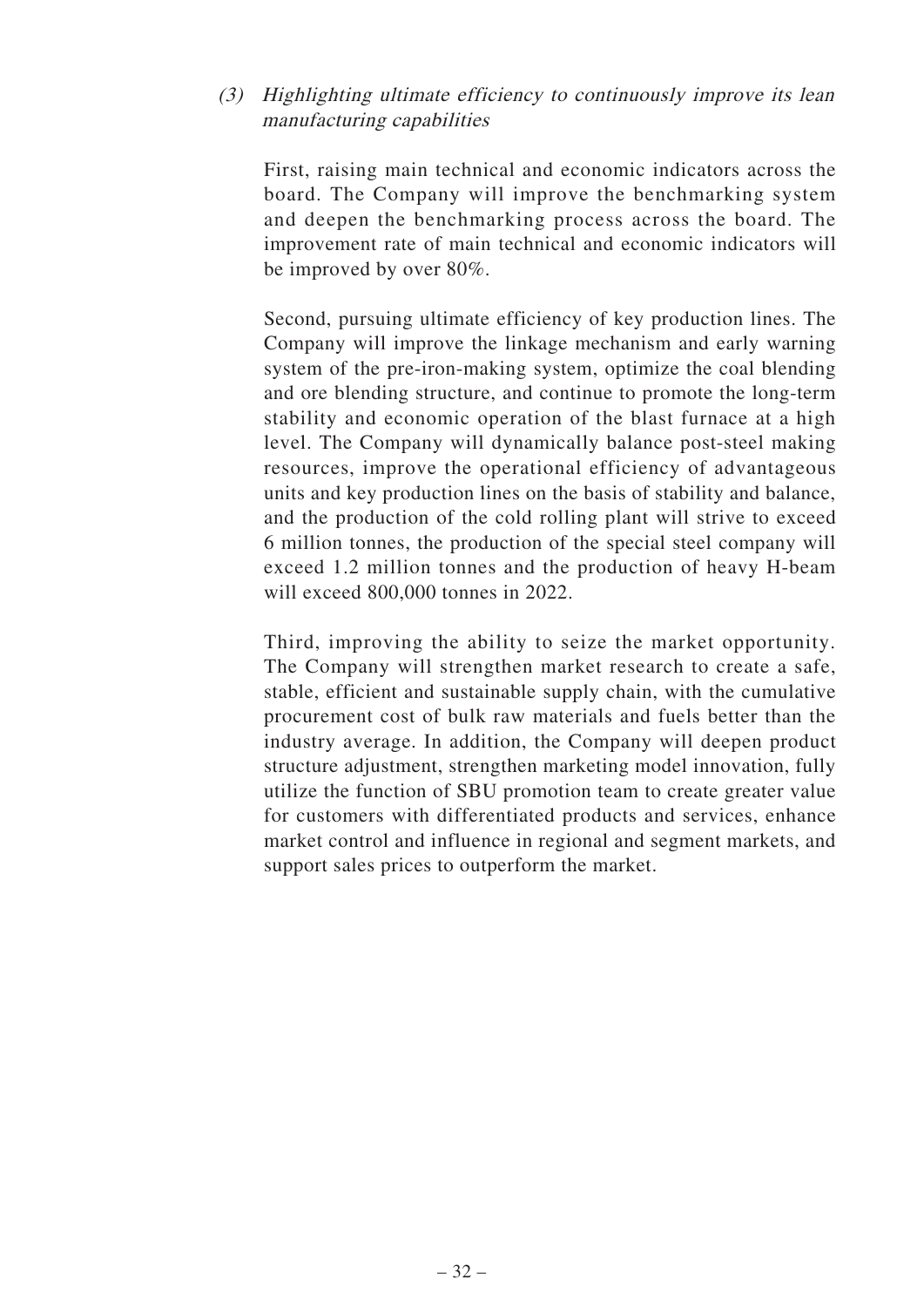# (4) Highlighting transformation and upgrade to optimize and adjust the product industry layout

First, quickening the implementation of key projects. The Company will strengthen the control of project process and strictly control the scale of fixed assets investment, so that the B blast furnace overhaul, the coke oven off-site overhaul, the C sintering machine and the No. 2 continuous caster for the section steel transformation will be put into production within the year, and the first phase of the new special steel project will be basically completed.

Second, optimizing the management and control mode of "one headquarters with multiple bases". The Company will optimize and improve the "centralized + local" integrated operation and control of the headquarters and flat management of multiple bases to promote business synergy, management synergy and resource sharing among bases and maximize overall benefits.

Third, promoting the opening up of the territory to achieve substantive results. The Company will actively integrate into the second "bow and arrow" spatial layout of "along the corridor" of China Baowu, and strive to expand the Company's strategic development space.

(5) Highlighting reform and breakthrough to enhance the internal momentum for high-quality development

First, improving the distribution and medium and long-term incentive mechanism. The Company will accelerate the switch of the remuneration system, explore and implement differentiated payrolls with profitability as the main guide. The Company will continue to improve the market-based incentive and constraint mechanism, and deepen the tenure system and contract-based management of the management team. The Company will also promote the implementation of the restricted share incentive scheme and explore and implement the mock operation of the new special steel.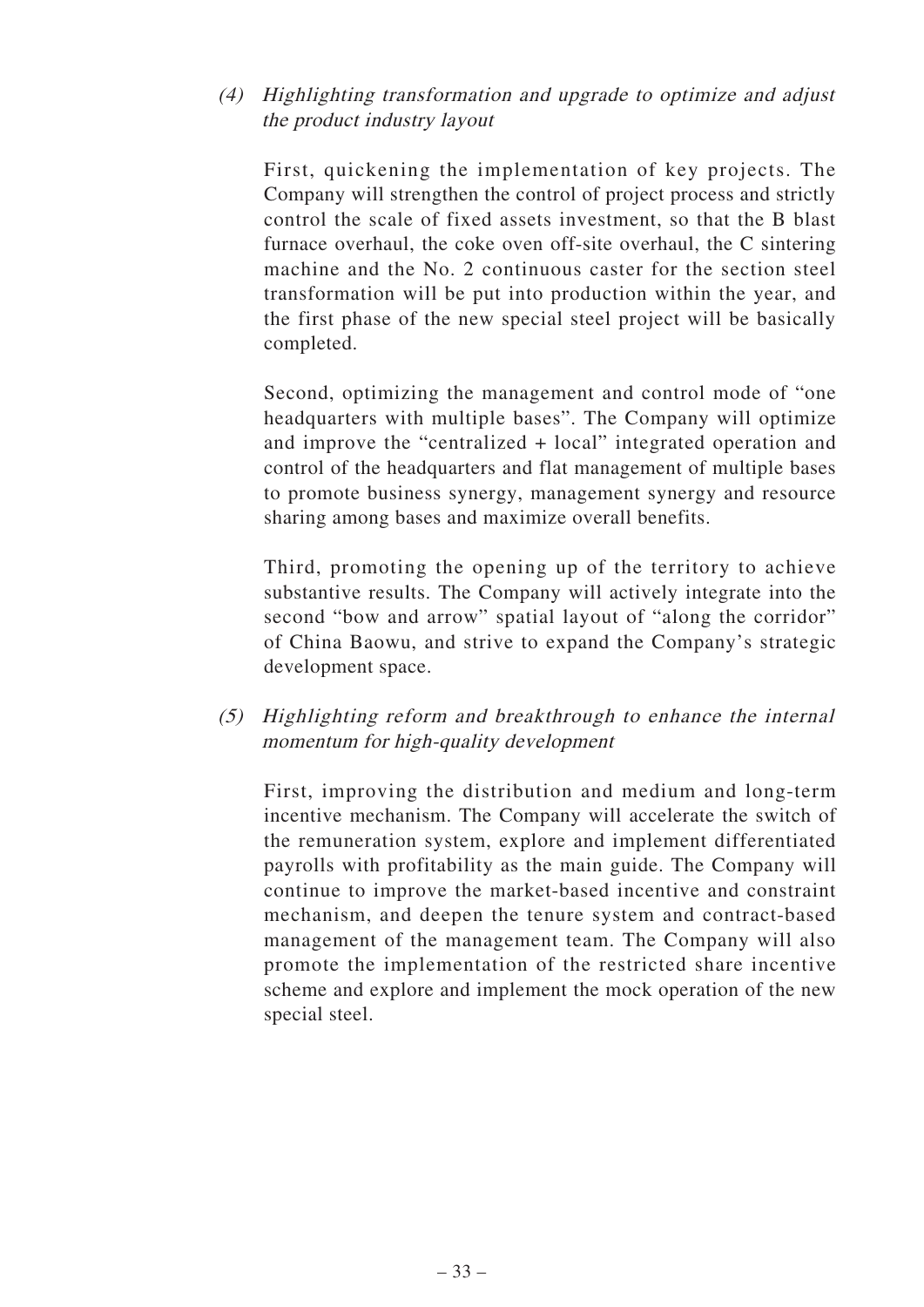Second, continuously improving personnel efficiency. Persist to the principle of transferring jobs without layoffs, based on post optimization, the Company will promote the determination of the number of employees in alignment with the benchmarking, promote the factory-managed operation area model in the main process units, accelerate the outsourcing of "operation, inspection, maintenance and calibration", the regional operations of large-scale jobs and the auxiliary businesses of"management, use, maintenance and repair", and strengthen performance-based management and shared employment, The steel production per capita will be promoted to increase by more than 13%. The Company will deepen the change of professional collaboration and promote the efficiency improvement of collaborators by no less than 8% in the same circumstances.

Third, focusing on improving the management of funds. The Company will further strengthen the control of "Accounts Receivable and Inventory", keep the growth rate of the total of "Accounts Receivable and Inventory "lower than that of sales revenue, and the turnover rate of "Accounts Receivable and Inventory "should be higher than the industry average. The Company will make every effort to increase operating cash flow, revitalize stock assets, optimize and adjust its financing structure, and drive our gearing ratio down. Enhancing its risk prevention and control capabilities. The Company will effectively carry out contingency planning and process control, firmly ensure that no major risks will occur, and build a "moat" for risk prevention and control.

## (6) Highlighting the commitment to a people-centered approach to promote all-round co-creation and sharing

The Company will improve the ability and quality of its staff, and intensify trainings for all staff to build a team of high-quality staff with high motivation and dedication, who can apply intelligent control, inspect and repair, abide by relevant regulations and are good at innovation. The Company will promote job innovation and value creation, improve the job innovation system, and further stimulate the passion and creativity of all staff. The Company will raise the level of "three possesses" of workers further promote the "three best" practical projects to create better production and living conditions for all staff. The Company will prudently perform the social responsibility of enterprises and unswervingly implement targeted assistance to help rural revitalization.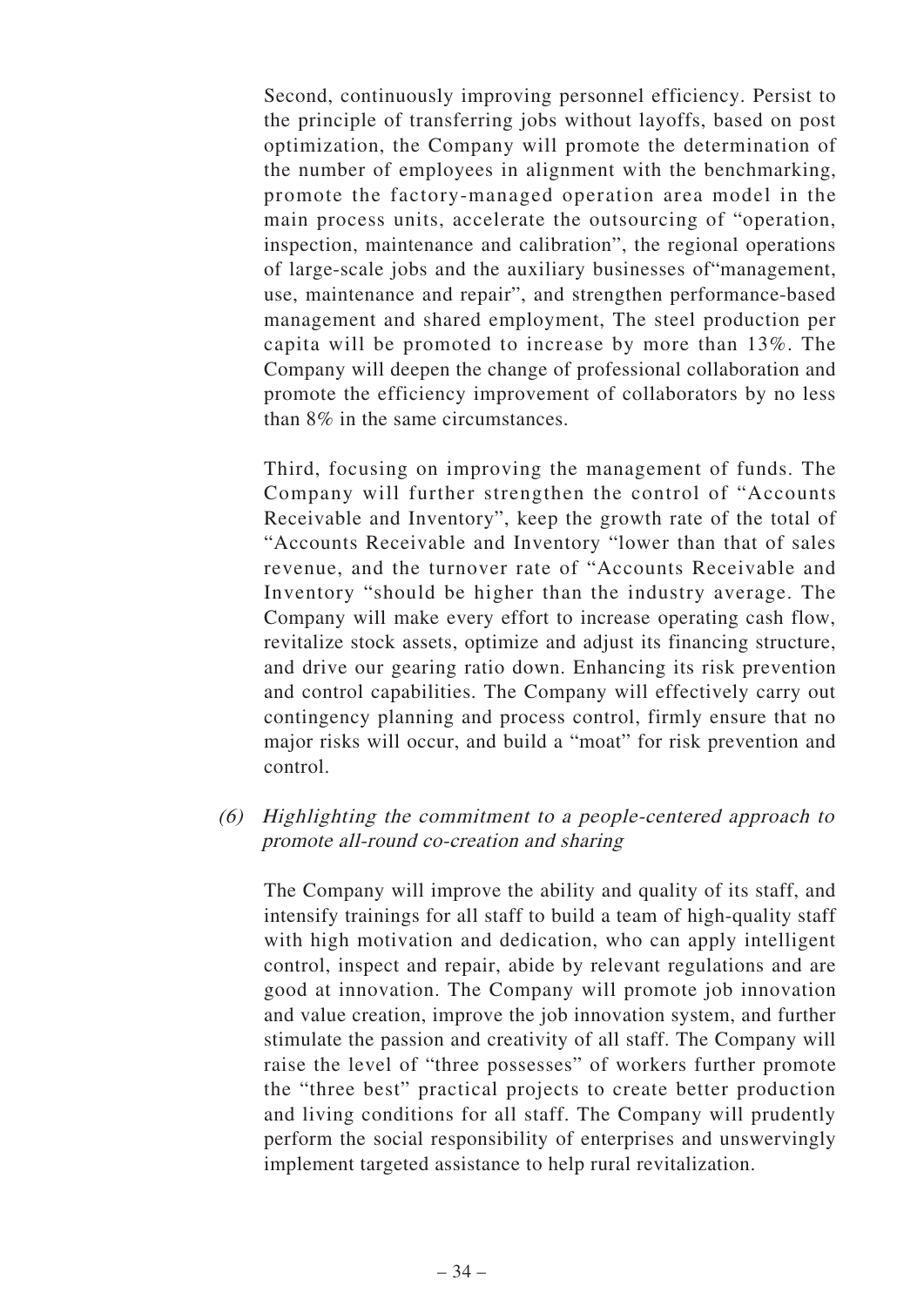# **7.4 Potential Risks**

Based on the latest domestic and international situation, the main risks that the Company may face include pandemic prevention and control risks, safety management risks, environmental protection risks, demand risks in the long-term material market due to real estate regulation and the risk of significant fluctuations in the prices of bulk raw materials and fuels. The implementation of the Company's measures responding to the risks depends on many factors such as market and policy, and subject to certain uncertainties, which should be paid special attention on by investors.

# **IV. SIGNIFICANT EVENTS**

# **1. Plan or Proposal of Profit Distribution for Ordinary Shares, Plan or Proposal of Transferring Capital Reserve to Share Capital for the Past Three Years (including the Reporting Period)**

In accordance with PRC Accounting Standards for Business Enterprises, the Company's net profit amounted to RMB4,389 million for the year 2021 and the profit available for distribution to shareholders at the end of 2021 amounted to RMB7,050 million. Comprehensively considering the revenue of the Company and future sustainable development as well as improving reward to shareholders, the Board suggests 2021 final dividend of RMB0.35 per share (tax included) shall be distributed and retained earnings will be carried forward to the year of 2022. No capital reserve shall be converted to share capital. The resolution shall be considered and approved by the AGM of the Company.

The 2019 final dividend of the Company was RMB0.08 per share (tax inclusive). Retained earnings were carried forward to the year of 2020 and no capital reserve shall be converted to share capital. The 2020 final dividend of the Company was RMB0.13 per share (tax inclusive). Retained earnings were carried forward to the year of 2021 and no capital reserve shall be converted to share capital.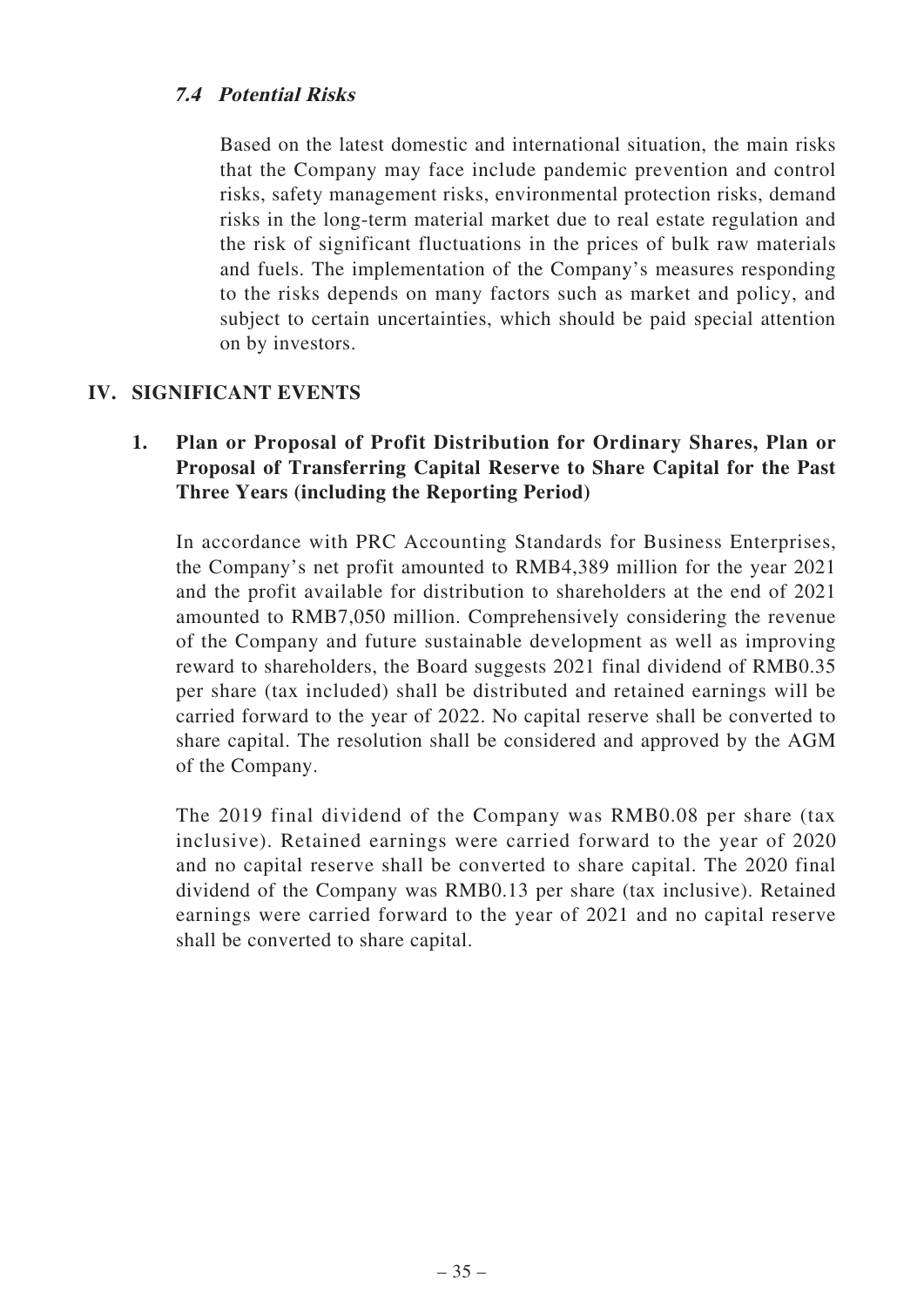## **2. Remunerations of the Auditor**

During the year, Ernst & Young Hua Ming LLP was appointed as the auditor of the Company and had issued an auditor's report on the financial statements prepared under the PRC Accounting Standards and internal control audit report. The remuneration for Ernst & Young Hua Ming LLP amounted to RMB3.26 million (tax inclusive), including annual audit fee of RMB2.76 million (including internal control audit fee of RMB550,000) and the fees for agreed upon procedures on interim financial statements of RMB500,000. The aforementioned audit fees, agreed-upon procedures fees and other professional services were already inclusive of disbursements incurred by the auditor. In addition, the Company provided the auditors of Ernst & Young Hua Ming LLP with working meals and transportation within the plants while they were working in the Company, and they were responsible for other accommodation and transportation.

In addition, Ernst & Young Tax Services Limited provided profit tax reporting services in Hong Kong for the Company with services fee of HK\$50,000 (tax exclusive), which was a non-audit service. The service does not fall within the scope of the audit.

# **3. Audit Committee**

The Company's Audit Committee held a meeting on 22 March 2022 and reviewed the 2021 annual accounts.

## **4. Purchase, Sales or Redemption of Listed Securities of the Company**

During the reporting period, the Company didn't repurchase any of its listed shares, and the Group didn't purchase or resale any listed share.

# **5. Pre-emptive Rights**

When new shares are offered, the Company is not required under the law of China or the Articles of Association to ask its existing shareholders to buy new shares in the currency of their share holdings first.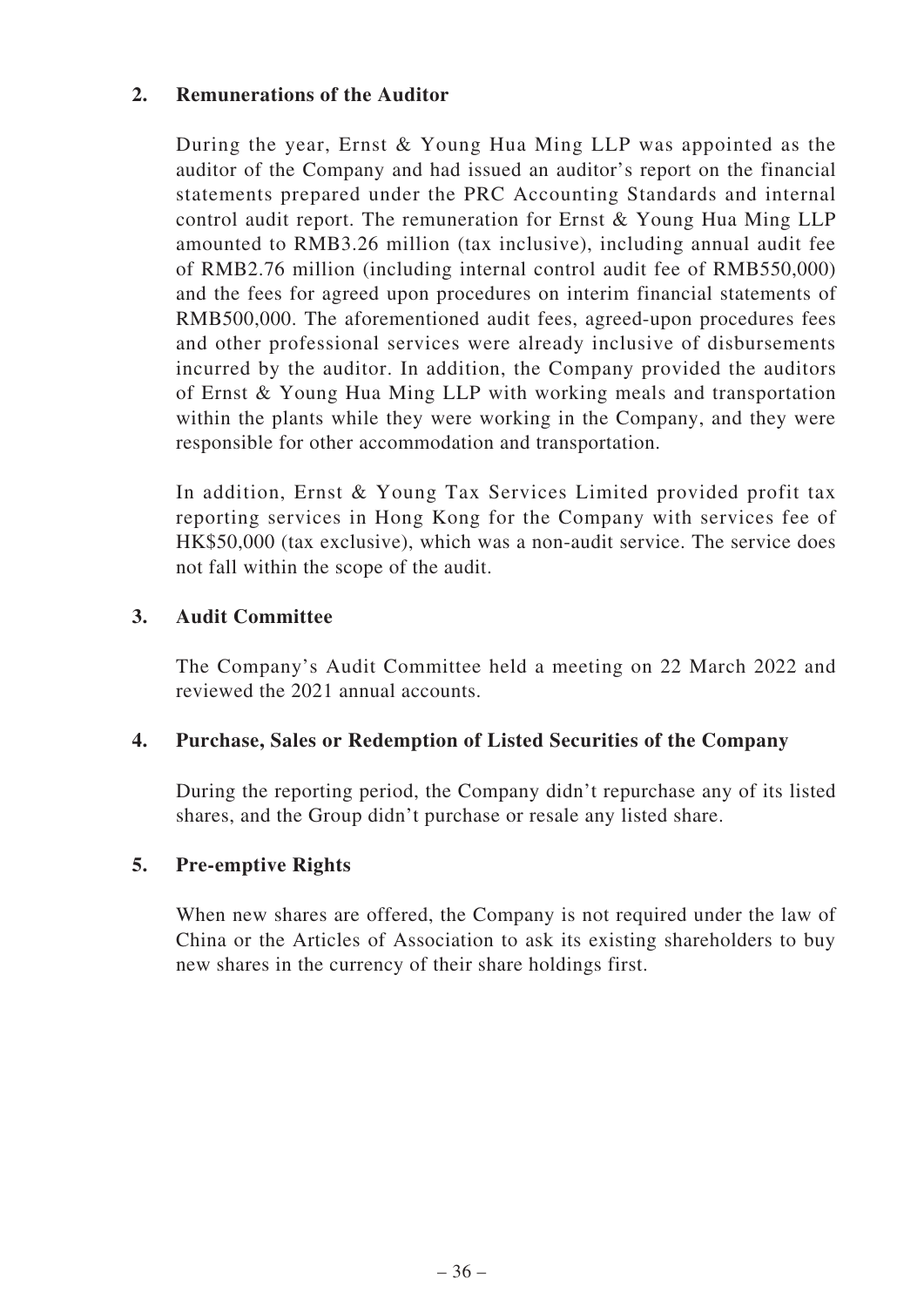#### **6. Public Float**

Based on the data accessible for the Company and to the best knowledge of the board of directors, as of the date of this report, the Company meets relevant requirements about public holdings in Securities Listing Rules of the Stock Exchange of Hong Kong Limited.

#### **7. Code on Corporate Governance**

In 2021, the Company has complied with all the requirements of the Code on Corporate Governance as set out in Appendix 14 of the Hong Kong Listing Rules.

All of the Directors of the Company had confirmed in written form that they had complied with the requirements stipulated by the Model Code for Securities Transactions by Directors of Listed Companies in Appendix 10 of the Hong Kong Listing Rules during the reporting period.

## **V. MATTERS RELATED TO FINANCIAL REPORT**

#### **1. After auditing, the Company's auditor Ernst & Young Hua Ming LLP issued an auditor's report containing a standard unqualified opinion on the 2021 Annual Financial Report of the Company**

#### **2. Significant changes to the accounting policy and accounting estimates**

As stated in the fifth batch of the Q&A of Implementation of Chinese Accounting Standards for Business Enterprises ("Q&A of Implementation") in 2021 issued by the Accounting Department of Ministry of Finance on 1 November 2021, under general circumstances, before the control of the goods or services is transferred to the customer, the transportation activities incurred for the purpose of the fulfillment of the contracts with customers do not constitute a single performance obligation, and accordingly the relevant transportation expenses shall be treated as contract performance costs, and be amortized and included in the current profit and loss on the same basis as the recognition of revenue from goods or services. Such contract performance costs shall be carried forward to "principal cost of sales" or "other cost of sales" upon recognition of revenue from goods or services, and included in the income statement under "cost of sales".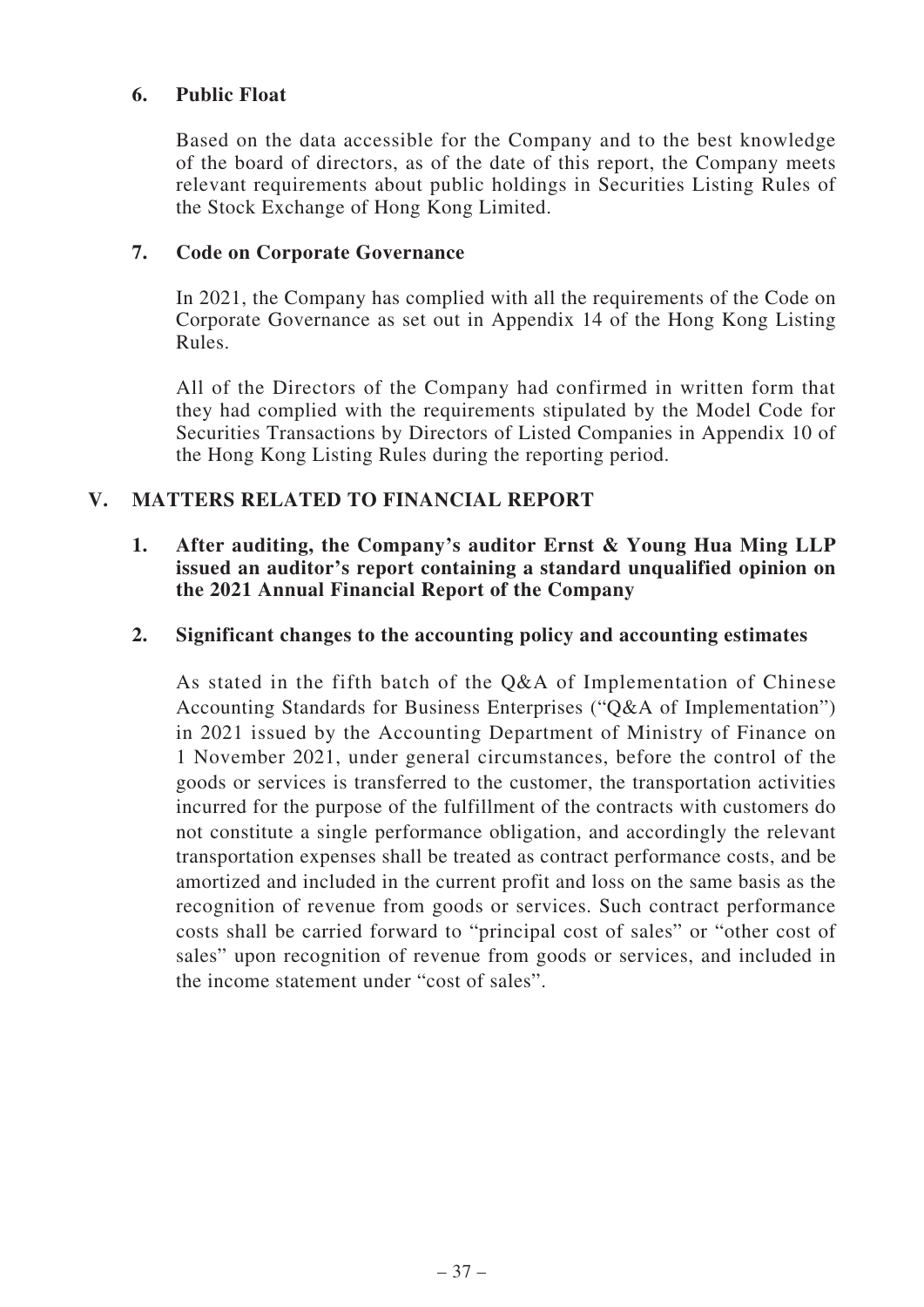The Company started to implement Q&A of Implementation from 1 January 2021, treat the relevant transportation expenses as contract performance costs, include them in the income statement under "cost of sales" and make retrospective adjustment to the corresponding period of the previous year. The detail impacts are set out as follows(Unit: RMB):

|      |                            | <b>Consolidated income statements</b> |                          | <b>Income statements</b>                 |                       |                    |  |
|------|----------------------------|---------------------------------------|--------------------------|------------------------------------------|-----------------------|--------------------|--|
|      |                            | <b>Selling</b>                        |                          |                                          | <b>Selling</b>        |                    |  |
|      | Cost of sales<br>increased | expenses<br>decreased                 | movement                 | <b>Profit</b> Cost of sales<br>increased | expenses<br>decreased | Profit<br>movement |  |
| 2021 | 765,668,673                | 765,668,673                           | $\overline{\phantom{a}}$ | 328,838,980                              | 328,838,980           |                    |  |
| 2020 | 747,093,921                | 747,093,921                           | $\overline{\phantom{a}}$ | 275,953,025                              | 275,953,025           |                    |  |

Saved as the above, compared with the financial report of the previous year, the accounting policy and accounting estimates of the Company did not change.

#### **3. During the reporting period, there was no correction due to material accounting errors**

#### **4. Compared with the financial report of the previous year, the Company shall make specific explanation about the changes to the scope of the consolidation of financial statements.**

During the reporting period, according to the strategic deployment of the Company, a corporate reduction was made to Anhui Ma Steel Rust-proof Materials Technology Co., Ltd. and Maanshan (Changchun) Iron and Steel Sales Co., Ltd.. At the end of the reporting period, these companies were liquidated and no longer consolidated. In order to focus on the steel industry, the Company transferred 100% equity interests in Maanshan Iron & Steel (Hefei) Limited Industrial Water Supply Co., Ltd, Anhui Jiangbei Iron and Steel Material Quality Monitoring and Testing Co., Ltd and 51% equity interests in Anhui Magang Gas Technology Co., Ltd., which were no longer consolidated from the date of the transfer of equity interests. Ma Steel (Hefei) Steel Plates Co., Ltd. was absorbed and merged by Ma Steel (Hefei) Iron & Steel Co., Ltd. and was no longer consolidated.

Saved as the above, compared with the financial report of the previous year, the scope of consolidation of the Company's financial statements did not change.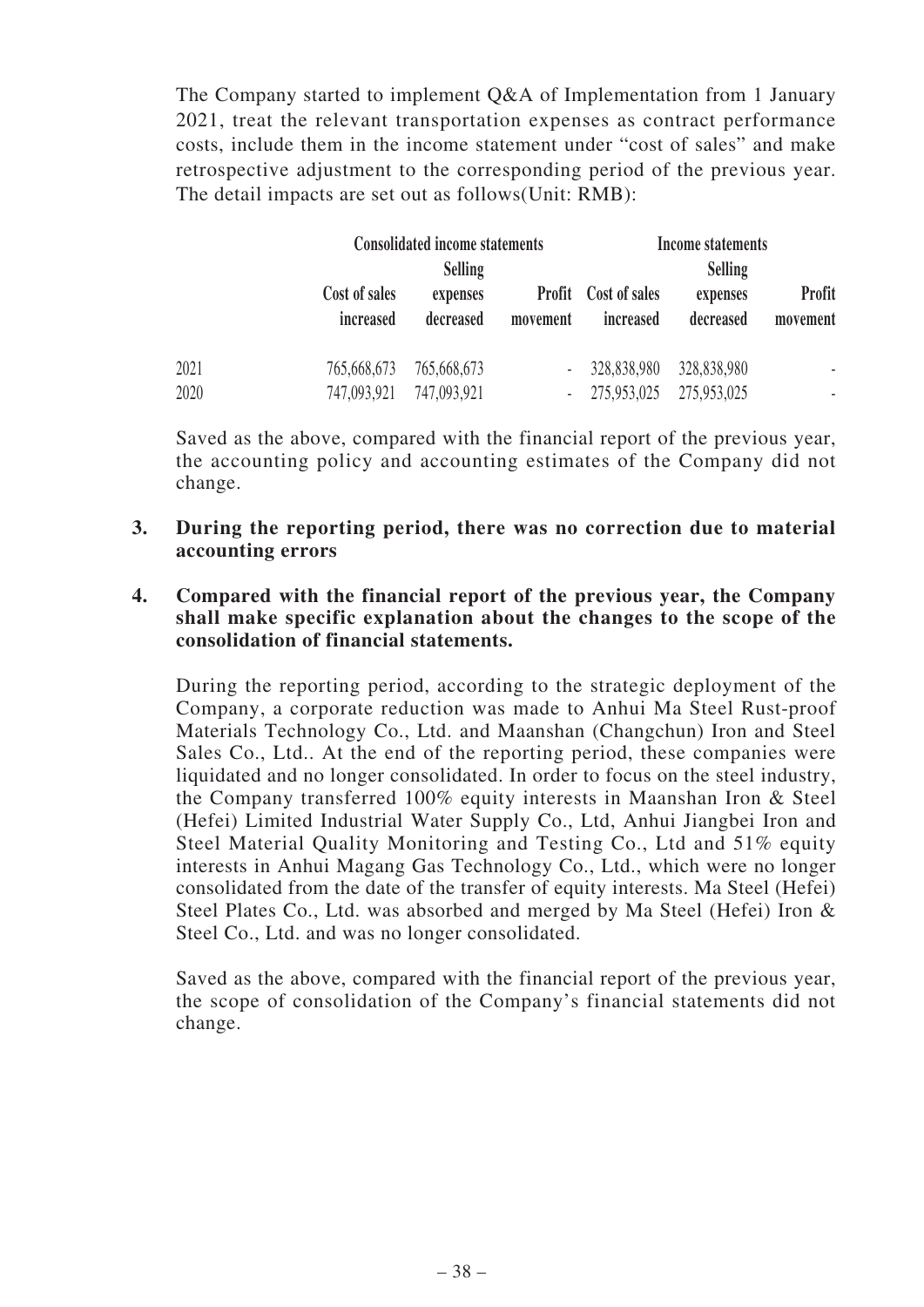# **CONSOLIDATED AND COMPANY'S STATEMENTS OF FINANCIAL POSITION**

As at 31 December 2021 Renminbi Yuan

|                                                     |                | 31 December<br>2021 | 31 December<br>2020 | 31 December<br>2021 | 31 December<br>2020 |
|-----------------------------------------------------|----------------|---------------------|---------------------|---------------------|---------------------|
|                                                     | <b>Notes</b>   | Group               | Group               | Company             | Company             |
| <b>Assets</b>                                       |                |                     |                     |                     |                     |
| <b>Current Assets</b>                               |                |                     |                     |                     |                     |
| Cash and bank balances<br>Financial assets held for |                | 6,667,853,614       | 5,346,108,774       | 2,580,562,187       | 2,296,089,258       |
| trading                                             |                | 5,732,467,255       | 2,028,957,057       |                     | 11,640,010          |
| Notes receivable                                    |                | 466,956,969         |                     | 670, 651, 738       |                     |
| Trade receivables                                   | $\overline{4}$ | 1,107,071,353       | 1,043,606,041       | 2,370,751,287       | 2,355,816,934       |
| Financing receivables                               | $\mathfrak{H}$ | 4,795,905,782       | 7,072,160,166       | 2,178,463,701       | 4,959,472,316       |
| Prepayments                                         | 6              | 1,534,440,838       | 755,340,403         | 860,597,030         | 349,980,035         |
| Other receivables                                   |                | 310,005,481         | 426,386,362         | 260,814,759         | 371,032,767         |
| Inventories                                         |                | 12,463,004,529      | 10,900,294,231      | 8,376,609,561       | 7,272,793,836       |
| Financial assets                                    |                |                     |                     |                     |                     |
| purchased under                                     |                |                     |                     |                     |                     |
| agreements to resell                                |                | 784,602,397         | 1,346,725,440       |                     |                     |
| Loans and advances                                  |                |                     |                     |                     |                     |
| to customers                                        |                | 4,726,693,965       | 4,636,066,439       |                     |                     |
| Other current assets                                |                | 4,669,834,825       | 3,981,226,262       | 1,236,749,828       | 359,808,604         |
| <b>Total current assets</b>                         |                | 43,258,837,008      | 37,536,871,175      | 18,535,200,091      | 17,976,633,760      |
| <b>Non-current Assets</b>                           |                |                     |                     |                     |                     |
| Long-term receivables                               |                | 11,142,621          |                     |                     |                     |
| Long-term equity                                    |                |                     |                     |                     |                     |
| investments                                         |                | 5,158,883,895       | 3,694,172,463       | 13,247,074,179      | 11,761,010,351      |
| Other equity instruments                            |                |                     |                     |                     |                     |
| investments                                         |                | 641,943,339         | 390,798,231         | 550,164,412         | 304,681,987         |
| Investment properties                               |                | 60,811,604          | 62,504,615          | 60,811,604          | 62,504,615          |
| Property, plant and                                 |                |                     |                     |                     |                     |
| equipment                                           |                | 28,605,250,896      | 29,564,588,450      | 20,624,876,783      | 22,530,651,256      |
| Construction in progress                            |                | 10,999,333,300      | 6,980,279,959       | 10,187,178,312      | 5,554,453,327       |
| Right-of-use assets                                 |                | 568,919,288         | 394,472,380         | 551,147,382         | 348,919,252         |
| Intangible assets                                   |                | 1,727,329,824       | 1,881,124,406       | 1,085,272,031       | 1,123,273,009       |
| Deferred tax assets                                 |                | 171,800,693         | 202,888,795         | 85,734,913          | 104,388,391         |
| Other non-current assets                            |                | 3,490,550           | 3,441,308           |                     |                     |
|                                                     |                |                     |                     |                     |                     |
| <b>Total non-current assets</b>                     |                | 47,948,906,010      | 43,174,270,607      | 46, 392, 259, 616   | 41,789,882,188      |
| <b>Total Assets</b>                                 |                | 91,207,743,018      | 80,711,141,782      | 64,927,459,707      | 59,766,515,948      |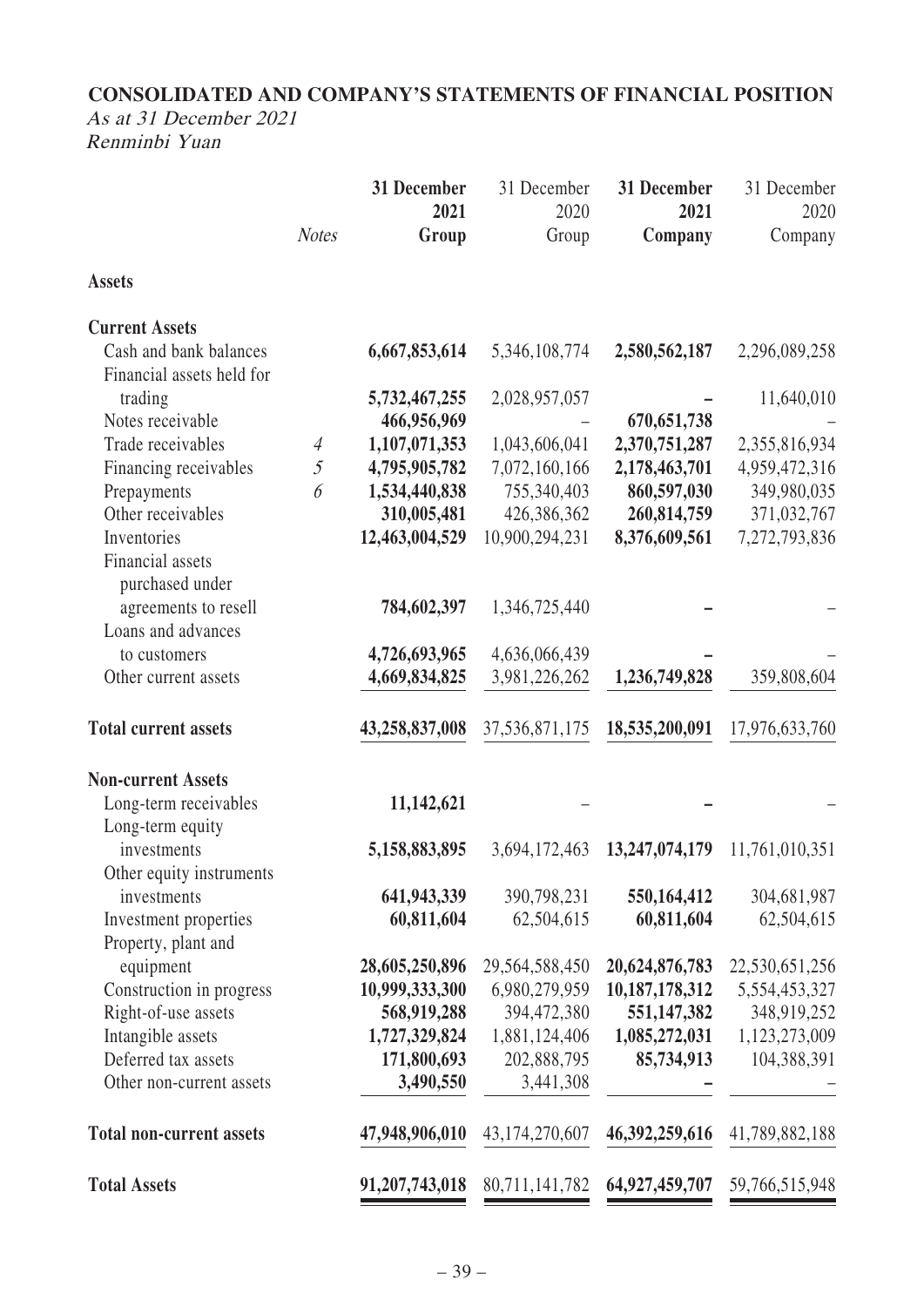# **CONSOLIDATED AND COMPANY'S STATEMENTS OF FINANCIAL POSITION (CONTINUED)**

As at 31 December 2021 Renminbi Yuan

|                                             |              | 31 December    | 31 December       | 31 December    | 31 December    |
|---------------------------------------------|--------------|----------------|-------------------|----------------|----------------|
|                                             |              | 2021           | 2020              | 2021           | 2020           |
|                                             | <b>Notes</b> | Group          | Group             | Company        | Company        |
| <b>Liabilities and Shareholders' Equity</b> |              |                |                   |                |                |
| <b>Current Liabilities</b>                  |              |                |                   |                |                |
| Customer deposits                           |              | 9,253,057,291  | 6,620,132,197     |                |                |
| Repurchase agreements                       |              | 925,465,952    | 198,480,944       |                |                |
| Short-term loans                            |              | 8,952,209,045  | 12,584,935,187    | 9,812,742,107  | 12,518,307,366 |
| Financial liabilities held for trading      |              | 31,663,498     | 95,968,940        | 31,663,498     | 95,968,940     |
| Notes payable                               | $\mathcal I$ | 3,953,458,712  | 3,297,446,207     | 397,205,795    | 692,285,784    |
| Trade payables                              | 8            | 10,437,709,731 | 7,612,476,174     | 9,662,660,374  | 7,591,202,079  |
| <b>Contract liabilities</b>                 |              | 5,741,241,284  | 4,377,105,559     | 4,313,631,584  | 2,953,248,445  |
| Payroll and employee benefits               |              |                |                   |                |                |
| payable                                     |              | 349,524,741    | 549,348,136       | 240,906,555    | 325,256,459    |
| Taxes payable                               |              | 1,073,613,979  | 569,759,727       | 805,680,949    | 285,290,128    |
| Other payables                              |              | 3,954,899,554  | 4,123,490,248     | 3,808,000,336  | 3,726,054,061  |
| Non-current liabilities                     |              |                |                   |                |                |
| due within one year                         |              | 1,358,293,333  | 2,572,092,845     | 1,357,008,967  | 2,849,362,390  |
| Accrued liabilities                         |              | 37,618,128     | 26,968,253        |                |                |
| Other current liabilities                   |              | 746,361,366    | 569,023,723       | 560,772,106    | 383,922,298    |
| <b>Total current liabilities</b>            |              | 46,815,116,614 | 43, 197, 228, 140 | 30,990,272,271 | 31,420,897,950 |
| <b>Non-current Liabilities</b>              |              |                |                   |                |                |
| Long-term loans                             |              | 5,452,250,052  | 3,536,364,338     | 5,452,250,052  | 3,536,364,338  |
| Lease liabilities                           |              | 571,979,597    | 394,983,673       | 554, 191, 729  | 350,464,514    |
| Long-term employee benefits                 |              |                |                   |                |                |
| payable                                     |              | 28,537,508     | 79,496,046        | 2,499,619      | 52,563,465     |
| Deferred revenue                            |              | 911,424,466    | 872,949,281       | 763,616,571    | 720,633,372    |
| Deferred tax liabilities                    |              | 17,251,303     | 18,934,339        |                |                |
| <b>Total non-current liabilities</b>        |              | 6,981,442,926  | 4,902,727,677     | 6,772,557,971  | 4,660,025,689  |
| <b>Total liabilities</b>                    |              | 53,796,559,540 | 48,099,955,817    | 37,762,830,242 | 36,080,923,639 |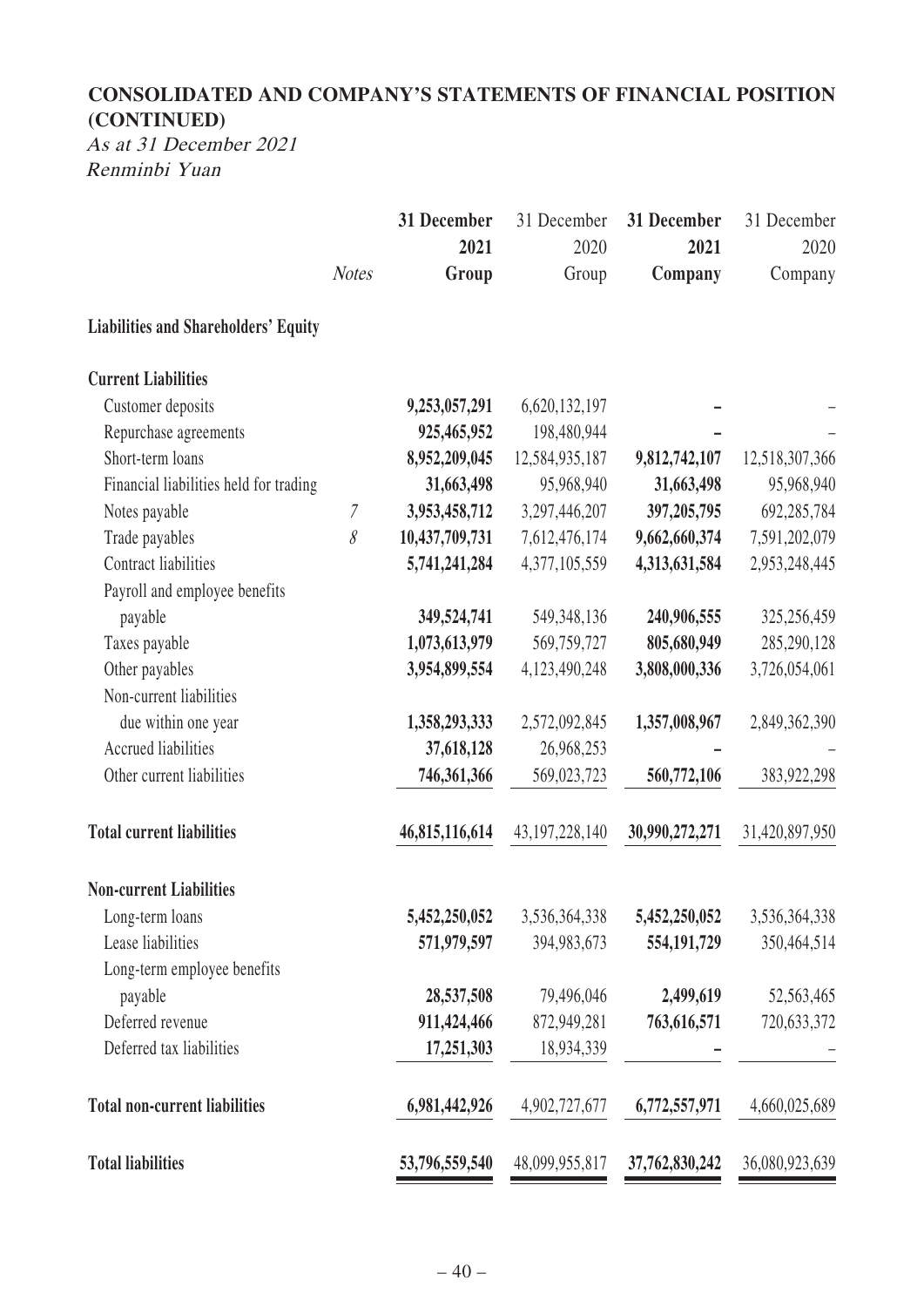# **CONSOLIDATED AND COMPANY'S STATEMENTS OF FINANCIAL POSITION (CONTINUED)**

As at 31 December 2021 Renminbi Yuan

|                                      | 31 December    | 31 December    | 31 December    | 31 December    |
|--------------------------------------|----------------|----------------|----------------|----------------|
|                                      | 2021           | 2020           | 2021           | 2020           |
|                                      | Group          | Group          | Company        | Company        |
| <b>Shareholders' Equity</b>          |                |                |                |                |
| Share capital                        | 7,700,681,186  | 7,700,681,186  | 7,700,681,186  | 7,700,681,186  |
| Capital reserve                      | 8,344,594,034  | 8,361,457,903  | 8,349,111,750  | 8,365,975,619  |
| Other comprehensive income           | 12,271,369     | (23, 151, 783) | 193,384,920    | 98,879,489     |
| Special reserve                      | 45,427,634     | 37,295,614     | 19,760,287     | 15,187,813     |
| Surplus reserve                      | 4,688,014,995  | 4,687,127,180  | 3,851,228,408  | 3,850,340,593  |
| General reserve                      | 300, 334, 506  | 248,156,969    |                |                |
| Retained earnings                    | 11,661,535,210 | 7,374,557,923  | 7,050,462,914  | 3,654,527,609  |
| Equity attributable to owners of the |                |                |                |                |
| parent                               | 32,752,858,934 | 28,386,124,992 |                |                |
| Non-controlling interests            | 4,658,324,544  | 4,225,060,973  |                |                |
| <b>Total shareholders' equity</b>    | 37,411,183,478 | 32,611,185,965 | 27,164,629,465 | 23,685,592,309 |
| <b>Total Liabilities and</b>         |                |                |                |                |
| <b>Shareholders' Equity</b>          | 91,207,743,018 | 80,711,141,782 | 64,927,459,707 | 59,766,515,948 |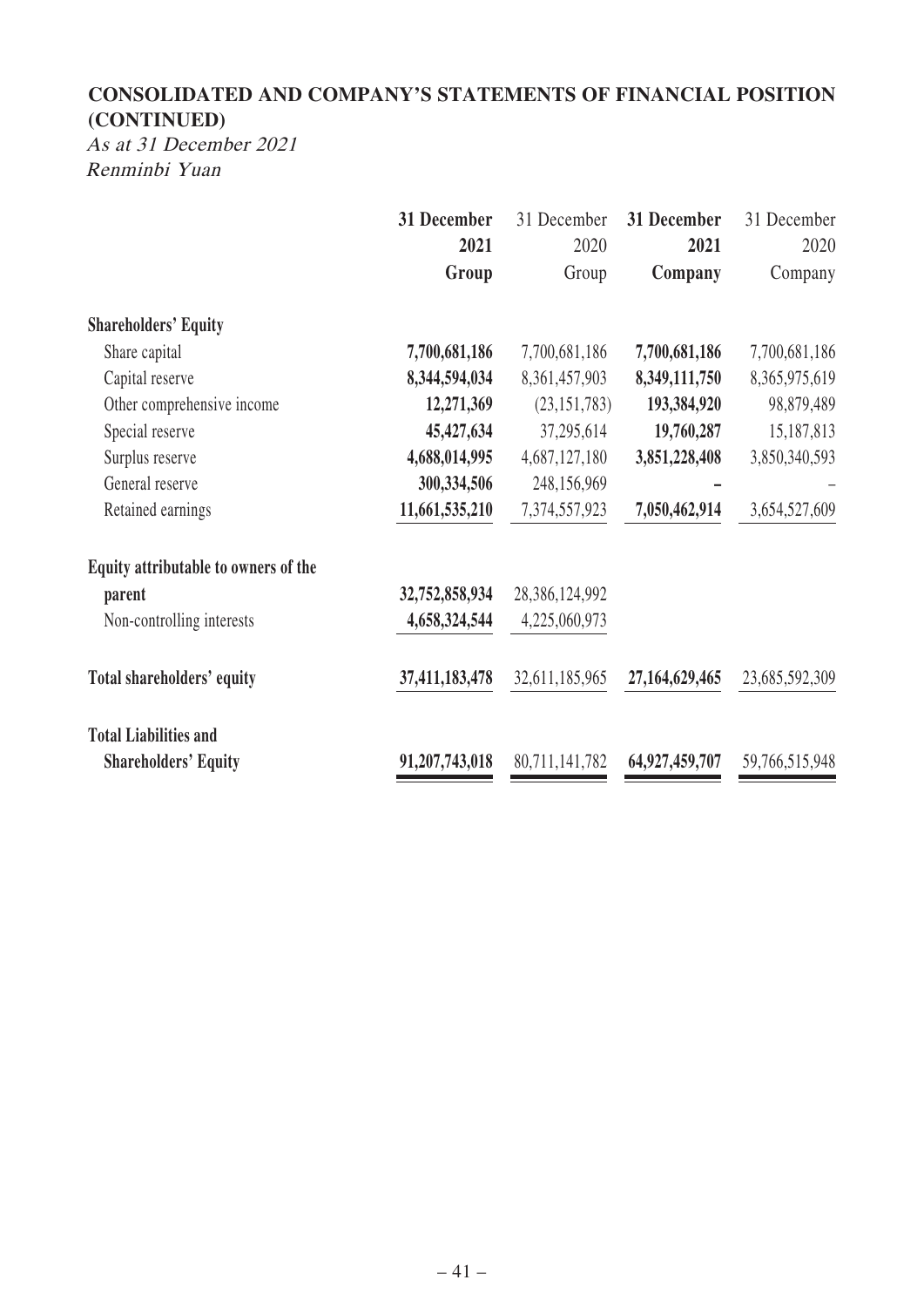# **CONSOLIDATED AND COMPANY'S INCOME STATEMENT**

|                                |              | 2021            | 2020            | 2021            | 2020              |
|--------------------------------|--------------|-----------------|-----------------|-----------------|-------------------|
|                                | <b>Notes</b> | Group           | Group           | Company         | Company           |
| Revenue                        | 10           | 113,851,189,379 | 81,614,151,183  | 96,485,934,101  | 67, 533, 031, 667 |
| Less: Cost of sales            | 10           | 98,929,683,370  | 74,382,338,196  | 86,596,575,649  | 63, 344, 222, 383 |
| Taxes and surcharges           |              | 660,957,131     | 536,530,335     | 472,847,673     | 403,060,560       |
| Selling expenses               |              | 300,098,085     | 262,916,411     | 162,595,706     | 117,528,952       |
| General and administrative     |              |                 |                 |                 |                   |
| expenses                       |              | 1,388,782,842   | 1,516,627,132   | 914,165,262     | 1,032,409,616     |
| R&D expenses                   |              | 4,506,577,893   | 1,813,176,837   | 3,632,395,008   | 1,371,832,597     |
| Financial expenses             | 11           | 631,748,011     | 553,576,584     | 579,872,331     | 576,954,674       |
| including: interest expense    |              | 653,603,557     | 643, 235, 325   | 627,508,438     | 650,709,978       |
| interest income                |              | 29,644,120      | 43,291,465      | 20,005,992      | 42,626,196        |
| Add: Other income              |              | 125,072,388     | 86,979,866      | 74,113,704      | 51,083,735        |
| Investment income              |              | 834,975,866     | 533,664,650     | 1,345,439,824   | 1,139,971,118     |
| including: share of profits of |              |                 |                 |                 |                   |
| associates and                 |              |                 |                 |                 |                   |
| joint ventures                 |              | 690,501,616     | 414,021,154     | 684,410,285     | 408,543,532       |
| Gain/(Loss) on the changes     |              |                 |                 |                 |                   |
| in fair value                  |              | 84,773,531      | (72,693,896)    | 64,505,812      | (95, 102, 260)    |
| Credit impairment reverse/     |              |                 |                 |                 |                   |
| $(\text{losses})$              |              | 3,489,661       | (48,276,000)    | (4,636,098)     | (15,348,363)      |
| Assets Impairment losses       |              | (1,337,467,241) | (770, 780, 451) | (876, 811, 914) | (912, 541, 490)   |
| Gain from disposal of assets   | 12           | 223,736,352     | 589,074,956     | 266,988,309     | 28,035,749        |
| Operating profit               |              | 7,367,922,604   | 2,866,954,813   | 4,997,082,109   | 883, 121, 374     |
| Add: Non-operating income      | 13           | 38,728,760      | 402,577,021     | 25,923,311      | 255,694,956       |
| Less: Non-operating expenses   | 14           | 390, 322, 193   | 188,665,317     | 335,808,748     | 124,990,190       |
|                                |              |                 |                 |                 |                   |
| Profit before tax              |              | 7,016,329,171   | 3,080,866,517   | 4,687,196,672   | 1,013,826,140     |
| Less: Income tax expenses      | 15           | 1,022,354,526   | 502,887,410     | 298,163,148     | (4,634,880)       |
| Net profit                     |              | 5,993,974,645   | 2,577,979,107   | 4,389,033,524   | 1,018,461,020     |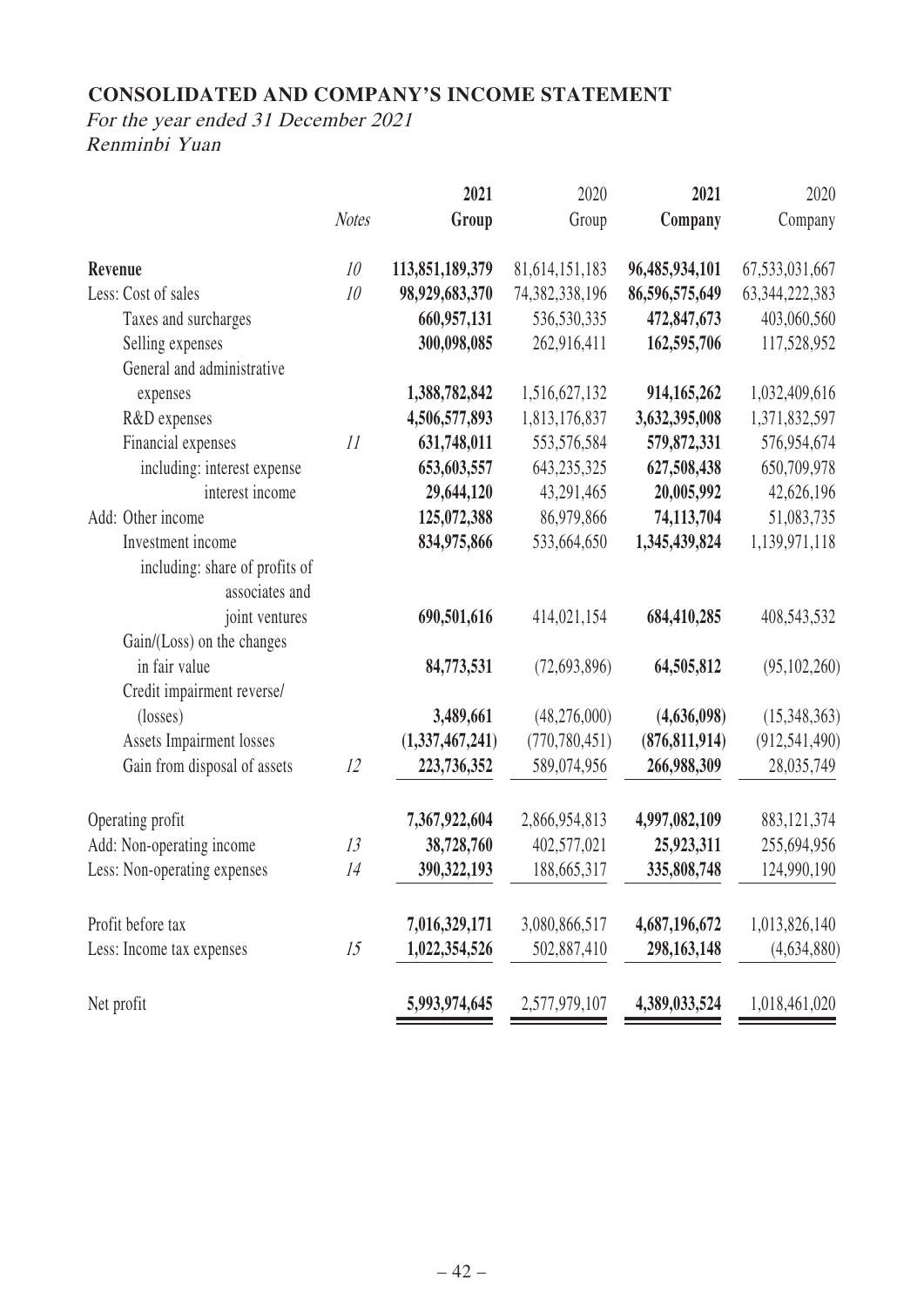# **CONSOLIDATED AND COMPANY'S INCOME STATEMENT (CONTINUED)**

|                                                                                                                         |              | 2021           | 2020          | 2021          | 2020          |
|-------------------------------------------------------------------------------------------------------------------------|--------------|----------------|---------------|---------------|---------------|
|                                                                                                                         | <b>Notes</b> | Group          | Group         | Company       | Company       |
| Categorized by operation continuity                                                                                     |              |                |               |               |               |
| Net profit from continuing<br>operations                                                                                |              | 5,993,974,645  | 2,577,979,107 | 4,389,033,524 | 1,018,461,020 |
| Categorized by ownership<br>Net profit attributable to owners of                                                        |              |                |               |               |               |
| the parent                                                                                                              |              | 5,332,253,043  | 1,982,638,821 |               |               |
| Net profit attributable to<br>non-controlling interests                                                                 |              | 661,721,602    | 595,340,286   |               |               |
| Other comprehensive income,<br>net of tax                                                                               |              | 44,301,302     | 76,609,021    | 103,383,581   | 76,683,150    |
| Other comprehensive income<br>attributable to owners of the parent,<br>net of tax                                       |              | 44,301,302     | 76,609,021    |               |               |
| Other comprehensive income that will<br>not be reclassified to profit or loss:<br>Changes in fair value of other equity |              | 107,116,903    | 76,755,689    | 102,450,290   | 76,683,150    |
| investments                                                                                                             |              | 107,116,903    | 76,755,689    | 102,450,290   | 76,683,150    |
| Other comprehensive income that may<br>be reclassified to profit or loss:<br>Other comprehensive income using           |              | (62, 815, 601) | (146, 668)    | 933,291       |               |
| the equity method that may be<br>reclassified to profit or loss<br>Net increase in fair value of other                  |              | 933,291        |               | 933,291       |               |
| debt investments<br>Exchange differences on translation                                                                 |              | 470,700        |               |               |               |
| of foreign operations                                                                                                   |              | (64, 219, 592) | (146, 668)    |               |               |
| Other comprehensive income<br>attributable to non-controlling                                                           |              |                |               |               |               |
| interests, net of tax                                                                                                   |              |                |               |               |               |
| Total comprehensive income                                                                                              |              | 6,038,275,947  | 2,654,588,128 | 4,492,417,105 | 1,095,144,170 |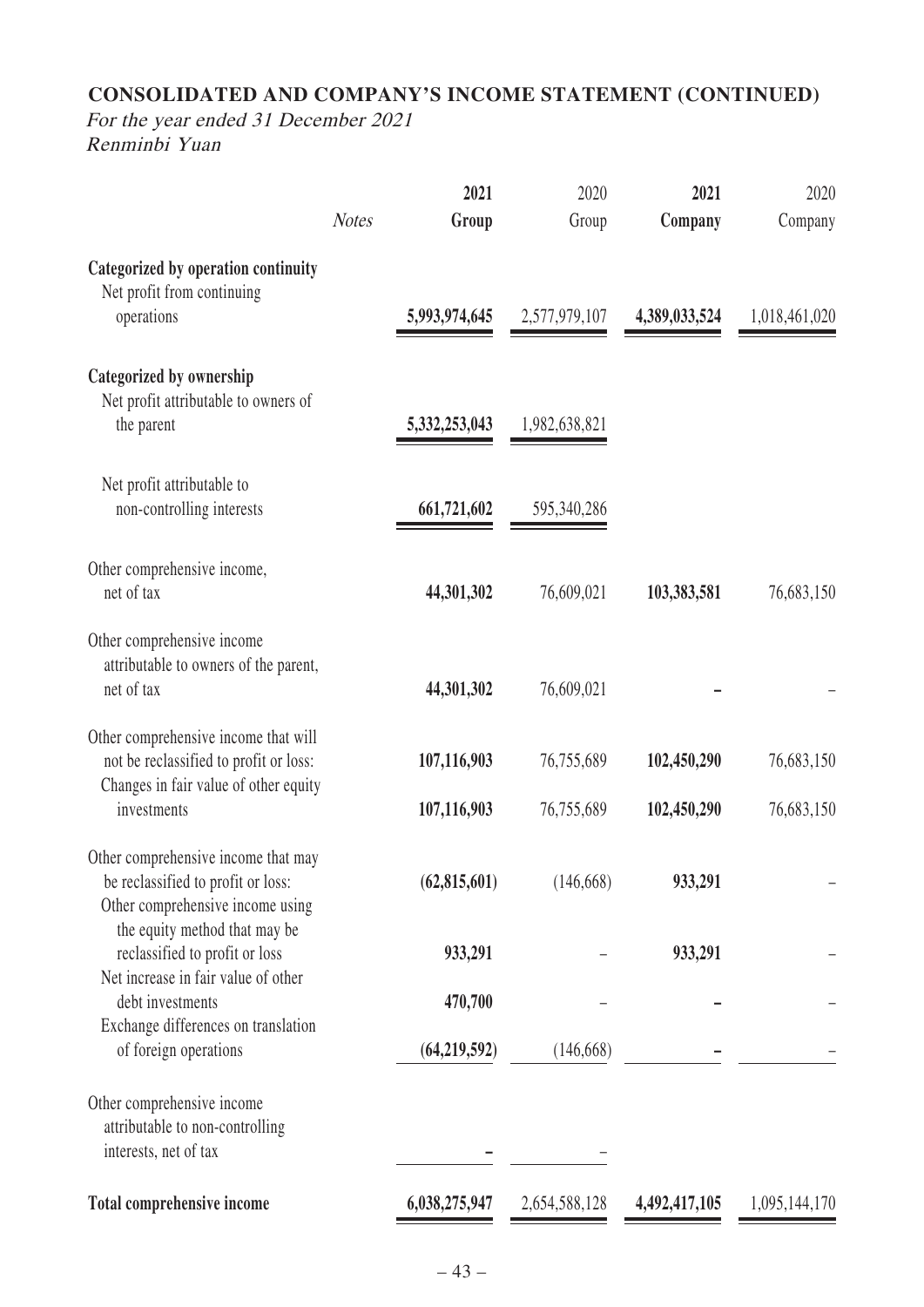# **CONSOLIDATED AND COMPANY'S INCOME STATEMENT (CONTINUED)**

|                                            | <b>Notes</b> | 2021<br>Group | 2020<br>Group | 2021<br>Company | 2020<br>Company |
|--------------------------------------------|--------------|---------------|---------------|-----------------|-----------------|
| Attributable to:<br>Owners of the parent   |              | 5,376,554,345 | 2,059,247,842 |                 |                 |
| Non-controlling interests                  |              | 661,721,602   | 595,340,286   |                 |                 |
| <b>EARNINGS PER SHARE:</b>                 |              |               |               |                 |                 |
| Basic earnings per share<br>(cent/share)   | 16           | 69.24 cents   | 25.75 cents   |                 |                 |
| Diluted earnings per share<br>(cent/share) | 16           | 69.24 cents   | 25.75 cents   |                 |                 |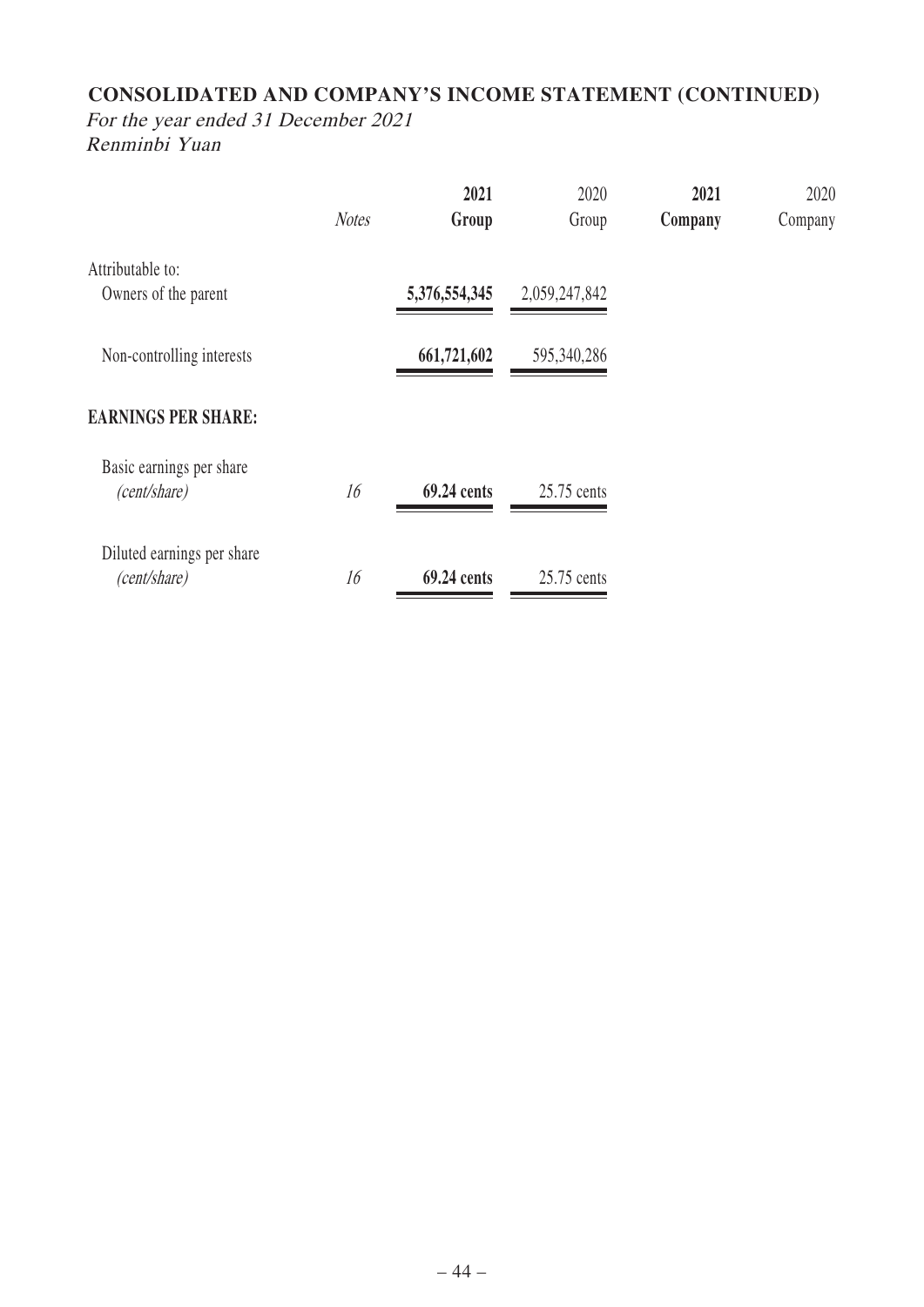| CONSOLIDATED STATEMENT OF CHANGES IN EQUITY |
|---------------------------------------------|
| For the year ended 31 December 2021         |
| Renminbi Yuan                               |
|                                             |

# **2021**

|                                                                                                                     |                  |                    |                                         | Attributable to owners of the parent |                    |                    |                      |                 |                                  |                                  |
|---------------------------------------------------------------------------------------------------------------------|------------------|--------------------|-----------------------------------------|--------------------------------------|--------------------|--------------------|----------------------|-----------------|----------------------------------|----------------------------------|
|                                                                                                                     | Share<br>capital | reserve<br>Capital | comprehensive<br>income<br><b>Other</b> | reserve<br>Special                   | Surplus<br>reserve | reserve<br>General | earnings<br>Retained | Sub-total       | controlling<br>interests<br>Non- | equity<br>Total<br>shareholders' |
| 1. Balance at the beginning of the year                                                                             | 7,700,681,186    | 8,361,457,903      | (23, 151, 783)                          | 37,295,614                           | 4,687,127,180      | 248,156,969        | 7,374,557,923        | 28,386,124,992  | 4,225,060,973                    | 32,611,185,965                   |
| 2. Increase/(decrease) during the year                                                                              |                  |                    |                                         |                                      |                    |                    |                      |                 |                                  |                                  |
| 1) Total comprehensive income                                                                                       |                  | ı                  | 44,301,302                              | ı                                    |                    |                    | 5,332,253,043        | 5,376,554,345   | 661,721,602                      | 6,038,275,947                    |
| Shareholders' contributions and reduction in capital<br>(i) Capital contributions by shareholders<br>$\overline{c}$ |                  | J,                 | I,                                      | I,                                   |                    | ı                  | ı                    | I,              | 6,435,000                        | 6,435,000                        |
| (ii) Changes in the share of other equity of<br>associates and joint ventures<br>3) Profits appropriation           |                  | (16,863,869)       | J.                                      | ı                                    |                    |                    |                      | (16, 863, 869)  | ٠                                | (16,863,869)                     |
| (i) Transfer to surplus reserve<br>(ii) Transfer to general reserve                                                 |                  |                    | ı                                       | ı                                    |                    | 52,177,537         | (52,177,537)         |                 |                                  |                                  |
| Other comprehensive income carried<br>(iii) Distribution to shareholders<br>$\overline{+}$                          |                  |                    | I                                       |                                      |                    |                    | 1,001,088,554)       | (1,001,088,554) | (236, 624, 809)                  | (1, 237, 713, 363)               |
| forward to retained earnings                                                                                        |                  |                    | (8,878,150)                             | I                                    | 887,815            |                    | 7,990,335            | ı               | I                                | I                                |
| 5) Special reserve<br>Additions                                                                                     |                  |                    |                                         | 68,456,848                           |                    |                    |                      | 68,456,848      | 13,357,705                       | 81,814,553                       |
| (iii) Changes in the share of associates and<br>Utilisation                                                         |                  |                    |                                         | (59, 848, 488)                       |                    |                    |                      | (59, 848, 488)  | (11,625,927)                     | (71,474,415)                     |
| joint ventures' special reserve, net                                                                                |                  |                    | I                                       | (476,340)                            |                    |                    |                      | (476,340)       |                                  | (476,340)                        |
| Balance at the end of the year<br>$\tilde{\mathfrak{c}}$                                                            | 7,700,681,186    | 8,344,594,034      | 12,271,369                              | 45,427,634                           | 4,688,014,995      | 300,334,506        | 11,661,535,210       | 32,752,858,934  | 4,658,324,544                    | 37,411,183,478                   |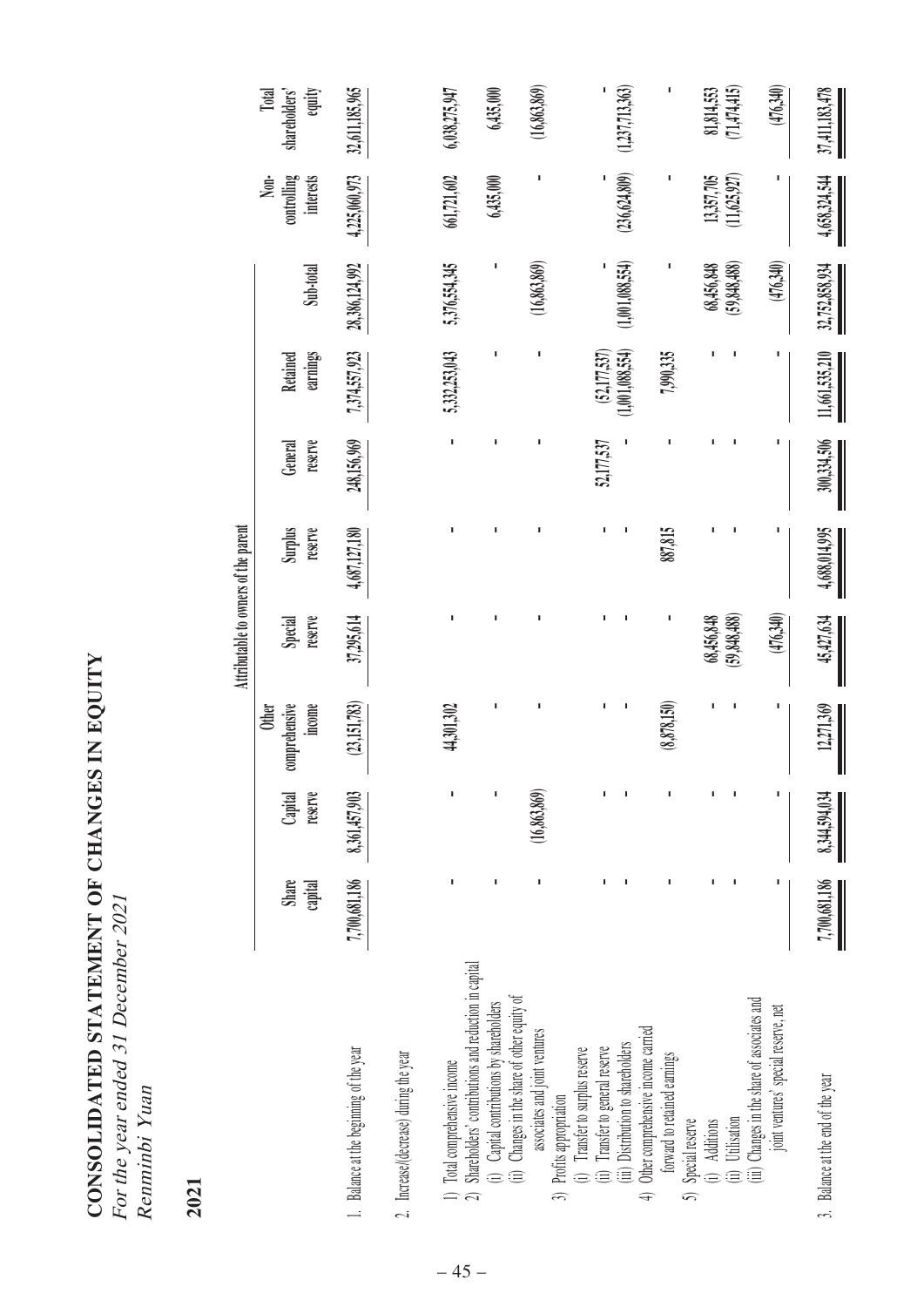CONSOLIDATED STATEMENT OF CHANGES IN EQUITY (CONTINUED) **CONSOLIDATED STATEMENT OF CHANGES IN EQUITY (CONTINUED)** For the year ended 31 December 2021 For the year ended 31 December 2021 Renninbi Yuan Renminbi Yuan

2020

|                                                                                                                         |                  |                             |                                         | Attributable to owners of the parent |                    |                                                                                                                                                                                                                                                                                                                                                                                  |                             |                 |                                  |                                  |
|-------------------------------------------------------------------------------------------------------------------------|------------------|-----------------------------|-----------------------------------------|--------------------------------------|--------------------|----------------------------------------------------------------------------------------------------------------------------------------------------------------------------------------------------------------------------------------------------------------------------------------------------------------------------------------------------------------------------------|-----------------------------|-----------------|----------------------------------|----------------------------------|
|                                                                                                                         | Share<br>capital | reserve<br>Capital          | comprehensive<br>income<br><b>Other</b> | reserve<br>Special                   | reserve<br>Surplus | reserve<br>General                                                                                                                                                                                                                                                                                                                                                               | earnings<br>Retained        | Sub-total       | interests<br>controlling<br>Non- | Total<br>equity<br>shareholders' |
| 1. Balance at the beginning of the year                                                                                 | 7,700,681,186    | 8,353,499,761               | (99,760,804)                            | 35,484,176                           | 4,651,252,494      | 325,786,322                                                                                                                                                                                                                                                                                                                                                                      | 5,966,218,930               | 26,933,162,065  | 3,907,589,762                    | 30,840,751,827                   |
| 2) Shareholders' contributions and reduction<br>2. Increase/(decrease) during the year<br>1) Total comprehensive income | Ï                | I                           | 76,609,021                              |                                      |                    | $\begin{array}{c} \rule{0pt}{2.5ex} \rule{0pt}{2.5ex} \rule{0pt}{2.5ex} \rule{0pt}{2.5ex} \rule{0pt}{2.5ex} \rule{0pt}{2.5ex} \rule{0pt}{2.5ex} \rule{0pt}{2.5ex} \rule{0pt}{2.5ex} \rule{0pt}{2.5ex} \rule{0pt}{2.5ex} \rule{0pt}{2.5ex} \rule{0pt}{2.5ex} \rule{0pt}{2.5ex} \rule{0pt}{2.5ex} \rule{0pt}{2.5ex} \rule{0pt}{2.5ex} \rule{0pt}{2.5ex} \rule{0pt}{2.5ex} \rule{0$ | ,982,638,821                | 2,059,247,842   | 595,340,286                      | 2,654,588,128                    |
| (i) Capital contributions by shareholders<br>in capital                                                                 |                  | I                           |                                         |                                      |                    |                                                                                                                                                                                                                                                                                                                                                                                  |                             |                 | 10,913,921                       | 10,913,921                       |
| (ii) Changes in the share of other equity of<br>associates and joint ventures                                           |                  | 7,958,142                   |                                         |                                      |                    |                                                                                                                                                                                                                                                                                                                                                                                  |                             | 7,958,142       |                                  | 7,958,142                        |
| (i) Transfer to surplus reserve<br>3) Profits appropriation                                                             |                  |                             |                                         |                                      | 35,874,686         |                                                                                                                                                                                                                                                                                                                                                                                  | (35,874,686)                |                 |                                  |                                  |
| (iii) Distribution to shareholders<br>(ii) Transfer to general reserve                                                  |                  |                             | I<br>ı                                  |                                      |                    | 77,629,353)<br>I                                                                                                                                                                                                                                                                                                                                                                 | (616,054,495)<br>77,629,353 | (616, 054, 495) | 285,625,207)                     | (901,679,702)                    |
| 4) Special reserve<br>Additions                                                                                         |                  |                             |                                         | 101,710,625                          |                    |                                                                                                                                                                                                                                                                                                                                                                                  |                             | 101,710,625     | 14,028,683                       | 115,739,308                      |
| (ii) Utilisation                                                                                                        |                  |                             |                                         | 101,375,635                          |                    |                                                                                                                                                                                                                                                                                                                                                                                  |                             | (101, 375, 635) | (17, 186, 472)                   | (118,562,107)                    |
| (iii) Changes in the share of associates and<br>joint ventures' special reserve, net                                    |                  |                             | ı                                       | 1,476,448                            |                    |                                                                                                                                                                                                                                                                                                                                                                                  | I                           | 1,476,448       |                                  | 1,476,448                        |
| 3. Balance at the end of the year                                                                                       |                  | 7,700,681,186 8,361,457,903 | (23, 151, 783)                          | 37,295,614                           | 4,687,127,180      | 248,156,969                                                                                                                                                                                                                                                                                                                                                                      | 7,374,557,923               | 28,386,124,992  | 4,225,060,973                    | 32,611,185,965                   |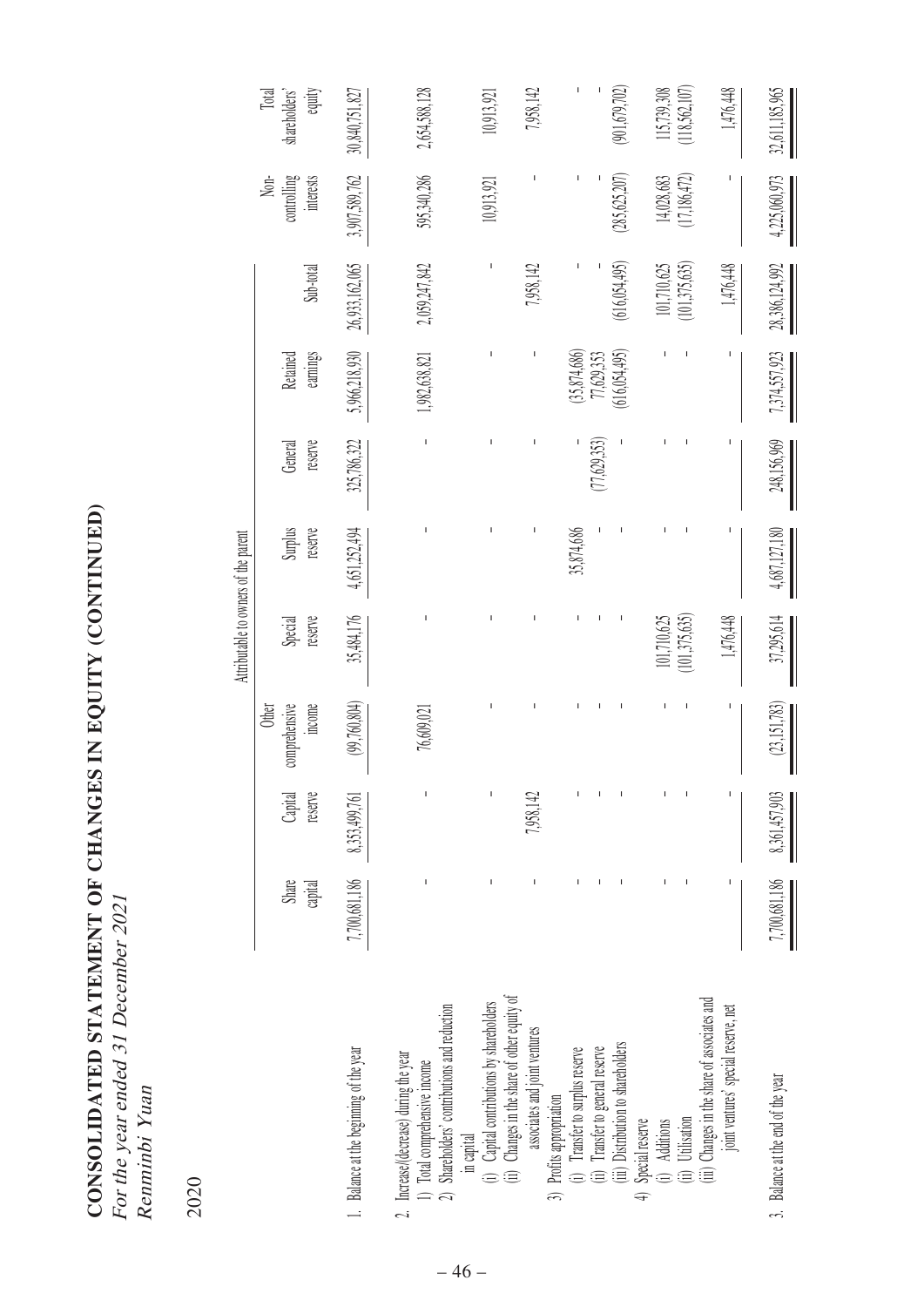# **CONSOLIDATED STATEMENT OF CASH FLOWS**

|    |                                                                                                   | 2021                | 2020                |
|----|---------------------------------------------------------------------------------------------------|---------------------|---------------------|
| 1. | <b>Cash flows from operating activities</b>                                                       |                     |                     |
|    | Cash received from sale of goods and                                                              |                     |                     |
|    | rendering of services                                                                             | 106,726,134,987     | 85,001,941,596      |
|    | Tax refunds received                                                                              | 5,722,962           | 1,986,683           |
|    | Net decrease in deposits in central bank                                                          | 849,508             |                     |
|    | Net increase in repurchase agreements                                                             | 726,985,008         |                     |
|    | Net decrease in financial assets purchased under                                                  |                     |                     |
|    | agreements to resell                                                                              | 562,137,604         | 1,023,246,427       |
|    | Net increase in customer deposits and balances from                                               |                     |                     |
|    | banks and other financial institutions                                                            | 2,632,925,094       |                     |
|    | Cash received for interest charges, fees and                                                      |                     |                     |
|    | commissions                                                                                       | 412,043,770         | 378,850,393         |
|    | Cash received relating to other operating activities                                              | 204,959,284         | 685, 643, 457       |
|    | Sub-total of cash inflows                                                                         | 111,271,758,217     | 87,091,668,556      |
|    | Cash paid for purchases of goods and services                                                     | (84,760,290,787)    | (70, 120, 117, 388) |
|    | Net increase in deposits in central bank                                                          |                     | (226, 335, 280)     |
|    | Net increase in repurchase agreements                                                             |                     | (1,188,099,504)     |
|    | Net decrease in deposits and balances from banks<br>and other financial institutions and customer |                     |                     |
|    | deposits                                                                                          |                     | (4,744,795,694)     |
|    | Net increase in loans and advances to customers                                                   | (83,620,774)        | (408, 826, 479)     |
|    | Cash paid to or on behalf of employees                                                            | (5,426,066,966)     | (4,736,858,780)     |
|    | Taxes and surcharges paid                                                                         | (3,239,773,238)     | (2,270,765,693)     |
|    | Cash paid for interest charges, fees and commissions                                              | (179, 297, 311)     | (144, 512, 677)     |
|    | Cash paid relating to other operating activities                                                  | (808, 232, 709)     | (480, 842, 416)     |
|    | Sub-total of cash outflows                                                                        | (94, 497, 281, 785) | (84,321,153,911)    |
|    | Net cash flows from operating activities                                                          | 16,774,476,432      | 2,770,514,645       |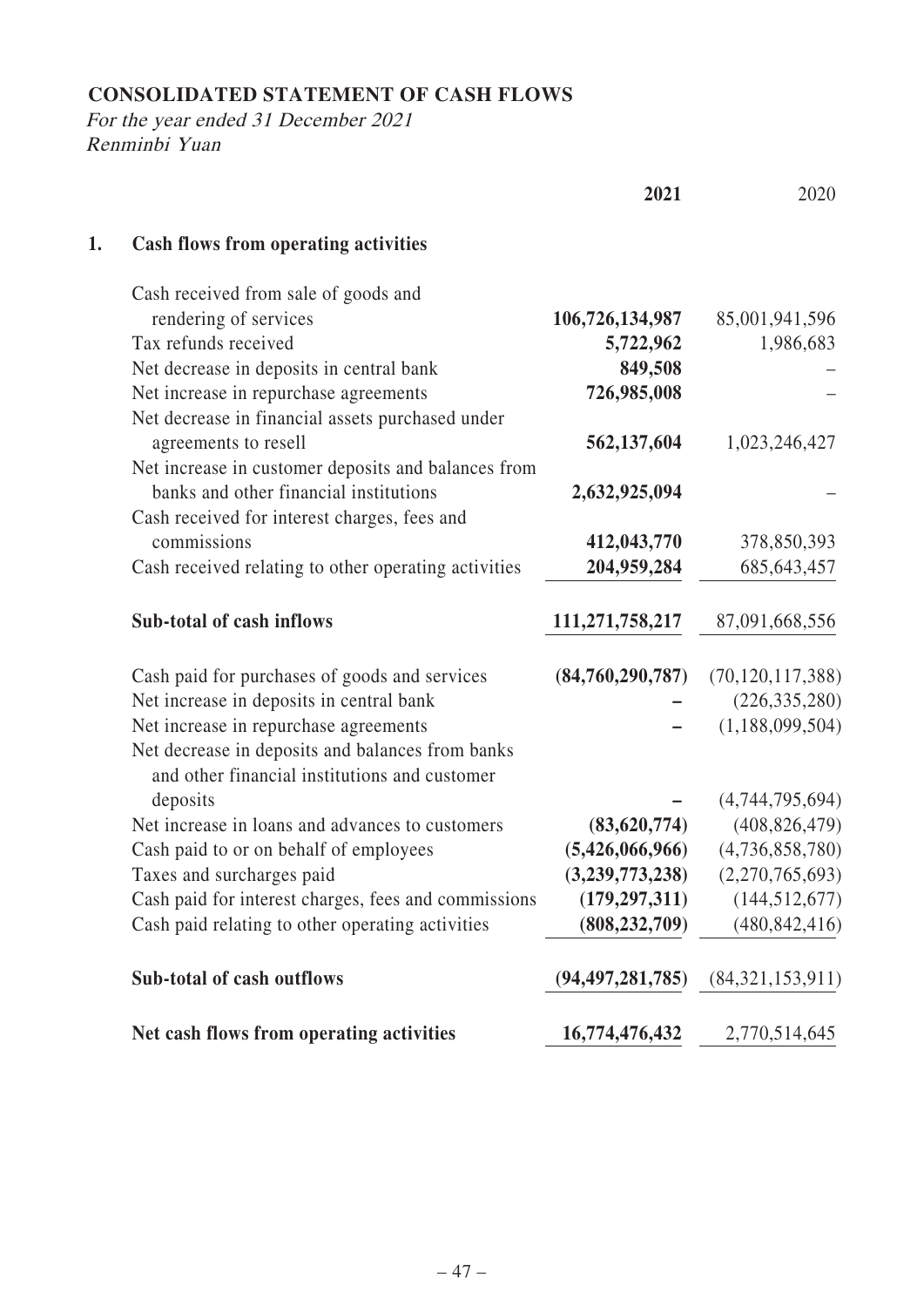# **CONSOLIDATED STATEMENT OF CASH FLOWS (CONTINUED)**

|    |                                                                                                                                           | 2021                | 2020                |
|----|-------------------------------------------------------------------------------------------------------------------------------------------|---------------------|---------------------|
| 2. | <b>Cash flows from investing activities</b>                                                                                               |                     |                     |
|    | Cash received from disposal of investments                                                                                                | 31,841,017,645      | 24,473,423,758      |
|    | Cash received from investment income<br>Proceeds from disposal of items of property, plant<br>and equipment, intangible assets, and other | 248,003,849         | 216,975,852         |
|    | non-current assets                                                                                                                        | 187, 332, 662       | 508,461,603         |
|    | Sub-total of cash inflows                                                                                                                 | 32,276,354,156      | 25, 198, 861, 213   |
|    | Purchases of property, plant and equipment,                                                                                               |                     |                     |
|    | intangible assets and other non-current assets                                                                                            | (7,586,327,238)     | (7,027,769,955)     |
|    | Cash paid for investments                                                                                                                 | (35,394,272,916)    | (24, 179, 299, 032) |
|    | Cash paid relating to other investing activities                                                                                          | (17, 443, 494)      | (73,705,396)        |
|    | Sub-total of cash outflows                                                                                                                | (42,998,043,648)    | (31, 280, 774, 383) |
|    | Net cash flows used in investing activities                                                                                               | (10, 721, 689, 492) | (6,081,913,170)     |
| 3. | <b>Cash flows from financing activities</b>                                                                                               |                     |                     |
|    | Cash received from borrowings                                                                                                             | 16,618,863,222      | 17,988,437,837      |
|    | Cash received from investors                                                                                                              | 9,375,000           | 13,125,000          |
|    | Including: capital injection from a subsidiary's                                                                                          |                     |                     |
|    | non-controlling interests                                                                                                                 | 9,375,000           | 13,125,000          |
|    | Sub-total of cash inflows                                                                                                                 | 16,628,238,222      | 18,001,562,837      |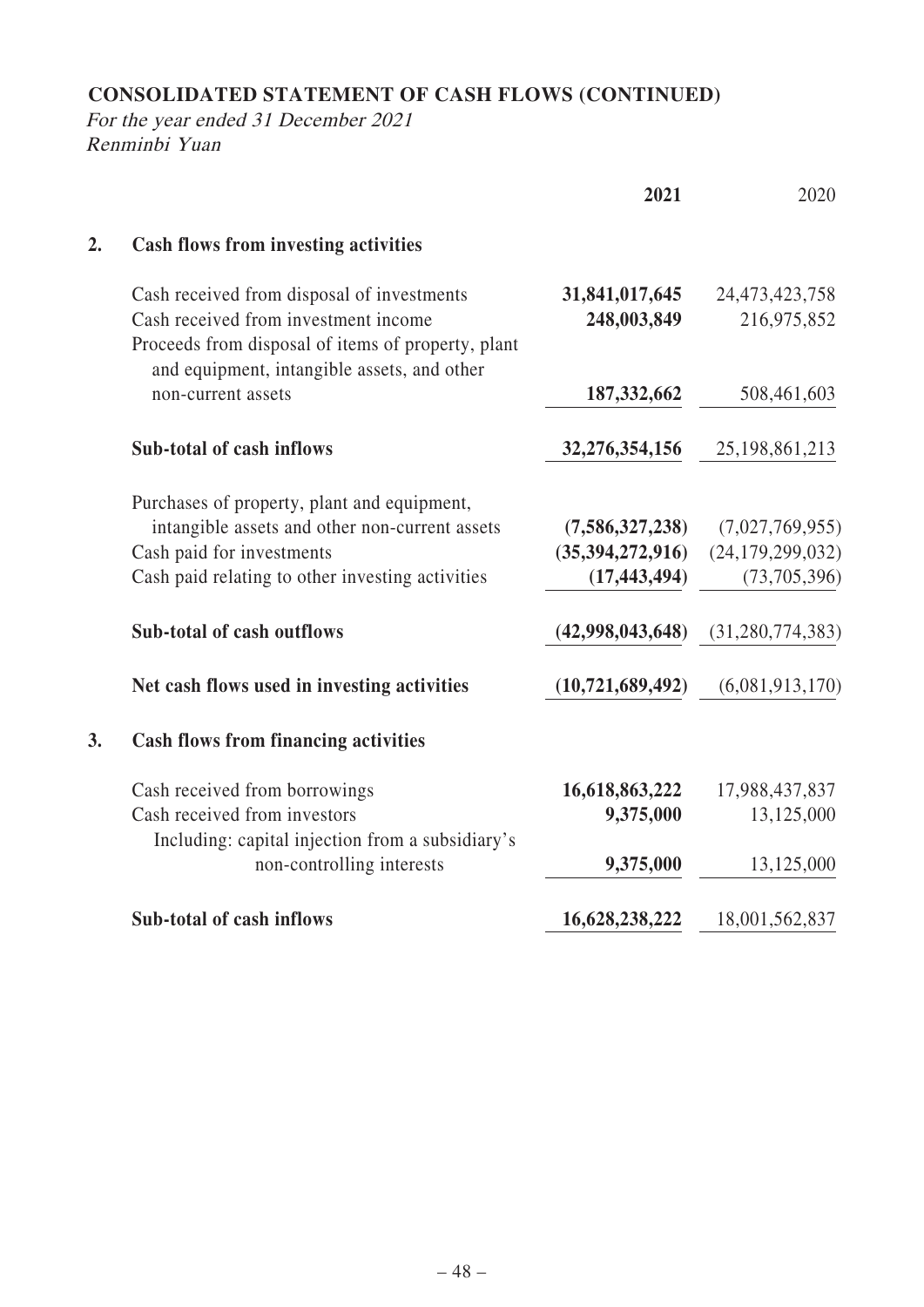# **CONSOLIDATED STATEMENT OF CASH FLOWS (CONTINUED)**

|    |                                                                         | 2021                | 2020               |
|----|-------------------------------------------------------------------------|---------------------|--------------------|
| 3. | Cash flows from financing activities (continued)                        |                     |                    |
|    | Repayment of borrowings                                                 | (19, 556, 873, 889) | (17,085,162,670)   |
|    | Cash paid for distribution of dividends or profits                      |                     |                    |
|    | and for interest expenses                                               | (1,842,152,922)     | (1,570,654,370)    |
|    | Including: dividends or profits paid to                                 |                     |                    |
|    | non-controlling interests by                                            |                     |                    |
|    | subsidiaries                                                            | (236, 624, 809)     | (285, 625, 207)    |
|    | Cash paid relating to other financing activities                        | (129, 537, 940)     | (54, 484, 769)     |
|    | Sub-total of cash outflows                                              | (21,528,564,751)    | (18,710,301,809)   |
|    | Net cash flows used in financing activities                             | (4,900,326,529)     | (708, 738, 972)    |
| 4. | Effect of foreign exchange rate changes on cash<br>and cash equivalents | (52, 995, 362)      | (95, 916, 296)     |
| 5. | Net (decrease)/increase in cash and cash                                |                     |                    |
|    | equivalents                                                             | 1,099,465,049       | (4, 116, 053, 793) |
|    | Add: cash and cash equivalents at the beginning of                      |                     |                    |
|    | the year                                                                | 3,123,596,841       | 7,239,650,634      |
| 6. | Cash and cash equivalents at the end of the year                        | 4,223,061,890       | 3,123,596,841      |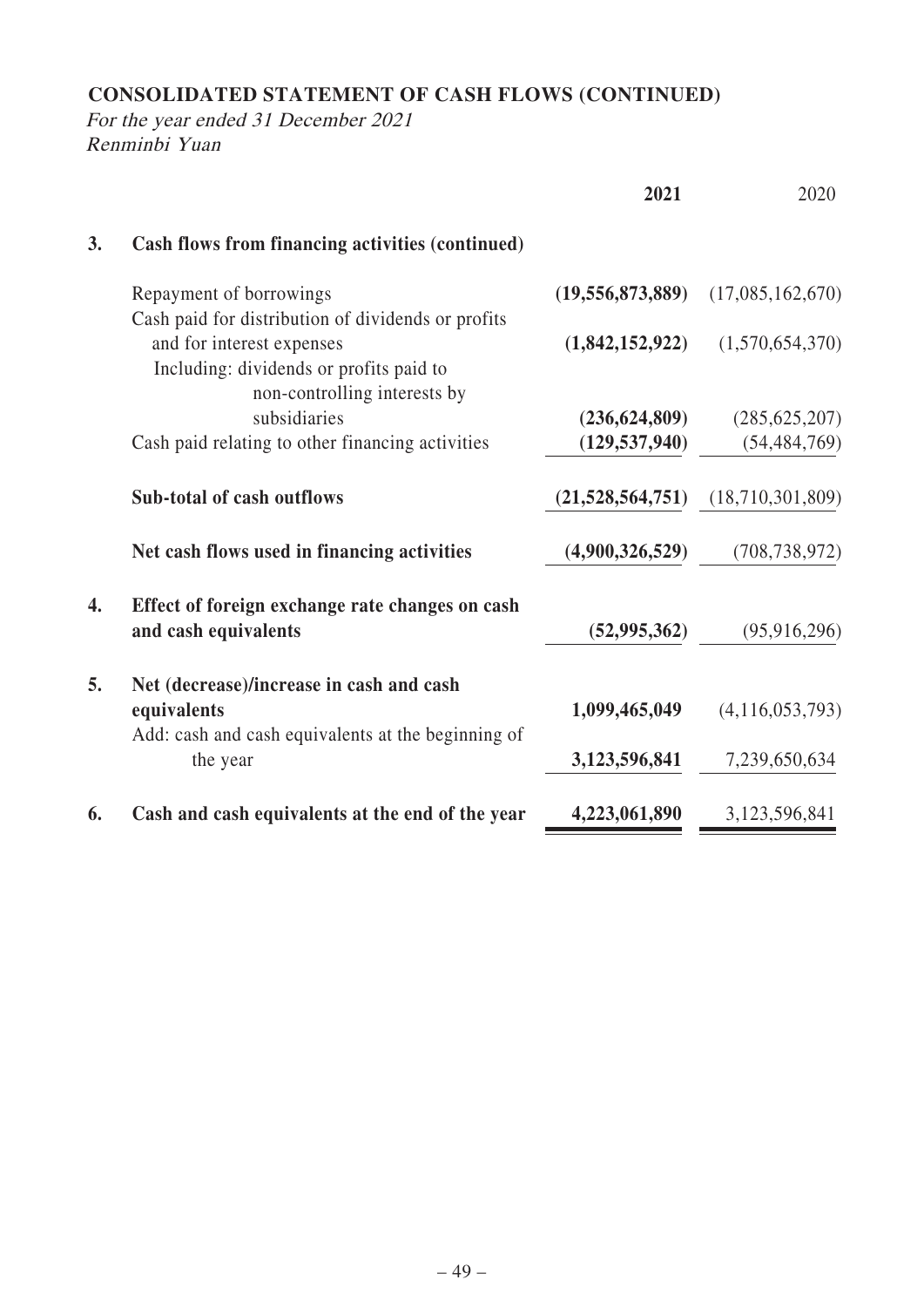#### **NOTES TO FINANCIAL STATEMENTS**

As at 31 December 2021 Renminbi Yuan

## **1. SIGNIFICANT ACCOUNTING POLICIES**

## **1.1 Basis of preparation**

The financial statements are prepared in accordance with "China Accounting Standards for Business Enterprises – General Principles" and other issued application guidance, interpretations and other related regulations issued later (collectively known as the "CAS").

The financial statements are prepared on a going concern basis.

As of 31 December 2021, the net current liabilities of the Group amounted to RMB3,556,279,606. The directors of the Company have considered the availability of funding sources, including but not limited to an unutilized banking facilities of RMB33.6 billion as at 31 December 2021 and the expected cash inflows from the operating activities in the upcoming 12 months. The board of directors of the Company believes that the Group has sufficient working capital to continue as a going concern for not less than 12 months after the end of reporting period. Therefore, the board of directors of the Company continues to prepare the Group's financial statements for the year ended 31 December 2021 on a going concern basis.

The financial statements have been prepared under the historical cost convention, except for certain financial instruments which have been measured at fair value. Assets classified as held for sale are disclosed at the lower of carrying amount and fair value less costs to disposal on the date of classification. Provision for asset impairment is provided in accordance with related regulations.

## **1.2 Statement of compliance with the CAS**

The financial statements have been prepared in accordance with the CAS, and present truly and completely the financial position of the Company and the Group as of 31 December 2021, and the results of their operations and cash flows for the year ended 31 December 2021.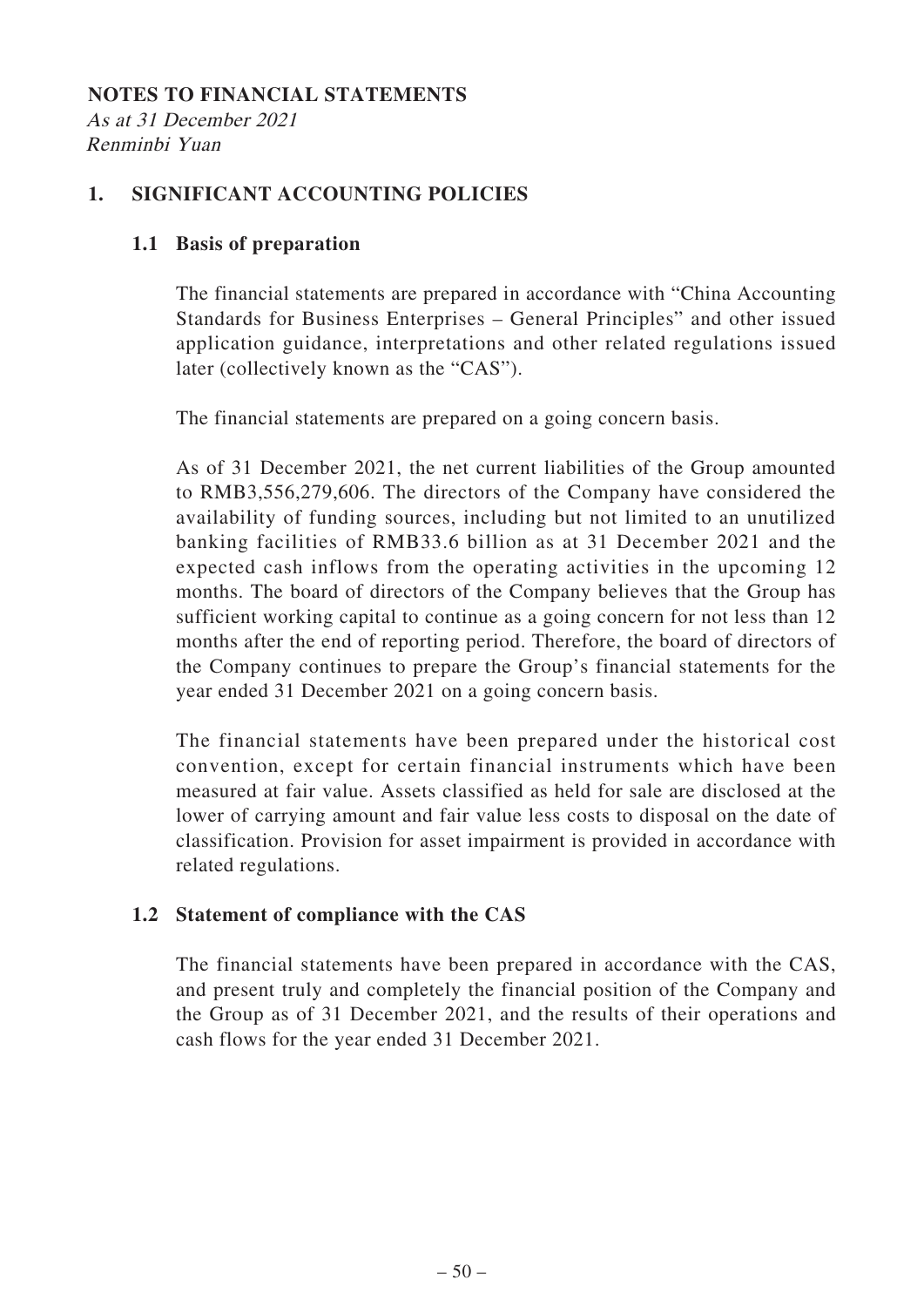As at 31 December 2021 Renminbi Yuan

## **2. SCOPE OF CONSOLIDATION**

- **2.1 No Newly established subsidiary this year.**
- **2.2 Disposal of subsidiaries**

| <b>Names of subsidiaries</b>                                                                                                                        | <b>Changes of</b><br>consolidation<br>scope                              |
|-----------------------------------------------------------------------------------------------------------------------------------------------------|--------------------------------------------------------------------------|
| Anhui Masteel Gas Technology Co., Ltd.                                                                                                              | Disposal and<br>loss of control,<br>becoming an<br>associated<br>company |
| Maanshan Iron & Steel (Hefei)<br>Industrial Water Supply Co., Ltd<br>Anhui Jiangbei Steel Materials Quality<br>Supervision and Inspection Co., Ltd. | Disposal<br>Disposal                                                     |

## **2.3 Changes of consolidation scope caused by other reasons**

In 2021, the changes of consolidation scope caused by other reasons is as follows:

| <b>Names of subsidiaries</b>                                                                                                                          | <b>Changes of</b><br>consolidation<br>scope                                                      |
|-------------------------------------------------------------------------------------------------------------------------------------------------------|--------------------------------------------------------------------------------------------------|
| Anhui Masteel Antirust Material Technology Co., Ltd.<br>Maanshan (Changchun) Iron and Steel Sales Co., Ltd.<br>Ma Steel (Hefei) Steel Plates Co., Ltd | Deregistration<br>Deregistration<br>Absorbed by Ma<br>Steel (Hefei)<br>Iron & Steel<br>Co., Ltd. |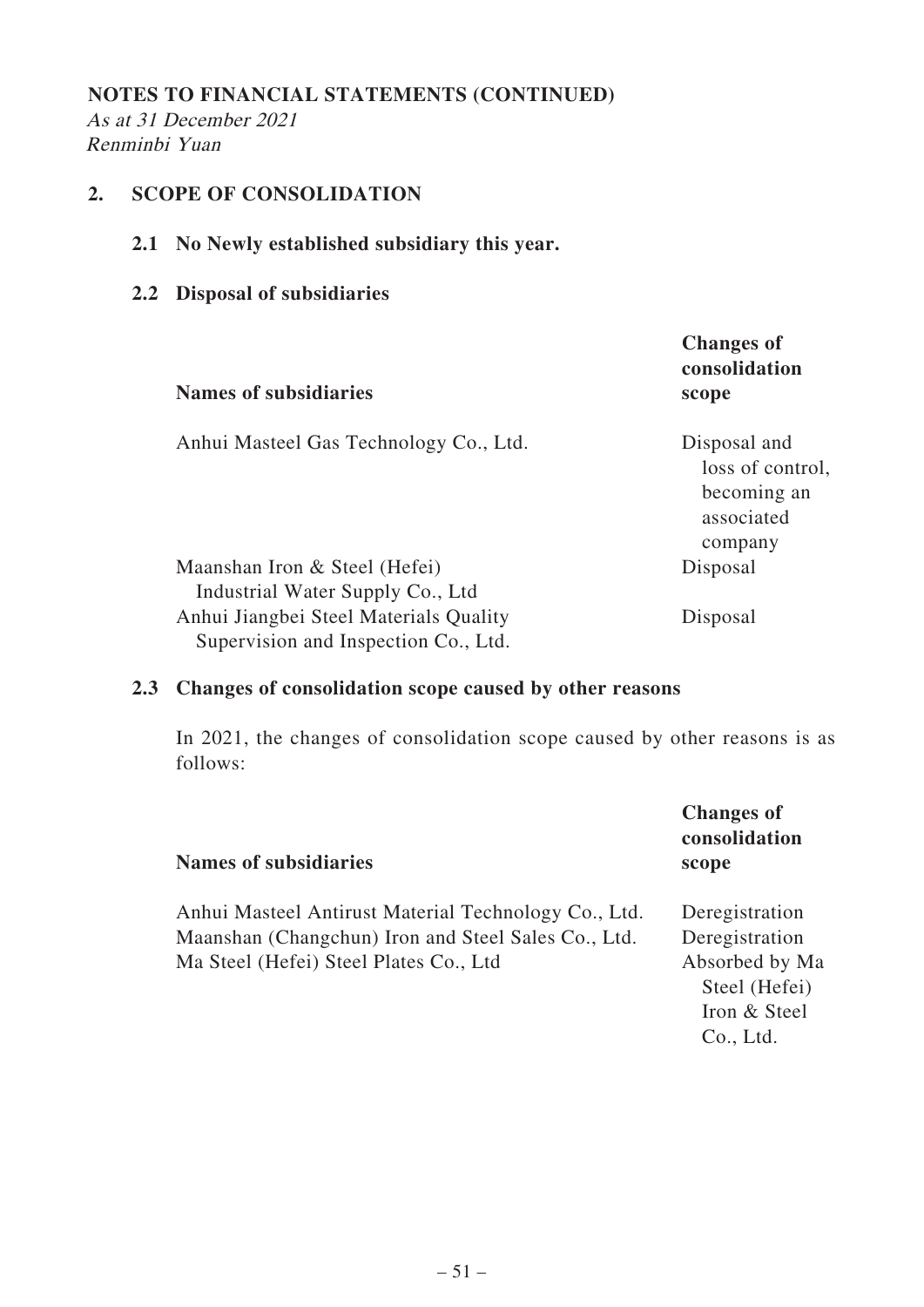As at 31 December 2021 Renminbi Yuan

## **3. OPERATING SEGMENT INFORMATION**

## **Operating segments**

The Group divides the operation services into two operating segments which are determined based on the internal organization structure, management requirements and internal reporting system:

- Production and sale of iron and steel products and related by-products: the Company and its subsidiaries except for Masteel Finance
- Financial service: Masteel Finance

The Group did not consider financial service as an individual reportable segment, as Masteel Finance mainly offers financial service to internal companies. Therefore, the Group focuses on the production and sale of iron and steel products and by-products, and it is unnecessary for the Group to disclose more detailed information.

## **Other information**

## **Product and service information**

External principal operating income

|                                    | 2021            | 2020           |
|------------------------------------|-----------------|----------------|
| Sale of steel products             | 101,018,981,400 | 72,060,209,513 |
| Sale of steel billets and pig iron | 3,288,549,860   | 2,810,678,955  |
| Sale of coke by-products           | 114,833,530     | 60,960,162     |
| Others                             | 6,627,857,455   | 5,252,536,267  |
|                                    | 111,050,222,245 | 80,184,384,897 |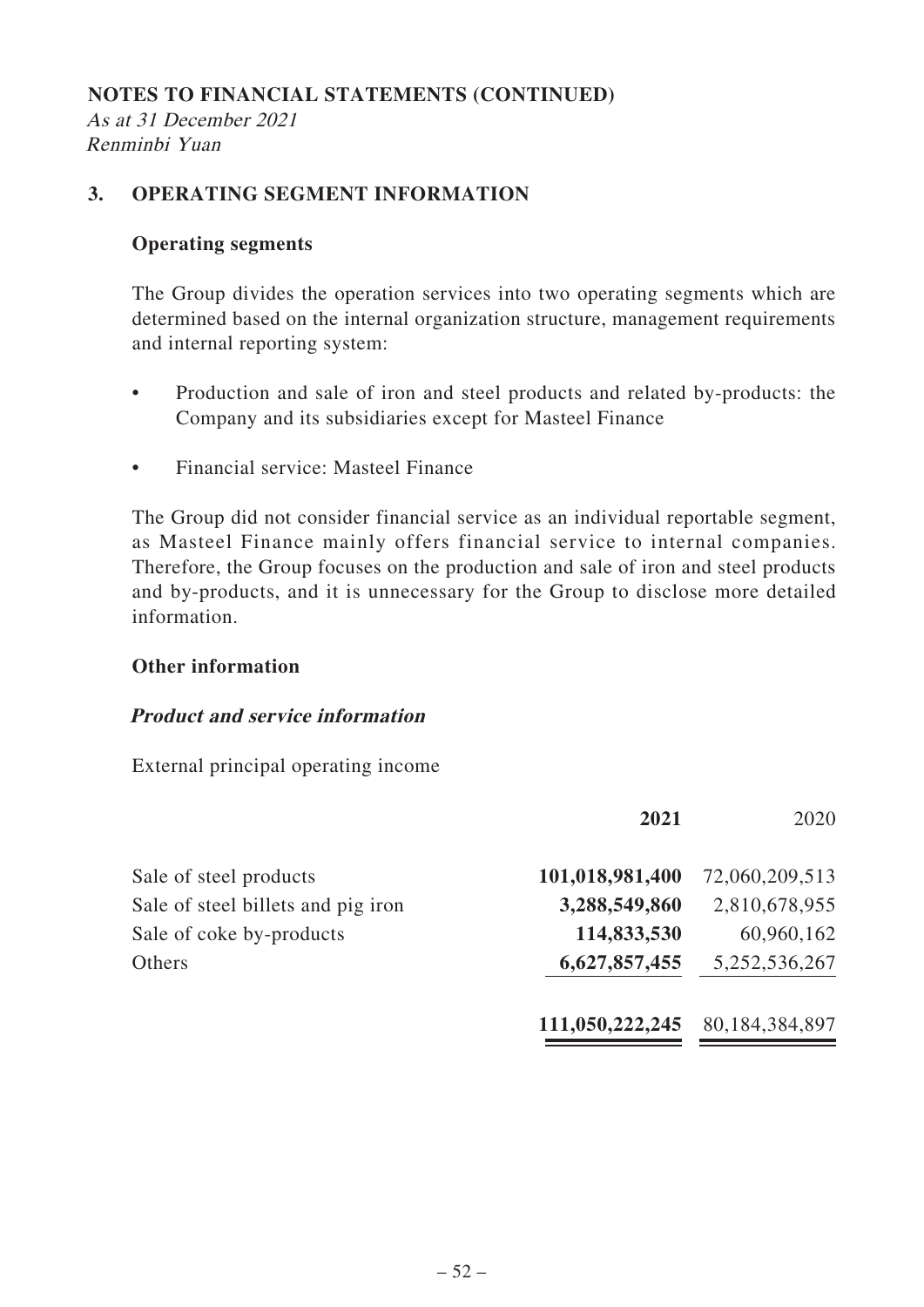As at 31 December 2021 Renminbi Yuan

## **Geographical information**

External principal operating income

|                        | 2021                | 2020                |
|------------------------|---------------------|---------------------|
| Mainland China         | 106,255,795,328     | 76,889,123,103      |
| Overseas and Hong Kong | 4,794,426,917       | 3,295,261,794       |
|                        | 111,050,222,245     | 80,184,384,897      |
| Non-current assets     |                     |                     |
|                        | 31 December<br>2021 | 31 December<br>2020 |
| Mainland China         | 46,978,671,717      | 42, 348, 121, 435   |
| Overseas and Hong Kong | 145, 347, 640       | 232,462,146         |
|                        | 47,124,019,357      | 42,580,583,581      |

The non-current assets information above is based on the locations of the assets and excludes financial assets and deferred tax assets.

#### **Major customer information**

The Group had not placed reliance on any single external customer which accounted for 10% or more of its total revenue.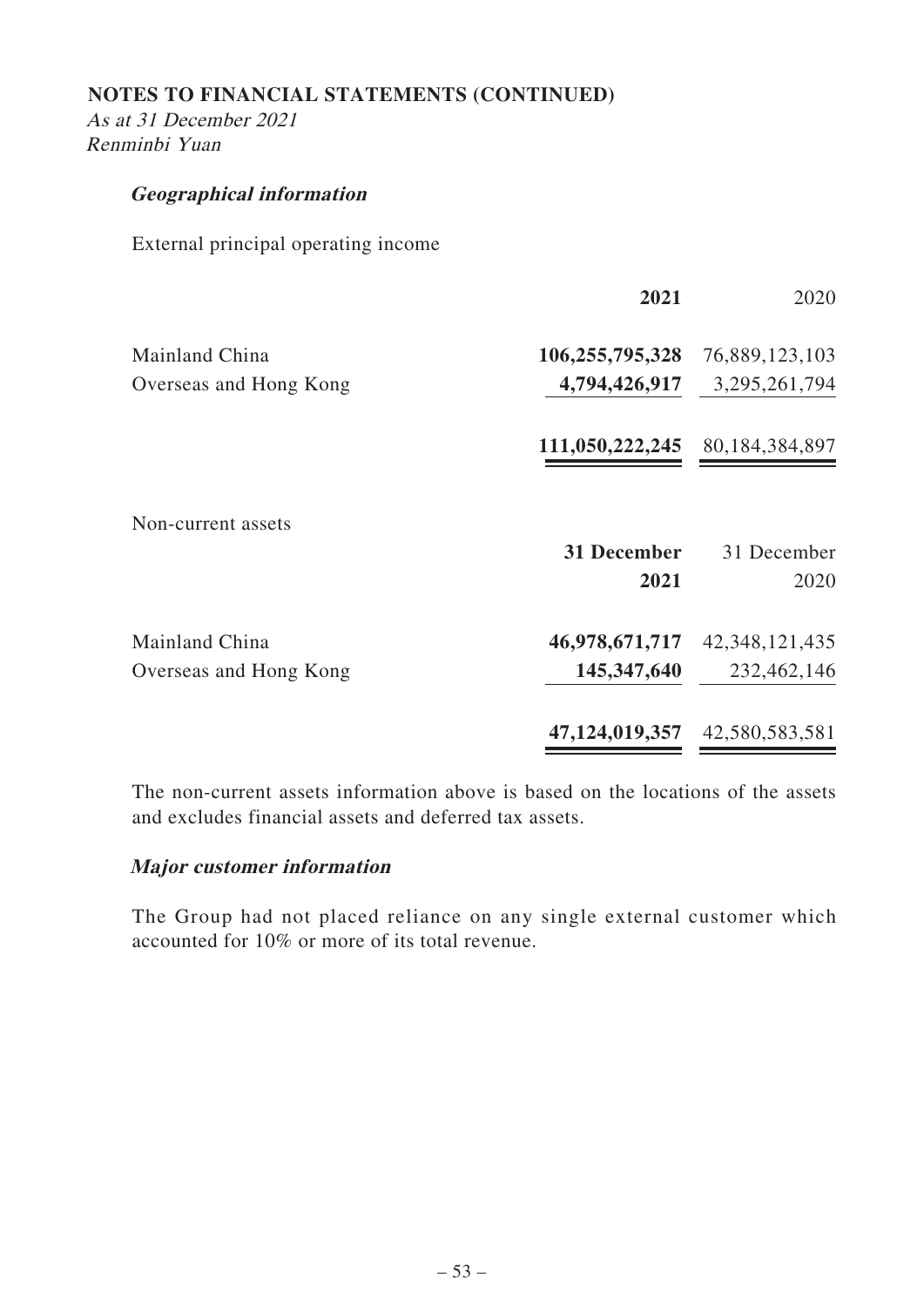As at 31 December 2021 Renminbi Yuan

# **4. TRADE RECEIVABLES**

The Group's trade receivables were interest-free with normal credit terms of 30 to 90 days.

The ageing of trade receivables, based on the invoice date, is analyzed below:

|                                | 31 December   | 31 December   |
|--------------------------------|---------------|---------------|
|                                | 2021          | 2020          |
| Within one year                | 1,098,242,556 | 1,029,732,092 |
| One to two years               | 13,779,855    | 22,158,556    |
| Two to three years             | 14,707,402    | 10,688,621    |
| Over three years               | 37,241,496    | 42,043,744    |
|                                | 1,163,971,309 | 1,104,623,013 |
| Less: Provisions for bad debts | 56,899,956    | 61,016,972    |
|                                | 1,107,071,353 | 1,043,606,041 |

In 2021, there were trade receivables RMB6,351,633 that had been written off (2020: Nil).

As of 31 December 2021 and 2020, there was no trade receivables that were derecognized due to the transfer of financial assets.

As of 31 December 2021 and 2020, the Group had no assets or liabilities deriving from transferring trade receivables in which the Group is continuingly involved.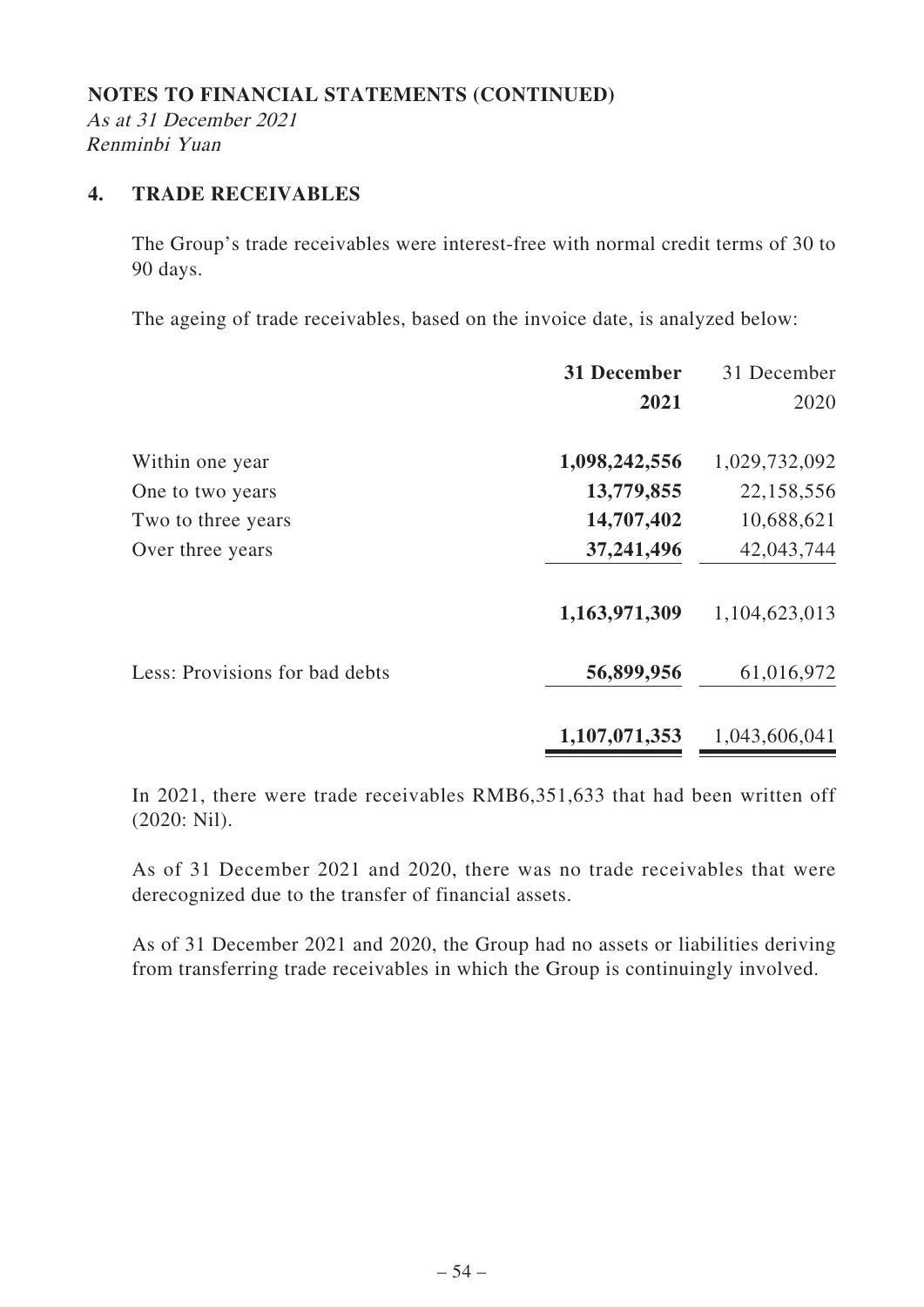As at 31 December 2021 Renminbi Yuan

## **5. FINANCING RECEIVABLES**

|                       | 31 December<br>2021 | 31 December<br>2020         |
|-----------------------|---------------------|-----------------------------|
| Bank acceptance notes |                     | 4,795,905,782 7,072,160,166 |
|                       |                     | 4,795,905,782 7,072,160,166 |

As of 31 December 2021, the Group pledged the bank acceptance notes of RMB0 (31 December 2020: RMB108,365,962) for the short-term loan.

The undue notes discounted or endorsed were as follows:

|                       | 31 December 2021 |              | 31 December 2020 |              |
|-----------------------|------------------|--------------|------------------|--------------|
|                       |                  | <b>Not</b>   |                  | <b>Not</b>   |
|                       | Derecognized     | derecognized | Derecognized     | derecognized |
| Bank acceptance notes | 16,485,699,230   | 439,842,307  | 8,889,821,875    | 157,975,562  |

As of 31 December 2021 and 2020, there were no trade receivable transferred from notes receivable because of the drawers' inability to pay.

The Group derecognized notes receivable discounted to financial institutions amounting to RMB5,765,372,964 (2020: RMB1,589,777,784), and recognized discount expense amounting to RMB64,370,016 (2020: RMB20,100,719).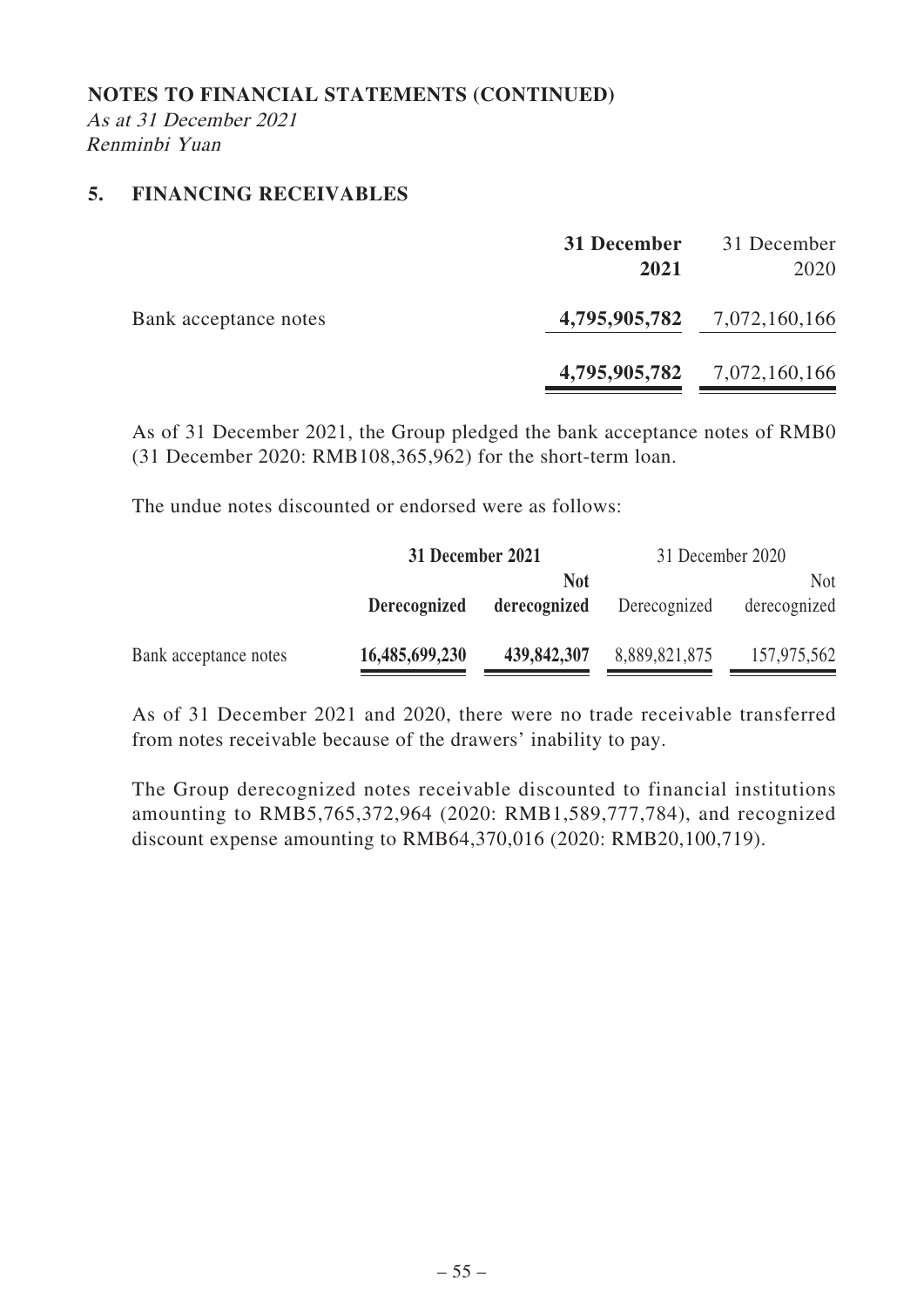As at 31 December 2021 Renminbi Yuan

#### **6. PREPAYMENTS**

An ageing analysis of the prepayments is as follows:

|                    | 31 December 2021  |              | 31 December 2020 |                |
|--------------------|-------------------|--------------|------------------|----------------|
|                    | <b>Book value</b> | Ratio $(\%)$ | Book value       | Ratio $(\%)$   |
| Within one year    | 1,513,789,753     | 99           | 737,480,610      | 98             |
| One to two years   | 17,249,774        |              | 17,859,793       | $\overline{2}$ |
| Two to three years | 3,401,311         |              |                  |                |
|                    | 1,534,440,838     | <b>100</b>   | 755,340,403      | 100            |

Prepayments aged over one year were mainly unsettled prepayments for the materials and spare parts purchase. The goods were not yet delivered which resulted in the corresponding prepayments not being settled.

## **7. NOTES PAYABLE**

|                       | 31 December<br>2021 | 31 December<br>2020         |
|-----------------------|---------------------|-----------------------------|
| Bank acceptance notes |                     | 3,953,458,712 3,297,446,207 |

As of 31 December 2021 and 2020, the ageing of the Group's notes payable was all within six months, and there were no overdue notes.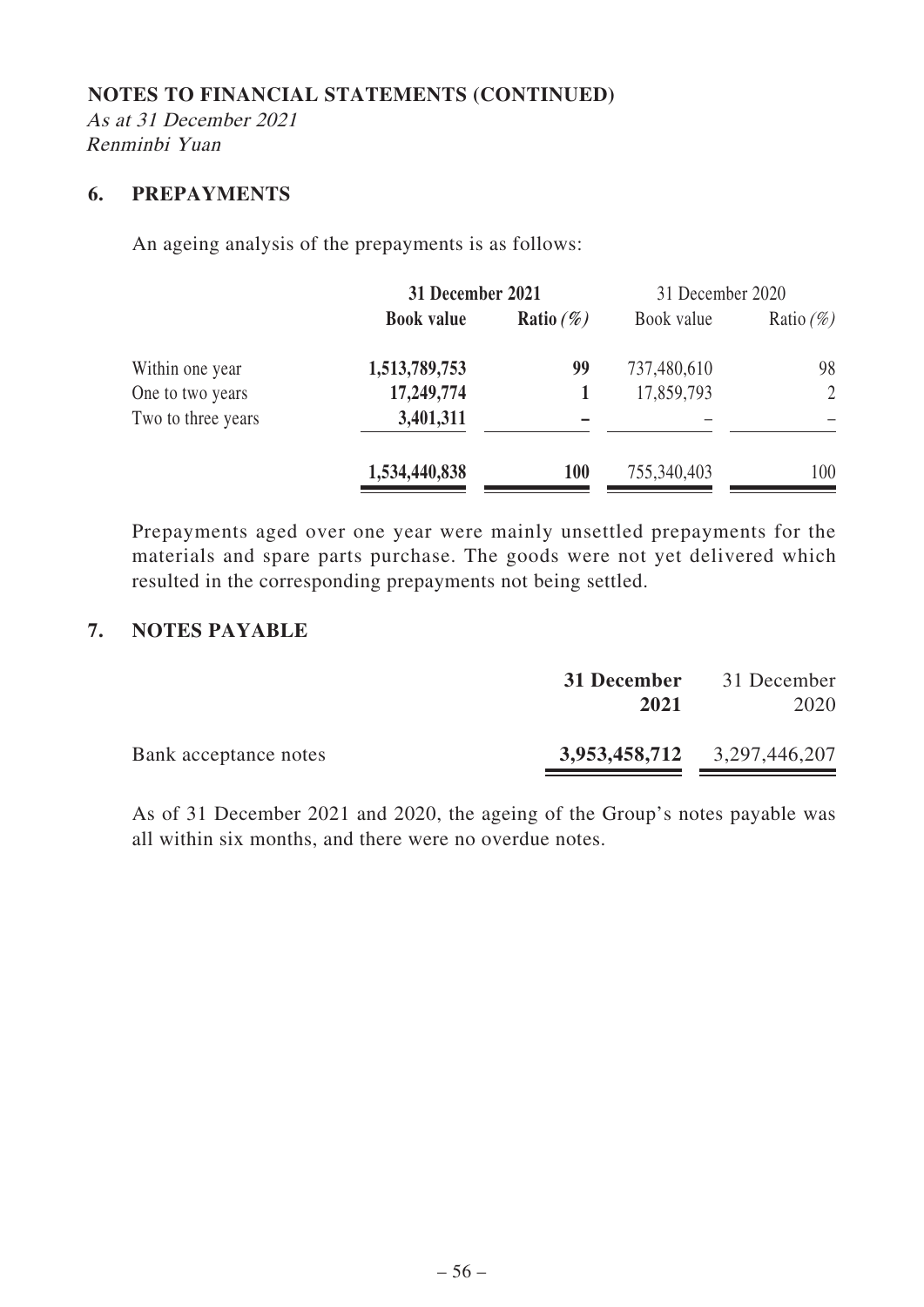As at 31 December 2021 Renminbi Yuan

#### **8. TRADE PAYABLES**

The trade payables are interest-free and are normally settled within three months.

The ageing analysis of trade payables, based on the invoice date, is as follows:

| 31 December<br>2021 | 31 December<br>2020 |
|---------------------|---------------------|
| 10,379,620,559      | 7,561,813,731       |
| 51,751,662          | 29,631,818          |
| 3,264,523           | 10,103,644          |
| 3,072,987           | 10,926,981          |
| 10,437,709,731      | 7,612,476,174       |
|                     |                     |

## **9. DIVIDENDS**

According to the "2020 Annual Profit Distribution Plan" approved by the Company's 2020 Annual General Meeting on 29 June 2021, the Company would distribute dividends to all shareholders at RMB0.13per share (tax included) (2020: RMB0.08 per share), for 7,780,681,186 shares amounting to RMB1,001,088,554 (2020: RMB616,054,495). As at 31 December 2021, the dividends have been paid and have been included in the financial statements.

On 23 March 2022, the 58 meeting of the 9th board of the Company approved the 2021 final cash dividend of RMB0.35 (tax included) per share to shareholders, for 7,700,681,186 shares amounting to RMB2,695,238,415. The profit distribution plan will be submitted for approval in the annual shareholders' meeting of the Company. Before the approval of the 2021 final dividend, the dividend will not be the liabilities of the Company and therefore was not included in the current year's financial statements.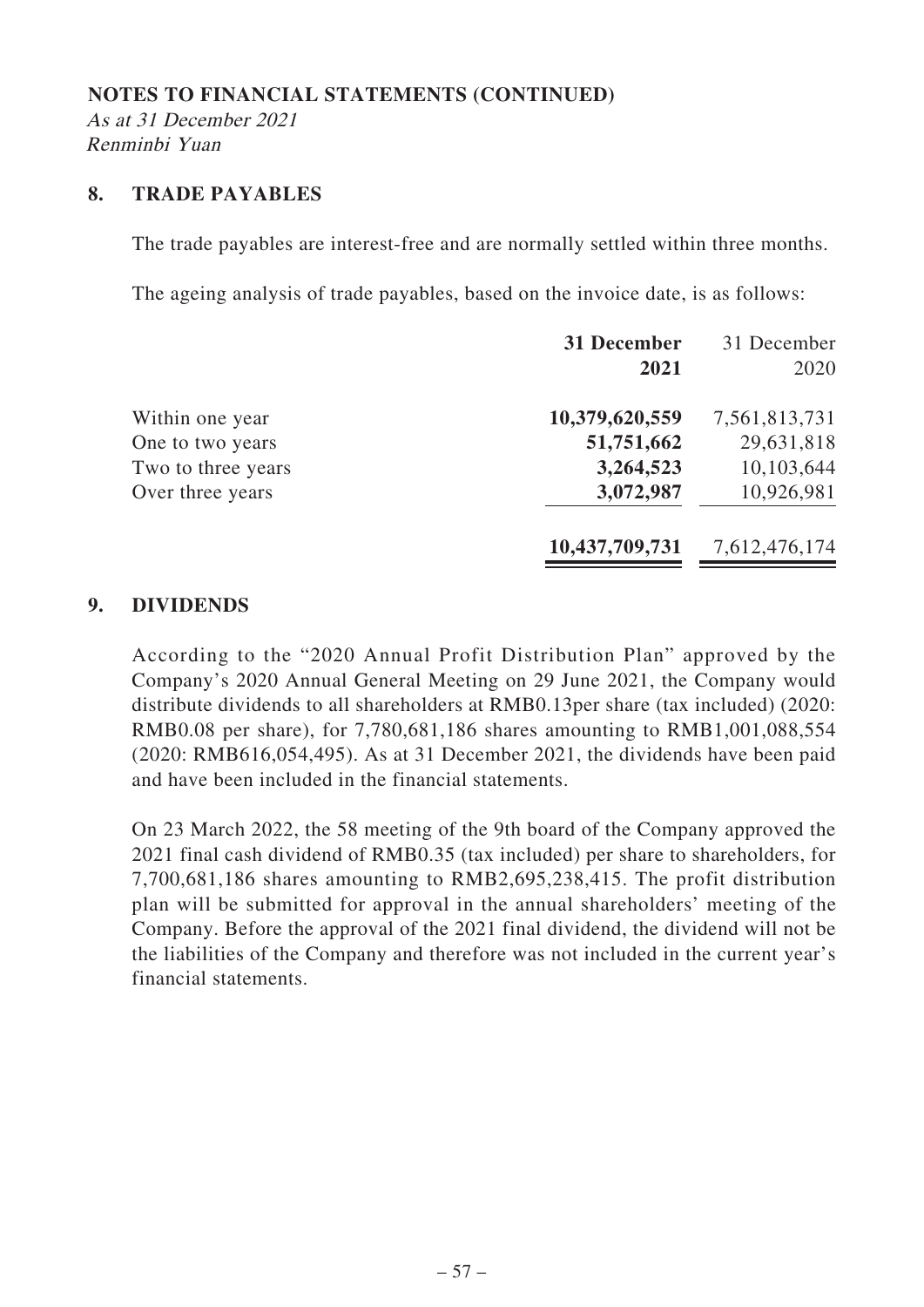As at 31 December 2021 Renminbi Yuan

# **10. REVENUE AND COST OF SALES**

|                                                              | 2021            |                |                   | 2020           |
|--------------------------------------------------------------|-----------------|----------------|-------------------|----------------|
|                                                              | Revenue         | Cost of sales  | Revenue           | Cost of sales  |
| Principal operating income                                   | 111,050,222,245 | 97,199,964,487 | 80,184,384,897    | 73,085,061,849 |
| Other operating income                                       | 2,800,967,134   | 1,729,718,883  | 1,429,766,286     | 1,297,276,347  |
|                                                              | 113,851,189,379 | 98,929,683,370 | 81, 614, 151, 183 | 74,382,338,196 |
| Revenue is presented as follows:                             |                 |                |                   |                |
|                                                              |                 |                | 2021              | 2020           |
| Revenue from contracts with customers                        |                 |                | 113,430,105,315   | 81,208,129,331 |
| Rental income                                                |                 |                | 9,040,295         | 27, 171, 458   |
| Interest income                                              |                 |                | 412,043,769       | 378,850,394    |
|                                                              |                 |                | 113,851,189,379   | 81,614,151,183 |
| Timing of revenue recognition from contracts with customers: |                 |                |                   |                |
|                                                              |                 |                | 2021              | 2020           |
| At a point in time                                           |                 |                |                   |                |
| Sale of steel products                                       |                 |                | 104,307,531,260   | 74,870,888,468 |
| Sale of other products                                       |                 |                | 8,628,557,023     | 6,085,120,923  |
| Over time                                                    |                 |                |                   |                |
| Processing                                                   |                 |                | 345,574,778       | 169,274,142    |
| Packaging services                                           |                 |                | 92,365,922        | 55,980,132     |
| Others                                                       |                 |                | 56,076,332        | 26,865,666     |
|                                                              |                 |                | 113,430,105,315   | 81,208,129,331 |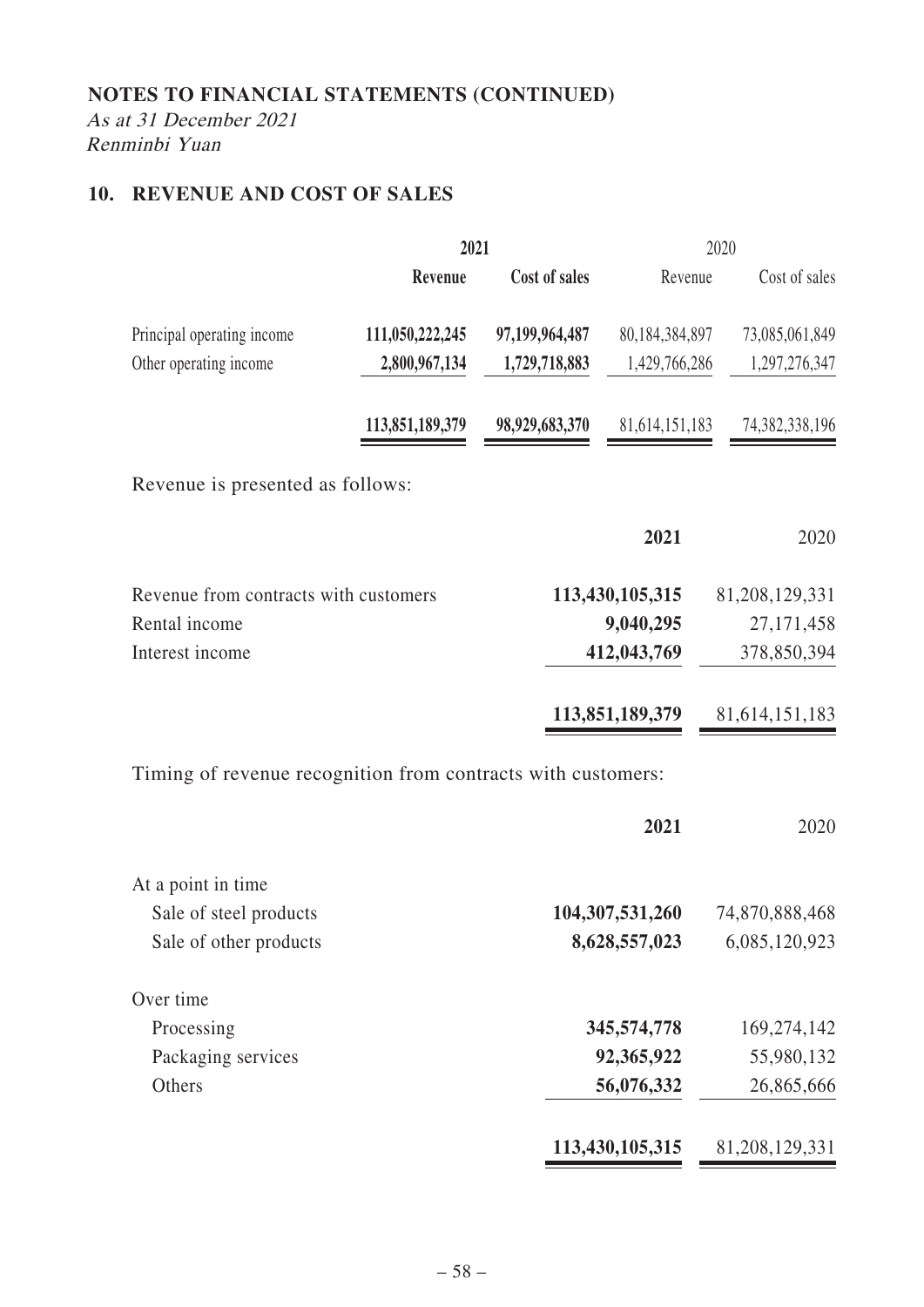As at 31 December 2021 Renminbi Yuan

> Revenue recognized that was included in contract liabilities at the beginning of the year:

|         | 2021                        | 2020 |
|---------|-----------------------------|------|
| Revenue | 4,377,105,559 3,300,265,491 |      |

The amounts of transaction prices allocated to the remaining performance obligations (unsatisfied or partially unsatisfied) at the year end is expected to be recognized as revenue as follows:

|                 | 2021                        | 2020 |
|-----------------|-----------------------------|------|
| Within one year | 5,741,241,284 4,377,105,559 |      |

Note: For sales of products, the Group satisfies a performance obligation when customer obtained the control of the relevant products, and for provide of services, the Group satisfies a performance obligation based on performance progress over the contract period. The maturity on contract payment of the Group is 30 to 90 days, without existence of significant financing component. The contracts between the Group and its certain customers containing sales rebate arrangements (future price reductions based on cumulative sales volumes), which forms a variable consideration. The Group determines the variable consideration based on the expected or the most probable value. However, the sales price including variable considerations should not exceed the amount accumulatively recognized which is not likely to be significantly reversed when the uncertainty disappears.

#### **11. FINANCIAL EXPENSES**

|                          | 2021        | 2020           |
|--------------------------|-------------|----------------|
| Interest expenses (Note) | 653,603,557 | 643, 235, 325  |
| Less: interest income    | 29,644,120  | 43,291,465     |
| Exchange (gain)/loss     | (9,782,465) | (64, 724, 018) |
| Others                   | 17,571,039  | 18,356,742     |
|                          | 631,748,011 | 553,576,584    |

Note: The Group's interest expenses included interests on bank loans, lease liabilities and discounted notes.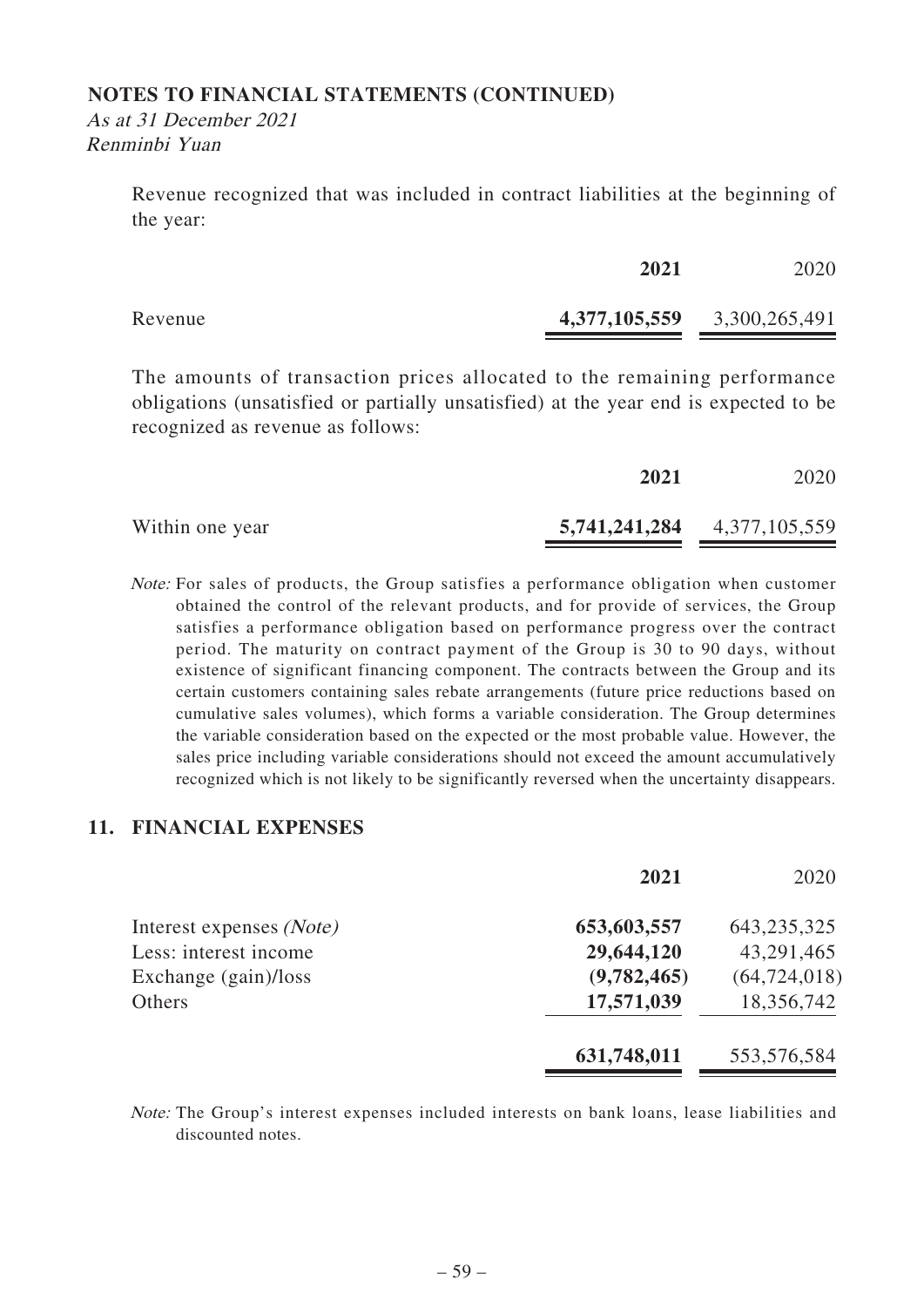#### **NOTES TO FINANCIAL STATEMENTS (CONTINUED)** As at 31 December 2021 Renminbi Yuan

# **12. GAIN FROM DISPOSAL OF ASSETS**

|     |                                                  |            | 2021        | 2020          |
|-----|--------------------------------------------------|------------|-------------|---------------|
|     | Gain on disposal of fixed assets                 |            | 219,770,738 | 66,506,223    |
|     | Gain on disposal of intangible assets            |            | 3,965,614   | 522, 568, 733 |
|     |                                                  |            | 223,736,352 | 589,074,956   |
| 13. | <b>NON-OPERATING INCOME</b>                      |            |             |               |
|     |                                                  |            |             | Included      |
|     |                                                  |            |             | in 2021       |
|     |                                                  |            |             | non-recurring |
|     |                                                  |            |             | gains and     |
|     |                                                  | 2021       | 2020        | losses        |
|     | Government grants not<br>related to the ordinary |            |             |               |
|     | course of business                               | 15,059,208 | 381,601,233 | 15,059,208    |
|     | Others                                           | 23,669,552 | 20,975,788  | 23,669,552    |
|     |                                                  | 38,728,760 | 402,577,021 | 38,728,760    |

The government grants not related to the ordinary course of business are as follows:

|                                          | 2021       | 2020        |
|------------------------------------------|------------|-------------|
| Compensation for settlement of employees | 14,700,249 | 236,486,123 |
| Compensation for "Three Supplies and     |            |             |
| Property Management" ("三供一業")            |            | 13,689,408  |
| Compensation for termination of Masteel  |            |             |
| (Hefei) Iron & Steel Co., Ltd            |            | 130,867,400 |
| Others                                   | 358,959    | 558,302     |
|                                          | 15,059,208 | 381,601,233 |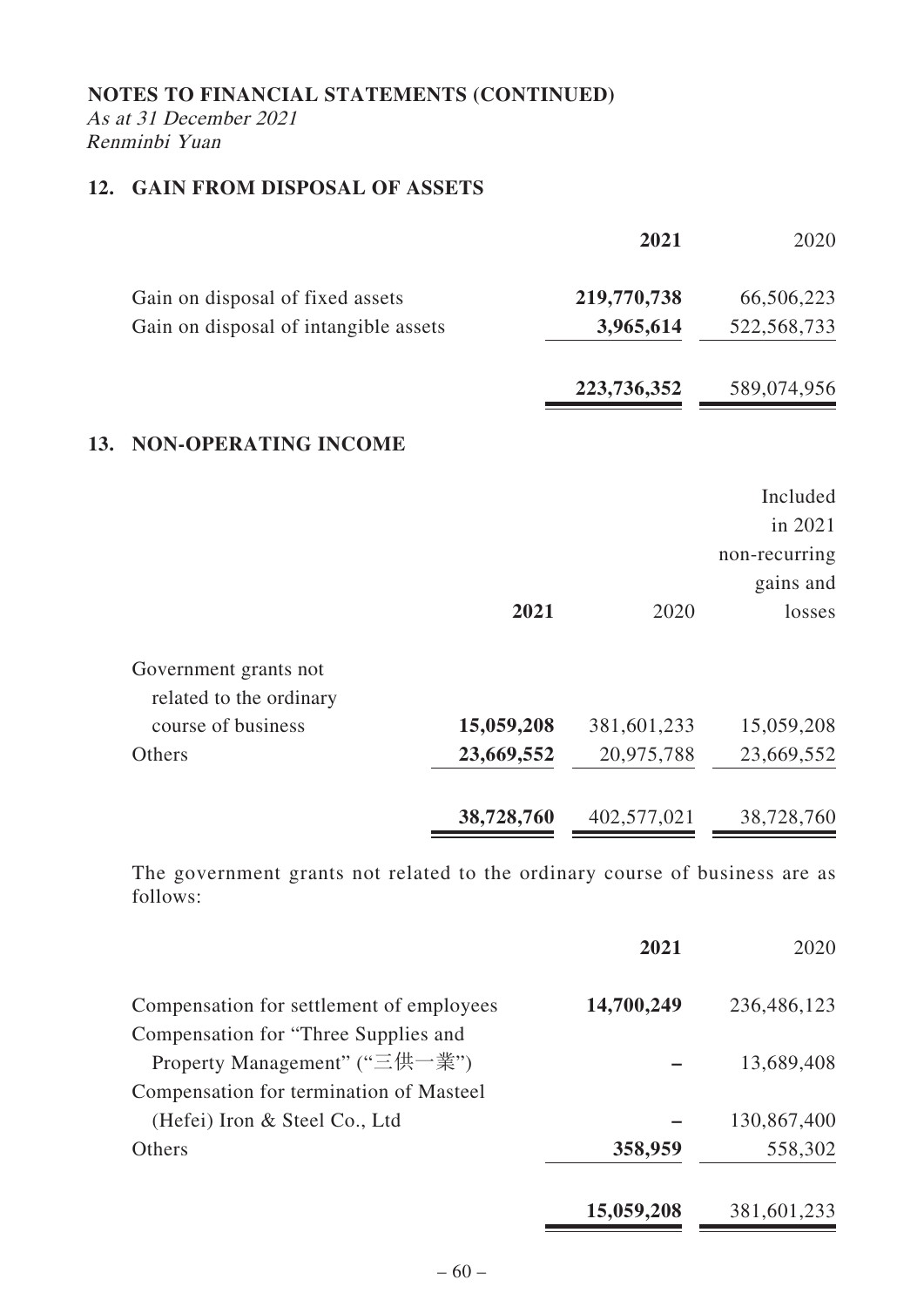As at 31 December 2021 Renminbi Yuan

# **14. NON-OPERATING EXPENSES**

|     |                                 | 2021          | 2020        | Included<br>in 2021<br>non-recurring<br>gains and<br>losses |
|-----|---------------------------------|---------------|-------------|-------------------------------------------------------------|
|     | Charity donation                | 2,148,922     | 2,362,220   | 2,148,922                                                   |
|     | Penalty expenditure             | 12,667,311    | 4,227,080   | 12,667,311                                                  |
|     | Loss from scrap of fixed assets | 371,604,496   | 177,364,028 | 371,604,496                                                 |
|     | Others                          | 3,901,464     | 4,711,989   | 3,901,464                                                   |
|     |                                 | 390, 322, 193 | 188,665,317 | 390, 322, 193                                               |
| 15. | <b>INCOME TAX EXPENSES</b>      |               |             |                                                             |
|     |                                 |               | 2021        | 2020                                                        |
|     |                                 |               |             |                                                             |

| Mainland China current income tax expense | 987, 382, 463 | 493,938,520  |
|-------------------------------------------|---------------|--------------|
| Hong Kong current income tax expense      | 3,163,366     | 12,217,437   |
| Overseas current income tax expense       | 34,590,414    | 14,735,133   |
| Deferred tax expense                      | (2,781,717)   | (18,003,680) |
|                                           |               |              |

 $\blacksquare$ 

**1,022,354,526** 502,887,410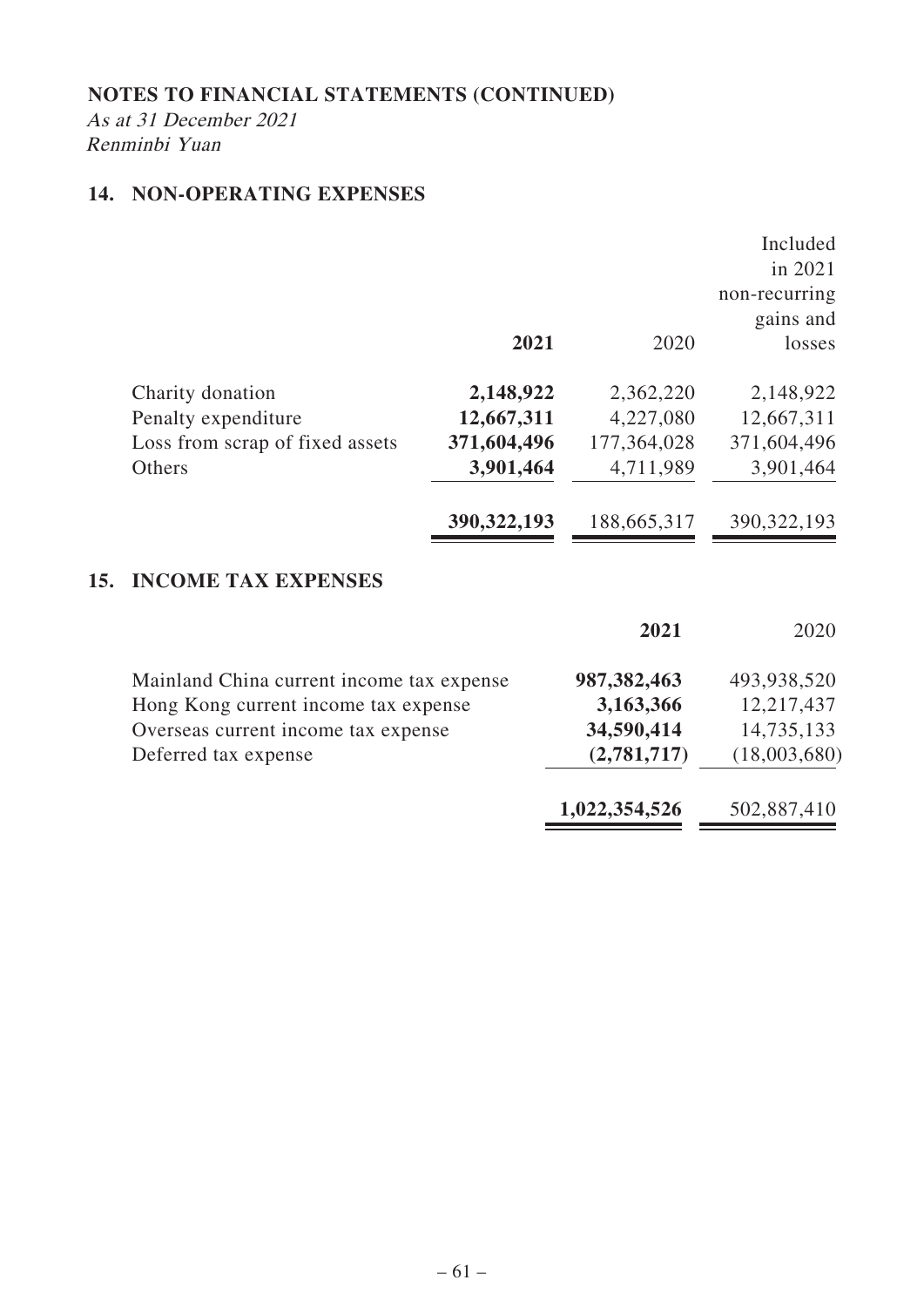As at 31 December 2021 Renminbi Yuan

Reconciliation between income tax expenses and profit before tax is as follows:

|                                                 | 2021            | 2020            |
|-------------------------------------------------|-----------------|-----------------|
| Profit before tax                               | 7,016,329,171   | 3,080,866,517   |
| Tax at the applicable tax rate of $25\%$ (Note) | 1,754,082,293   | 770,216,629     |
| Effect of different tax rates of subsidiaries   | 330,094         | (9,220,416)     |
| Non-deductible expenses                         | 18,446,995      | 18,696,718      |
| Adjustment of income tax of prior period        | 82,987,225      | (12,046,686)    |
| Other tax preference                            | (564, 446, 570) | (154, 660, 118) |
| Income not subject to tax                       | (1,726,888)     | (13, 647, 332)  |
| Unrecognized deductible temporary               |                 |                 |
| difference and tax losses                       | 116,734,932     | 222,652,274     |
| Utilised previous years' tax losses             | (209, 901, 919) | (215, 578, 288) |
| Share of profit or loss of joint ventures and   |                 |                 |
| associates                                      | (174, 151, 636) | (103, 525, 371) |
| Tax charge at the Group's effective rate        | 1,022,354,526   | 502,887,410     |
| The Group's effective rate                      | $15\%$          | 16%             |

Note: The Group's income tax has been provided at the rate on the estimated taxable profits arising in the PRC during the period. Taxes on profits assessable elsewhere have been calculated at the rates of tax prevailing in the countries or regions in which the Group operates, based on existing legislation, interpretations and practices in respect thereof.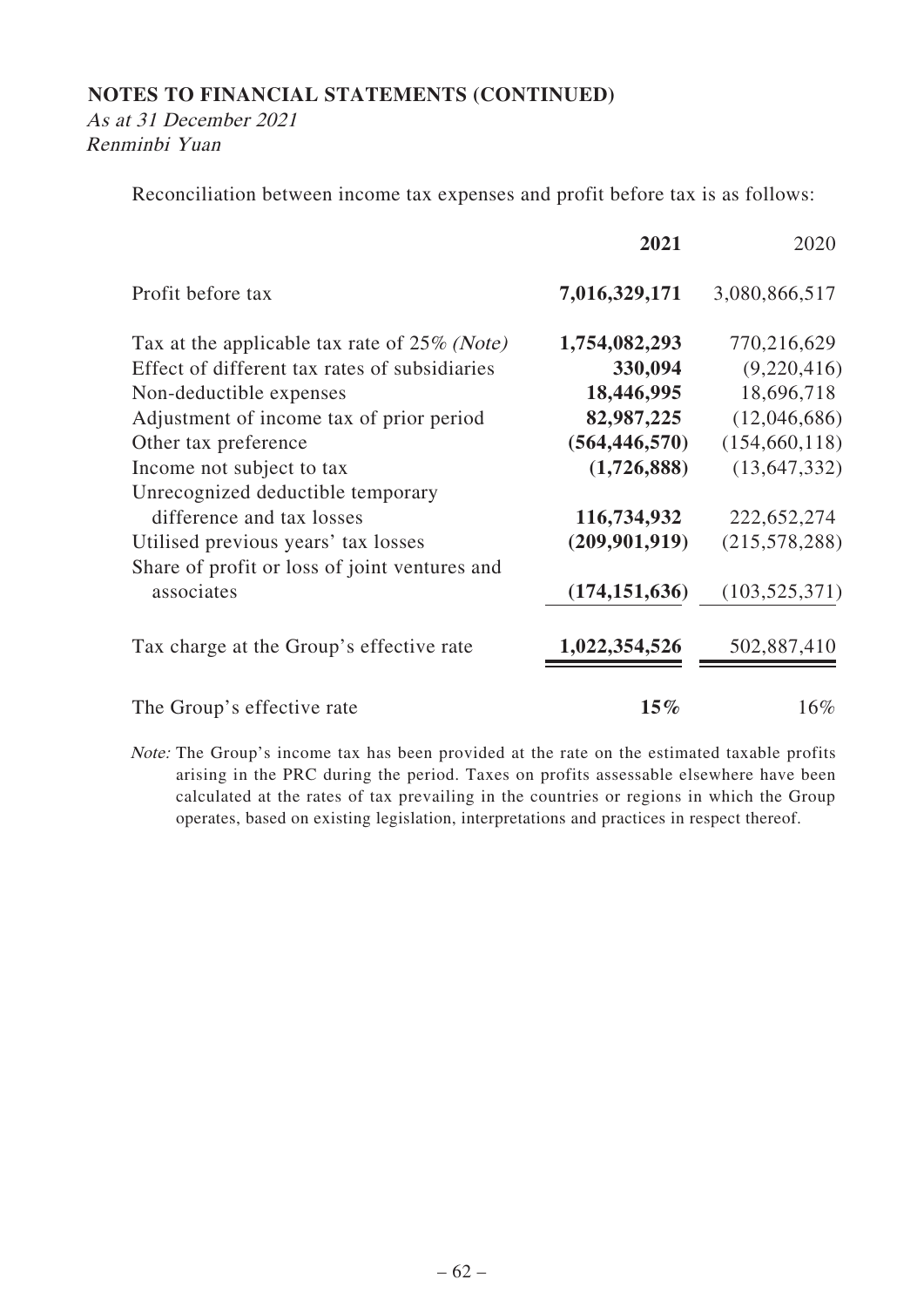As at 31 December 2021 Renminbi Yuan

## **16. EARNINGS PER SHARE**

|                                                     | 2021<br>cent/share | 2020<br>cent/share |
|-----------------------------------------------------|--------------------|--------------------|
| Basic earnings per share<br>Continuing operations   | 69.24              | 25.75              |
| Diluted earnings per share<br>Continuing operations | 69.24              | 25.75              |

Basic earnings per share shall be calculated by dividing profit attributable to owners of the parent (the numerator) by the weighted average number of ordinary shares in issue (the denominator). During the year of 2021 and 2020, the Company did not have any dilutive items that should adjust the basic earnings per share.

The calculations of the basic earnings per share amounts are based on:

| 2021          | 2020          |
|---------------|---------------|
|               |               |
|               |               |
| 5,332,253,043 | 1,982,638,821 |
|               |               |
|               |               |
| 7,700,681,186 | 7,700,681,186 |
|               |               |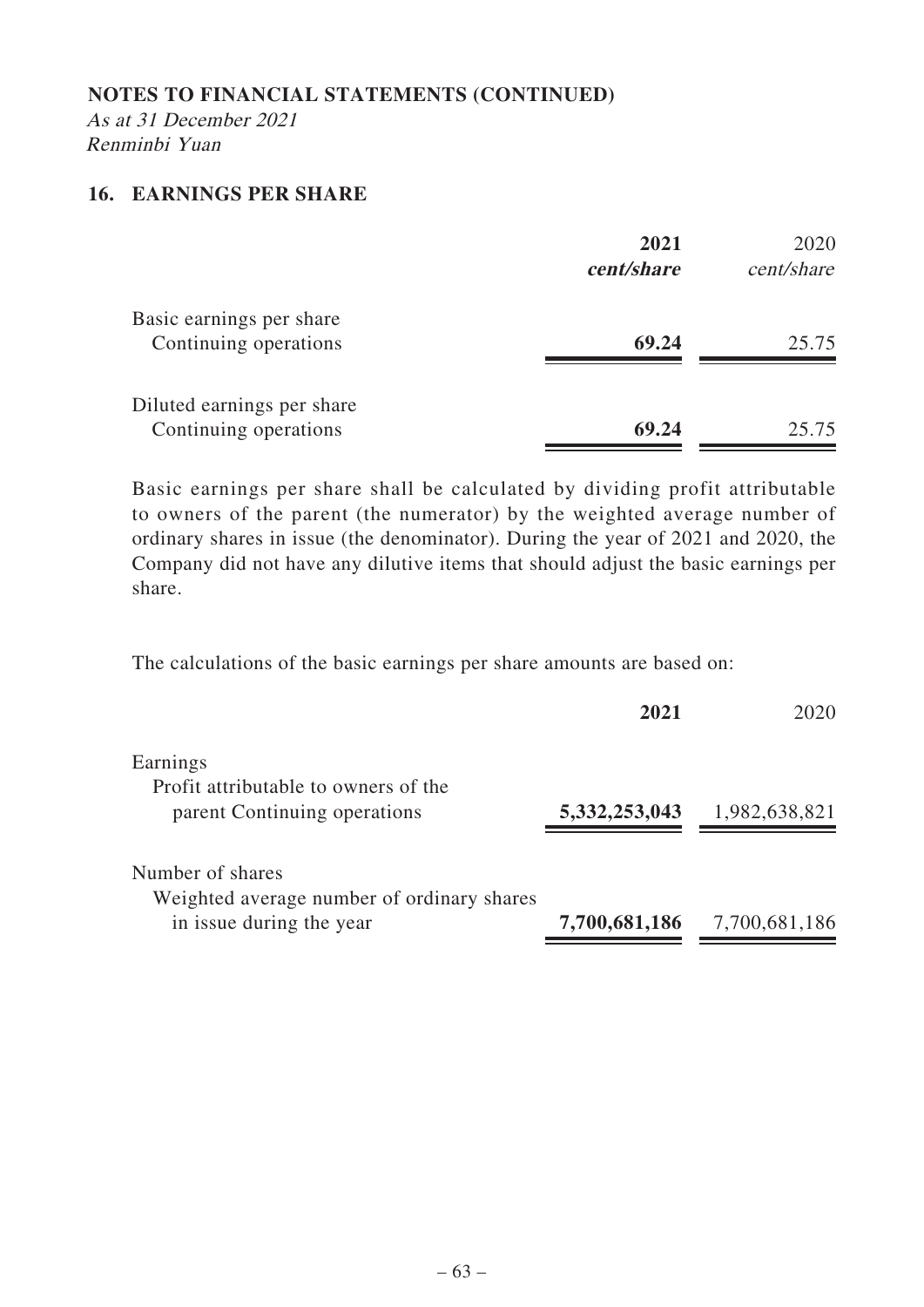As at 31 December 2021 Renminbi Yuan

# **17. CONTINGENT EVENTS**

## **Difference of corporate income tax**

The State Administration of Taxation issued "The notice of income tax collection and management on Shanghai Petrochemical Company Limited and other eight companies listed overseas corporation" (Guo Shui Han [2007] No. 664) in June 2007, with stated claims that the relevant local tax bureaus must correct immediately the expired tax incentives of the nine overseas listed companies. The income tax difference between the results of the previously expired preferential rate and the applicable rate should be treated in accordance with the relevant provisions of the "People's Republic of China Administration of Tax Collection Law".

The Company was one of the nine companies mentioned above and used a 15% preferential tax rate in the previous period. Then, the Company and the tax authorities had a comprehensive communication and according to the tax authorities, the applicable corporate income tax rate in 2007 was 33%, which was adjusted from the original 15%. The Company has not been charged of prior period income taxes arising from difference in income tax rates.

In view of above, the director of the Company believed that it is uncertain whether the tax authorities will chase the difference between the previous period's income tax at this stage, and the final result of this matter cannot be estimated reliably. Therefore, the financial statements have not made any provision or adjustments related to the income tax differences.

## **Pending litigation**

As of 31 December 2021, the Group and the Company did not have significant pending litigation.